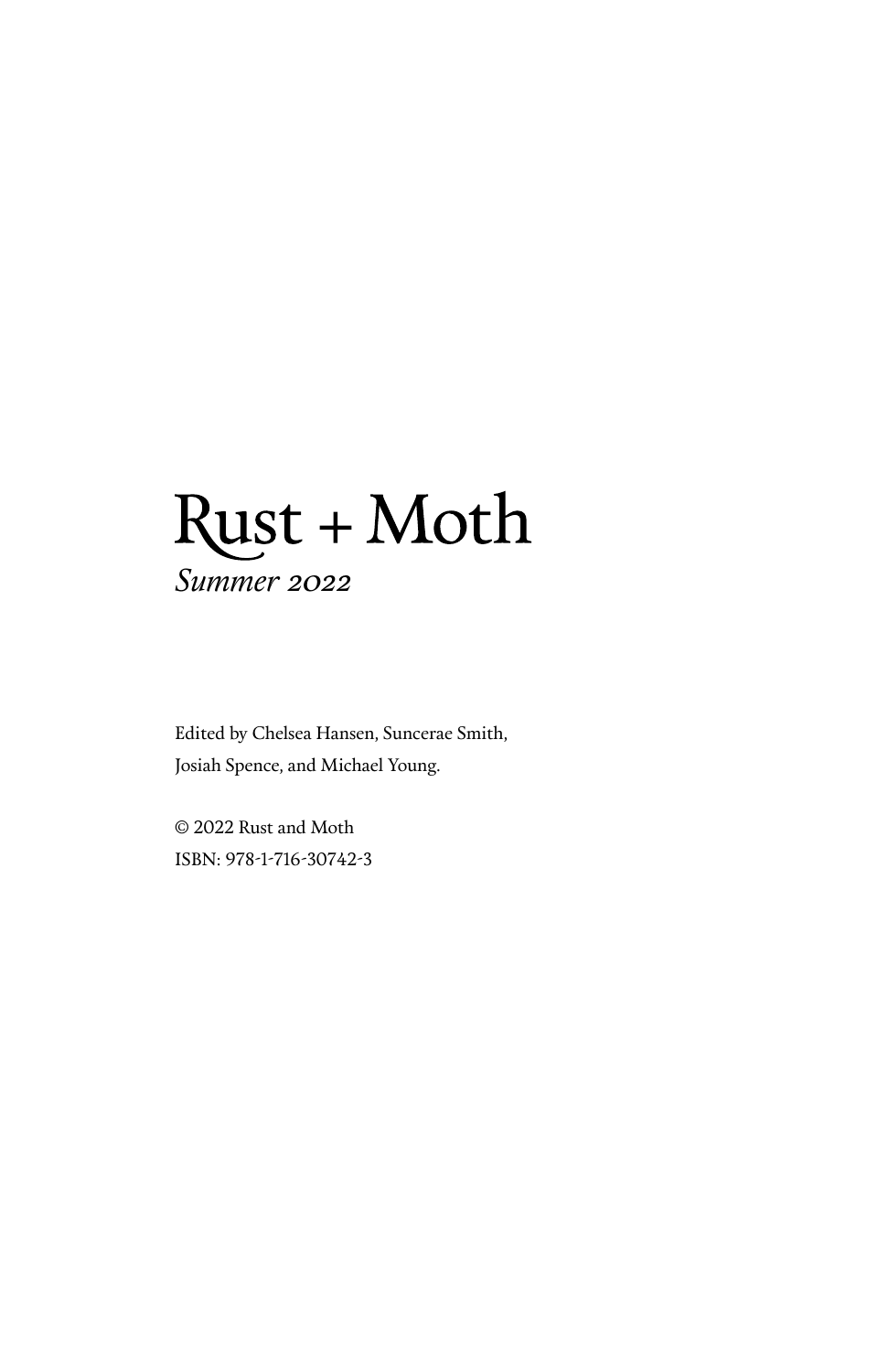## **In This Issue**

+ **.**

|                            | <b>Lorraine Carey</b><br>+ Witness                                         |
|----------------------------|----------------------------------------------------------------------------|
| $\boldsymbol{\mathcal{U}}$ | Leo Kang<br>+ Times Like This                                              |
| $\mathbf 8$                | <b>Frank Paino</b><br>+ Benediction: Whale Fall                            |
| 10                         | Nadine Ellsworth-Moran<br>+ Considerations for building a house on a cliff |
| 11                         | Sandra Crouch<br>+ Leaves Blackened to Crows                               |
| 12                         | Sara Fetherolf<br>+ Poem with Open Roads                                   |
| L3                         | David Colodney<br>+ No Vacancy                                             |
| L4                         | Jennifer Saunders                                                          |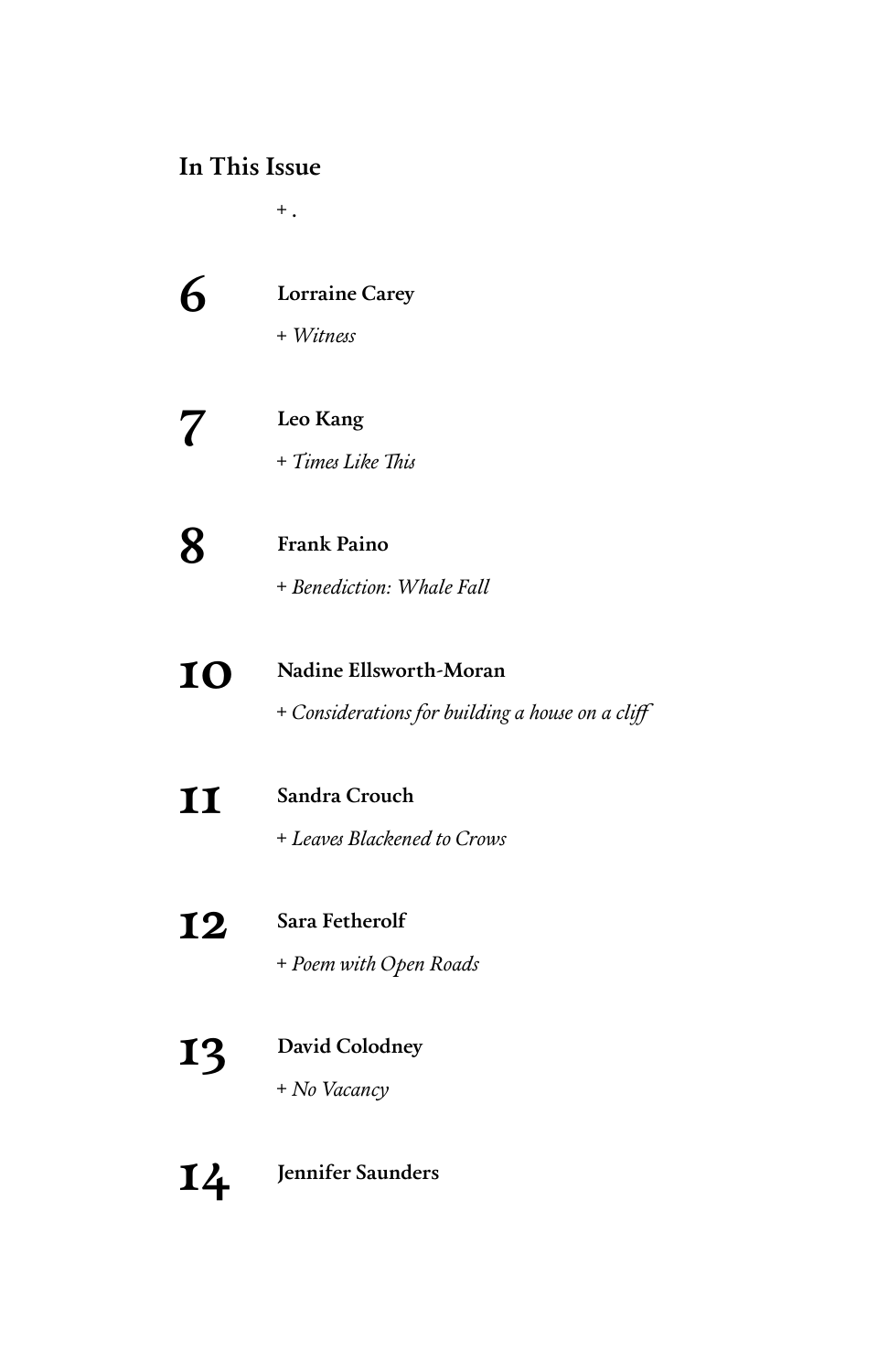+ *This Is Not a Confessional Poem*

|    | <b>Lauren Nelson</b><br>+ Still Life, No Roses |
|----|------------------------------------------------|
| 16 | <b>Bethany Reid</b><br>$+$ Pear                |
| 17 | Suzanne Langlois<br>+ Encroachment             |
| 18 | <b>Lily Greenberg</b><br>+ Death, Yes, Life    |
| 19 | E. Bowers<br>+ POPCORN & JELLYFISH             |
| 20 | <b>William Welch</b><br>+ XOC / SHARK          |
| 22 | Diana Donovan<br>+ Rainbow Sky                 |

**24 Hannah Craig**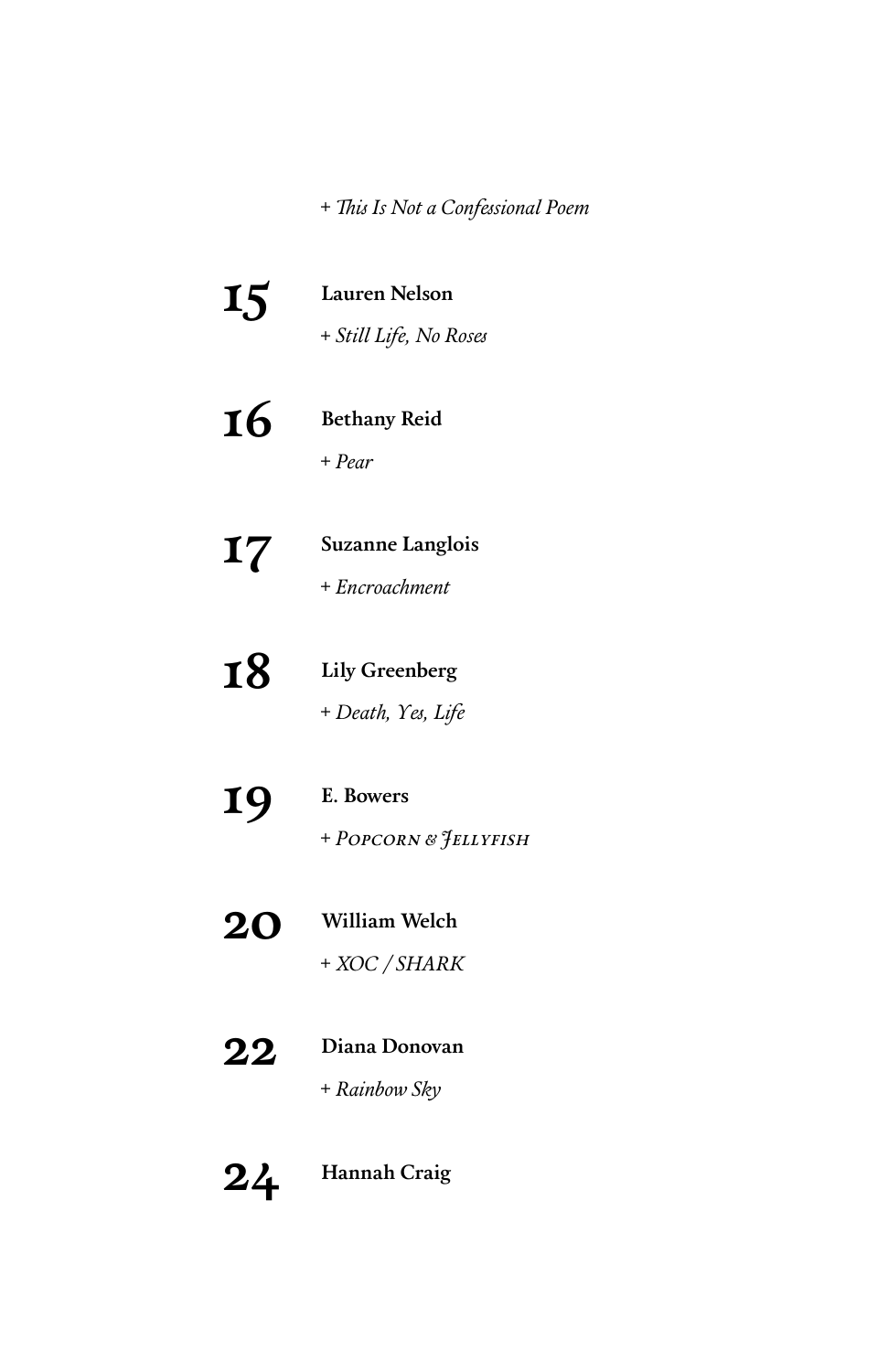+ *Plants Fed by Fracking Flowback*

| 26 | Cambra Koczkur                                                                           |
|----|------------------------------------------------------------------------------------------|
|    | + Shop Talk                                                                              |
| 28 | Valya Dudycz Lupescu                                                                     |
|    | + Mu mym (We are here)                                                                   |
| 29 | <b>Kip Knott</b>                                                                         |
|    | + Garden Elegy                                                                           |
|    | <b>Matthew King</b>                                                                      |
|    | + On the Ducks Who Are People<br>and the Ducks Who Are Ducks                             |
|    | <b>Christine Barkley</b>                                                                 |
|    | + Shotgun Shells and Other Empty Vessels                                                 |
| 34 | <b>Annette Sisson</b>                                                                    |
|    | + Her Offering                                                                           |
|    | Jeffrey Hermann                                                                          |
|    | + My Daughter and I Watch it Snow from Her<br>Window and Talk about the Day She Was Born |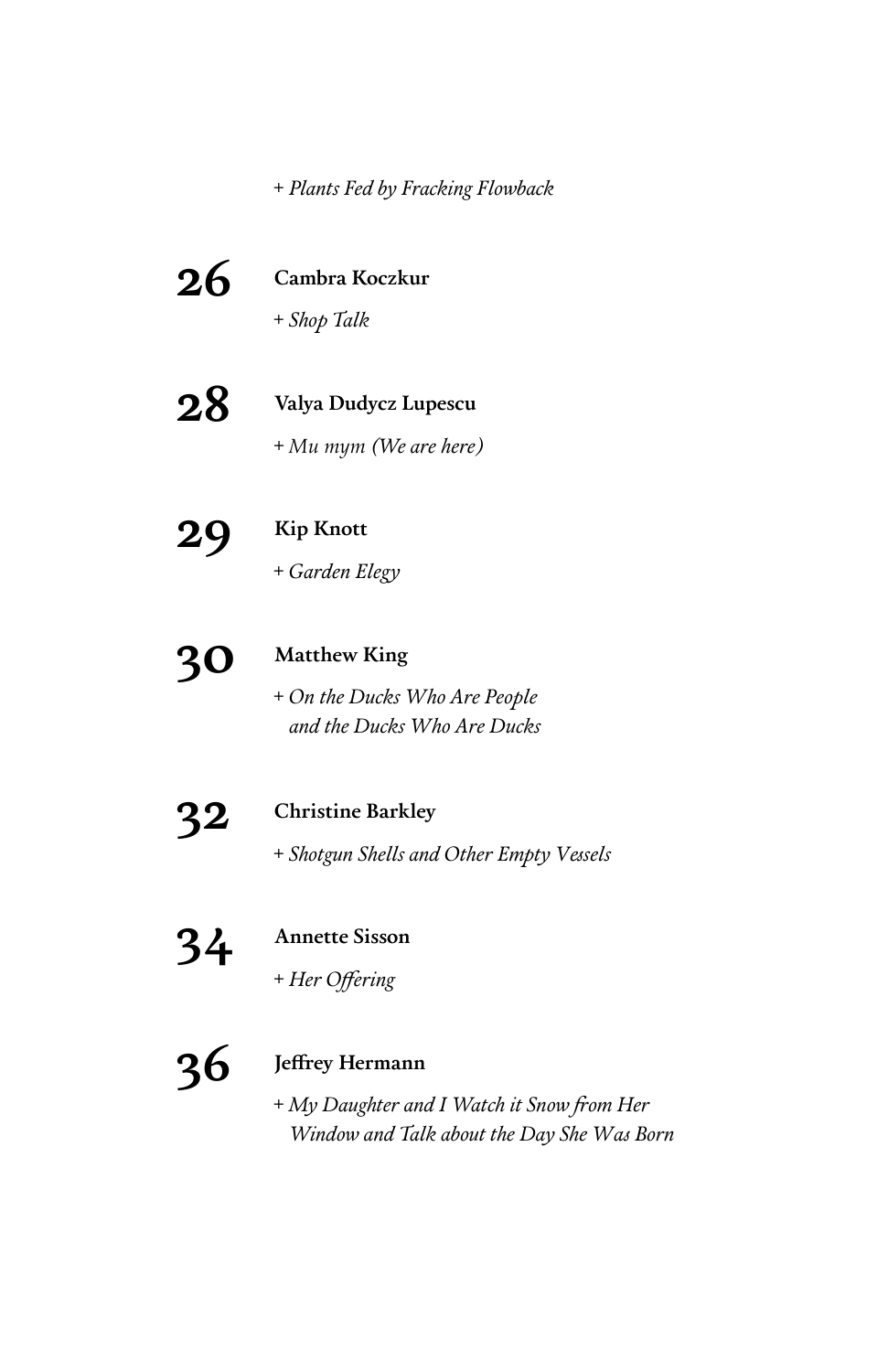**37 Elisheva Fox**

+ *XVII: the star.*

**38 Megan Gieske**

+ *They Find Me at Night by Torchlight*

## **39 Michelle Ortega**

+ *Revival at the Hotel Biron*

**40 Eli Shaw**

+ *Trans discourse*

# **42 Jennifer L Freed**

+ *You are Here*

**44 Chiara Di Lello**

+ *Want Like Flood*

# **45 Pamela Manasco**

+ *August Song*

# **46 About the Authors**

.

+ **.**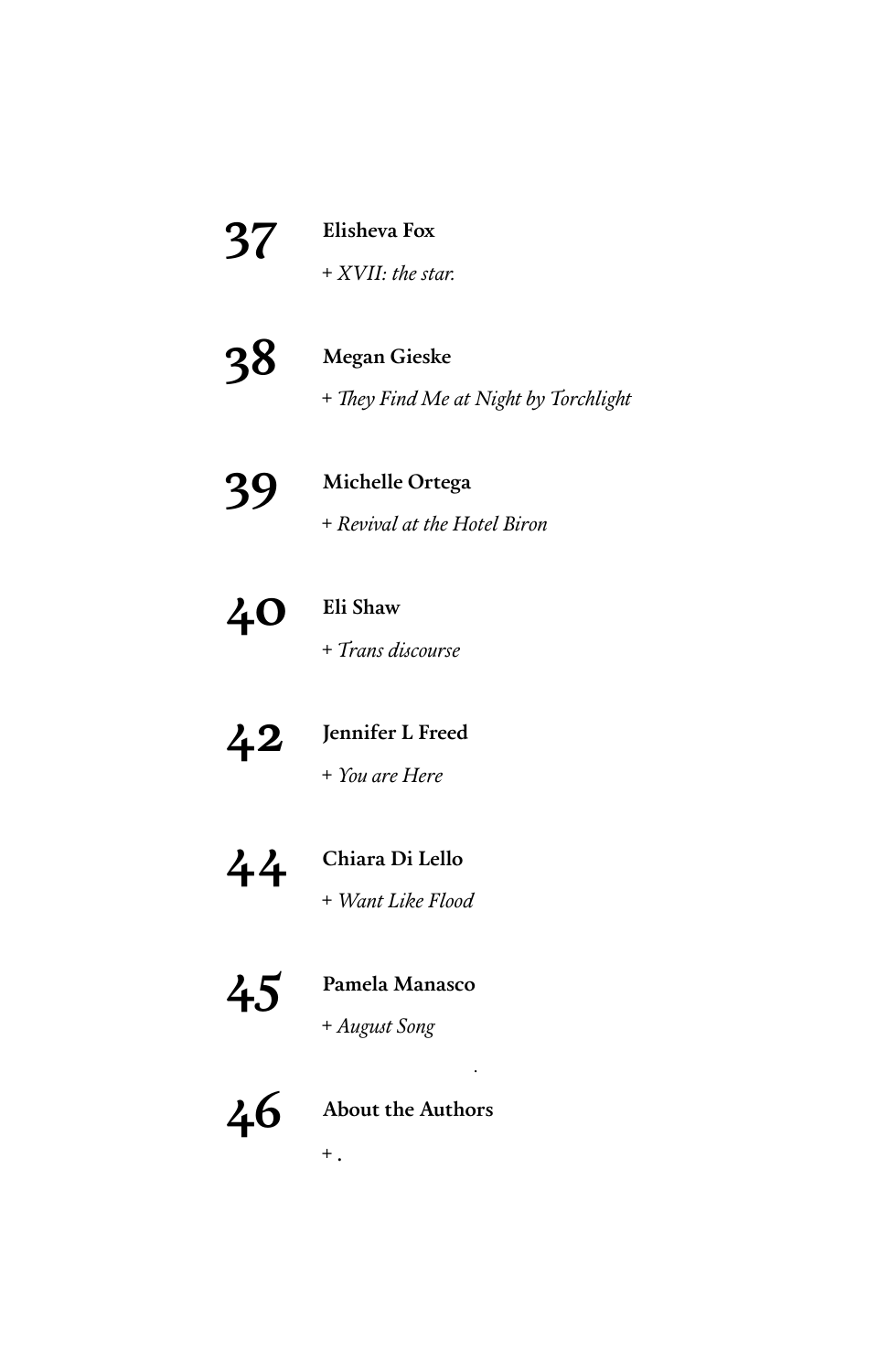#### **Witness**

In anticipation of the home birth, we line a cardboard box with a blanket, soft as sleep and place it open on its side just off the garden path.

The boys and I keep a respectful distance, crouch down on a lawn teeming with daisies, humming with life. We marvel as each kitten slithers out between short strained intervals.

The queen gently claws each amniotic sac, chews through the umbilical cords, licks her babies clean. She eats the placentas to expunge the air

of predatory temptation, as instinctively they milk step her swollen belly, blind and ravenous in the summer air, thick with honeysuckle and promise.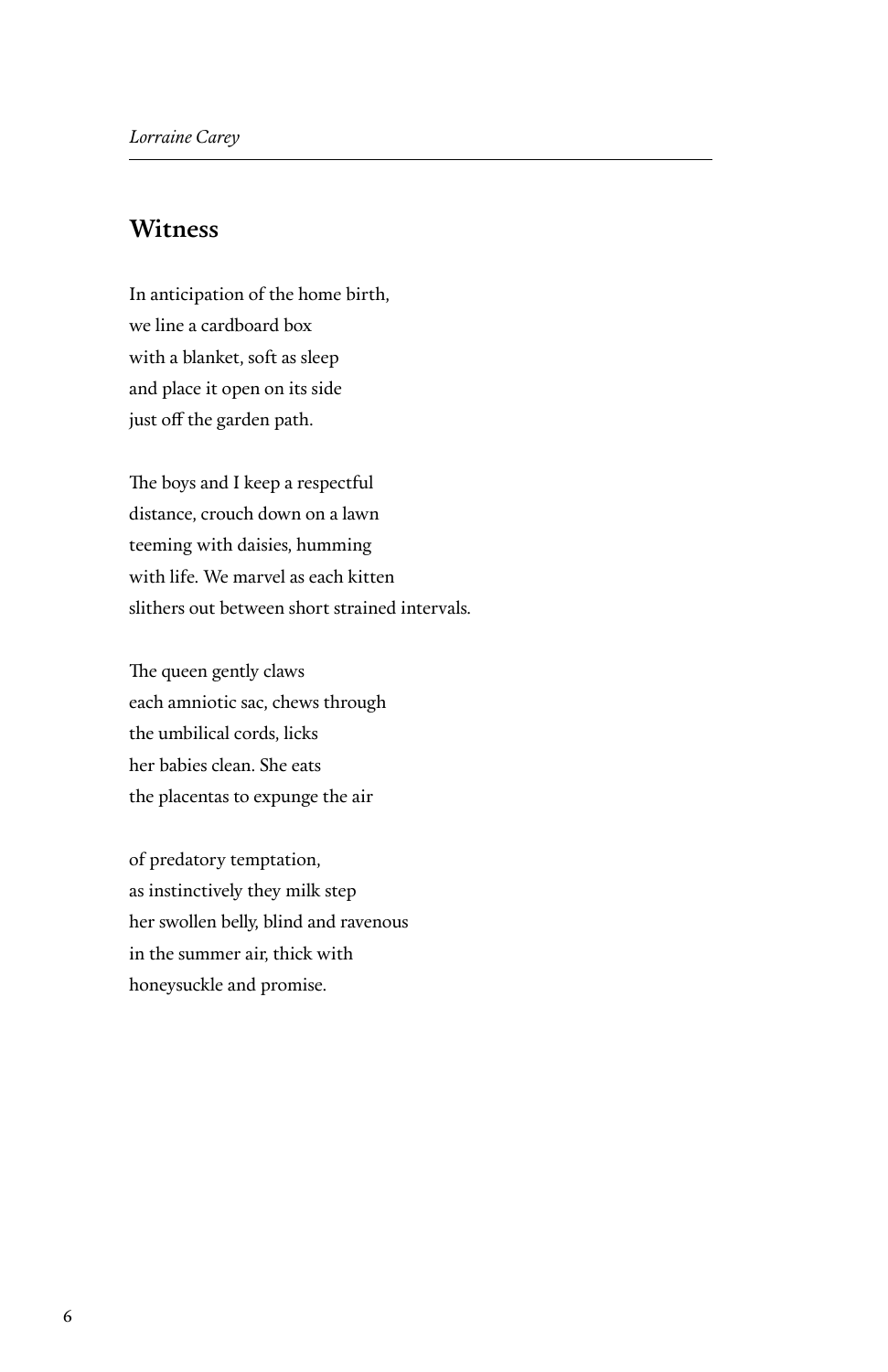#### **Times Like This**

Milennium of sunlight, lost in translation. Midwestern sky. Arrhythmia. Abandon. Circadian. Cicada as constellation. As jaw, as aperture. Brusqued by dusk. Developed in season. Squash rotting to susurrus. Coattail, fluttering through the shutter. Smoulder. State-sanctioned demolition of all the toadstools and their occupants. Flint strikes a congregation of what were presumed to be butterflies. But how to fret a heartstring? Fear of the heart. Formation of dew on their crushed blue wings. Cloud 9. Bathtime. Belief in Beethoven. Else ginseng and its many medicinal properties. Fear of the dark. Darkening harbour. Discovery of meteors just under the skin. Harkening. Stone-born. Haggler of dragons. Exultation of starlings as a failure to speak. Like magic. Magnolia's final conquest. First flight of my mother's bones across the Atlantic. All the dead waking, then dozing back off. Times like this I wonder what you were thinking, in all those flowers.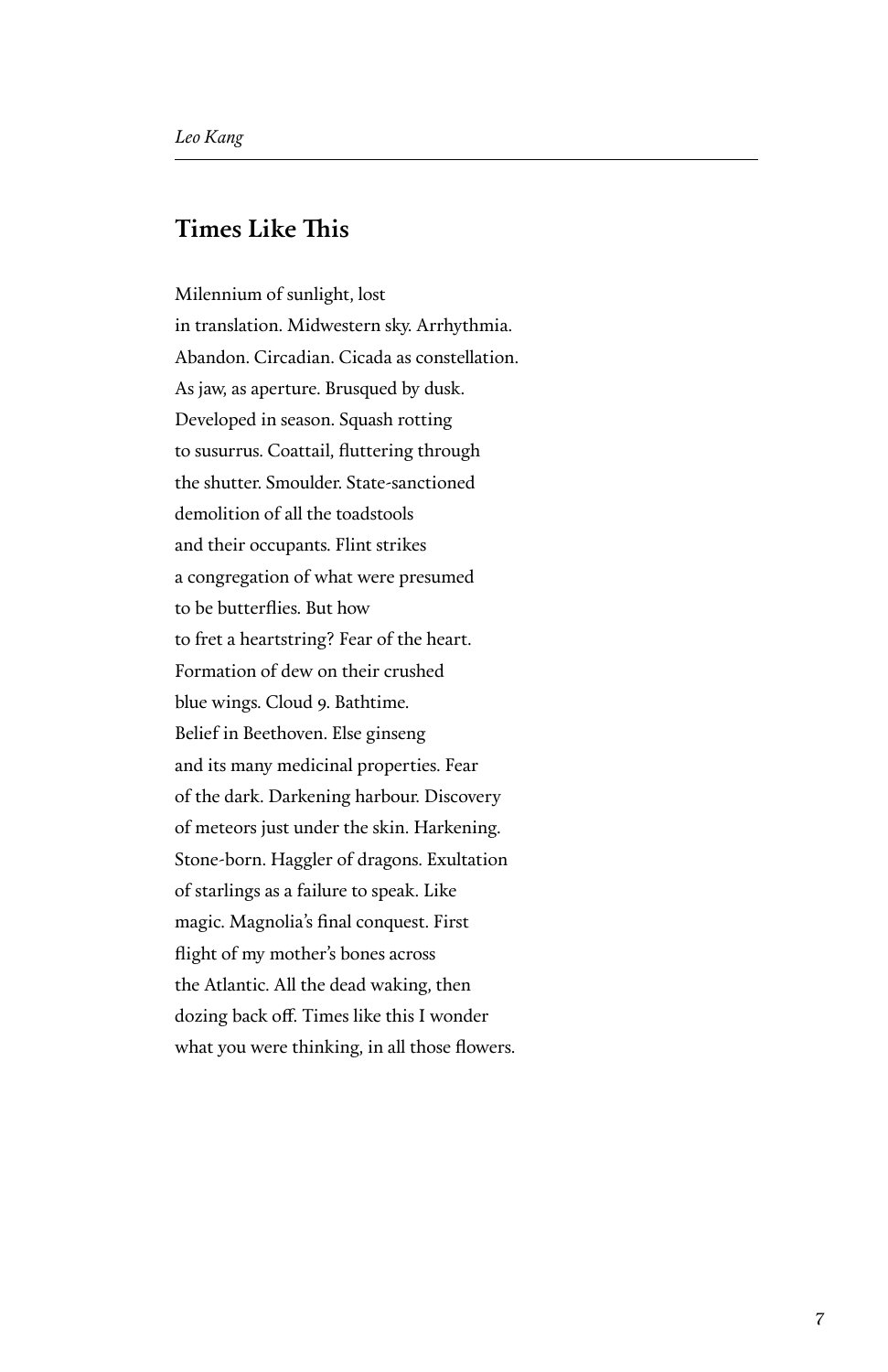#### **Benediction: Whale Fall**

*On 16 October 2019, the crew of Exploration Vessel Nautilus came upon a whale fall being consumed by deep sea scavengers in California's Davidson Seamount.*

#### Bless the slick alms

 of your flesh, pilfered by scavenging gulls years before your last leap skyward.

Bless your unhurried drift through liminal zones toward the abyssal.

Bless the unlit empire that receives you.

Bless scythed rostrum, forked mandible, hemal chevrons hung beneath your broad tail's taper.

Bless baleen. Bless blubber.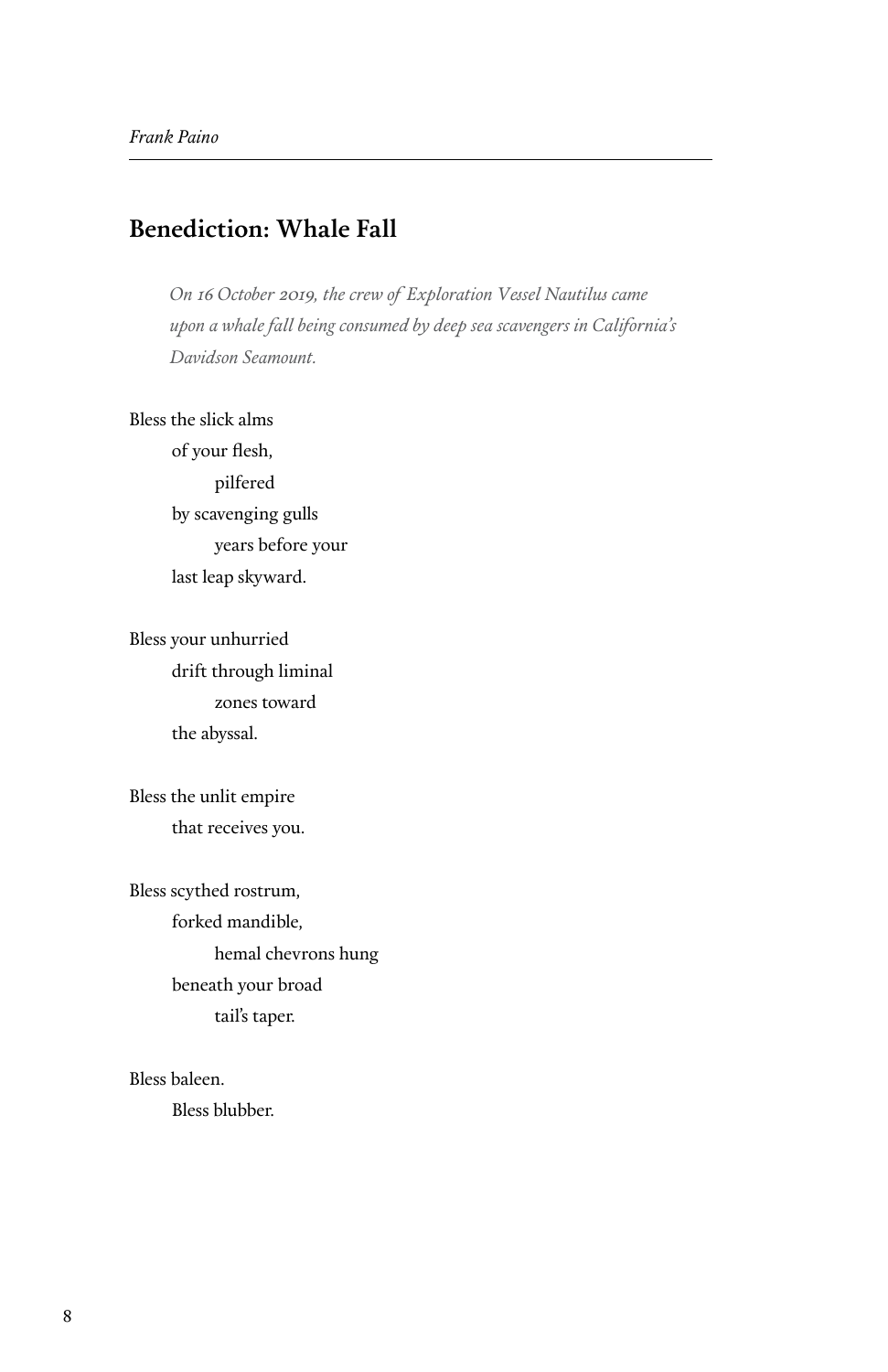Bless the castaway beams of Nautilus that render your bones ghost bright.

Bless death's incessant alchemy which transmutes your stillness to clamorous feast for octopi, gape-jawed viperfish, a shiver of bone-eating Osedax.

Bless the fall that brought you here, the cage of your heart turned to wings.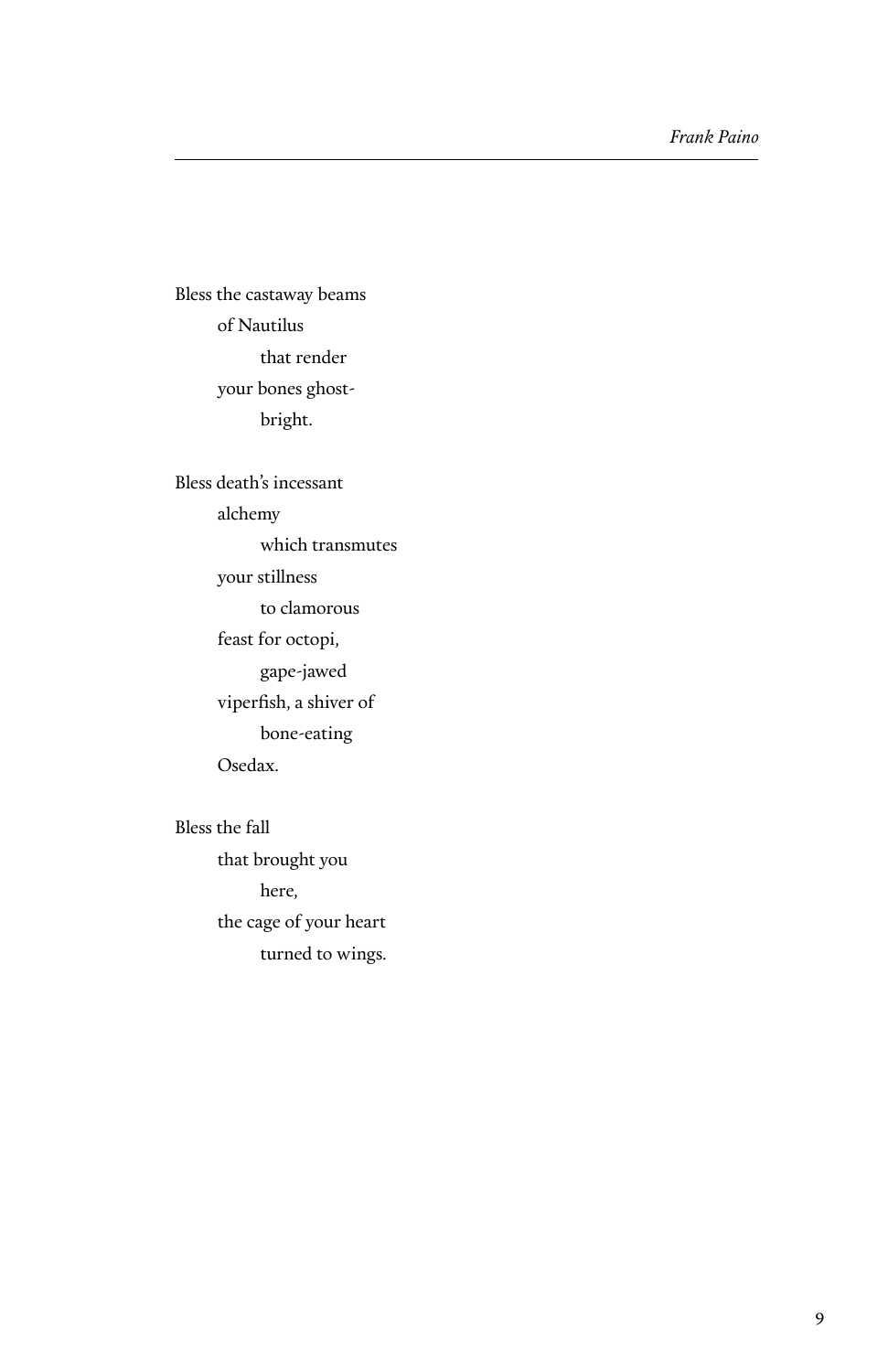#### **Considerations for building a house on a cliff**

Our tea slants in the cup, leaning doorward. Though the slightest shift may bring disaster we won't tip toe down the stairs.

We set our table by the morning window, wait as the blind fog wrestles to dominate the light, and all teeters in the balance till winds shush the argument back to bedrock.

We breathe with deep assurance, pick up our teaspoons from the floor.

Yes, we hear the walls creaking as we pass the scones, but the broken boards and tree trunks, blackened rocks skittering down the cliff sort themselves, interlocking into bulwarks of no one's making, certainly not ours.

But this is nothing new we live amidst the rumble, always shuffling the layers and building little houses with whitewashed walls and impossible porches unpersuaded by the evidence below.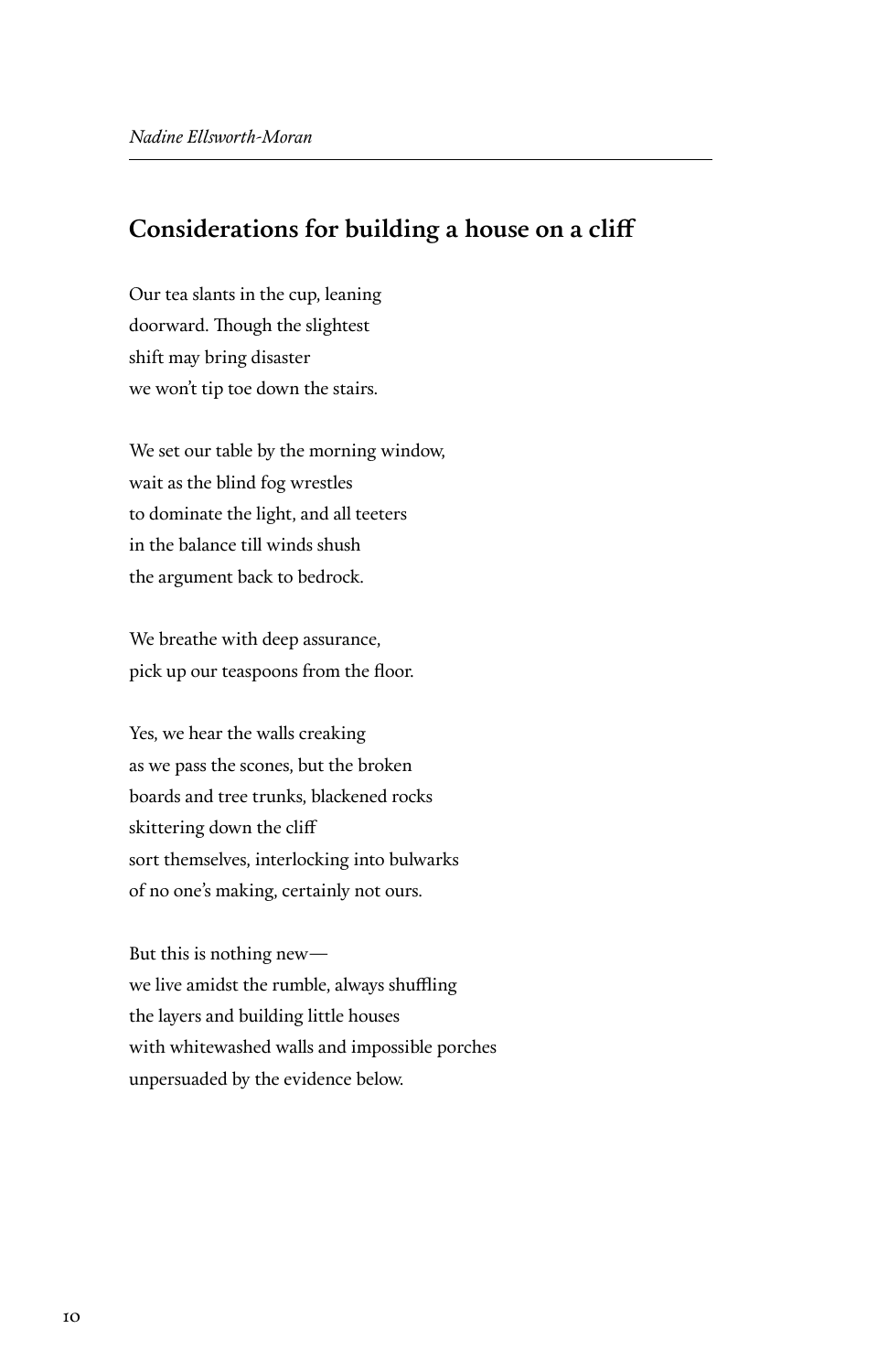#### **Leaves Blackened to Crows**

Measure the days in gradients of fire by the chorus of grasshoppers who made this switchgrass home.

Keepers of the rust, the turning, we choose one way or another. Or we are chosen. Branches felled by lightning.

Strangers folded as letters about failure under the heat of a too-near sun.

For every soft breeze through the pines, a memory I'm trying to lose is only a little bit dead. Mothbone. Amulet.

The last bee in a field, drinking deep of all the nectar left, shining like harvest. Frantic in the eyes.

Flames ripping across maps, the body as measure. The hawk overhead is only keeping watch.

#### *Braided Cento:*

*Jennifer K. Sweeney,* Foxlogic Fireweed, *The Backwaters Press, 2020 Meghan Sterling,* These Few Seeds, *Terrapin Books, 2021 Chelsea B. DesAutels,* A Dangerous Place, S*arabande Books, 2021 Title is a line by Jennifer K. Sweeney*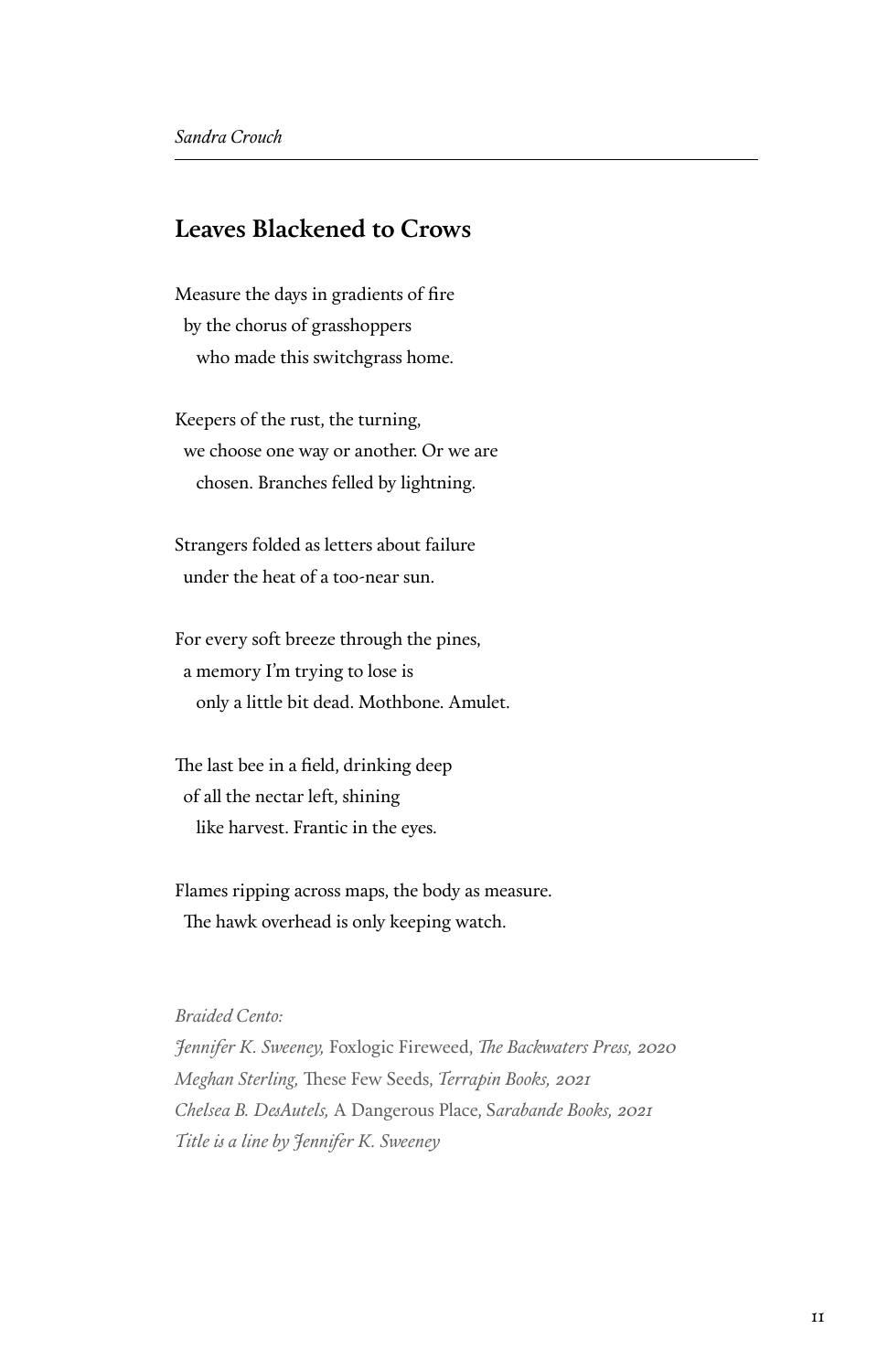#### **Poem with Open Roads**

Come with me, as if down a highway at night: the flaring strips of yellow, ghostly in their brightness. The whir of the trees above. The way we cannot tell if, ahead of us, are moths or eyes.

Cross forest & desert & cities rippling with the breath of their sleepers. In one town, my mother sits in the dining room of our old house, refilling her cup. The table is lined with a jarful of every ocean I have ever swum in, & near the end, one tips & spills like a filmstrip; we'll follow.

The final girl runs down a hallway the color of blood. The walls are lined with the mouths of dead wives, whispering. The final girl is in the bathroom, dealing with her own blood, when the fight starts. She watches it through the mirror reflecting the cracked door.

*What makes you think you are allowed to leave,* the fight says. Blood like a jarful of ocean.

Come with me, through mouths that are not mine, through cups & cracked doors, algaea & radiation. Come out the other side, so that when the fires arrive, they will feel familiar—like running down a hallway, rose-bright. Listen, I don't have the words to stop the future, its flood & blaze, but I have (yes, I think) something small & family I can give you, a story of how to open the road.

The final girl is in there, shaking time in her teeth. The ocean is there, & a house beneath it, full of faces & knives. There is a mirror overhead, raining the house down into itself in the form of a thousand glass doll eyes.

*It has to count for something I am here,* says every drop inside.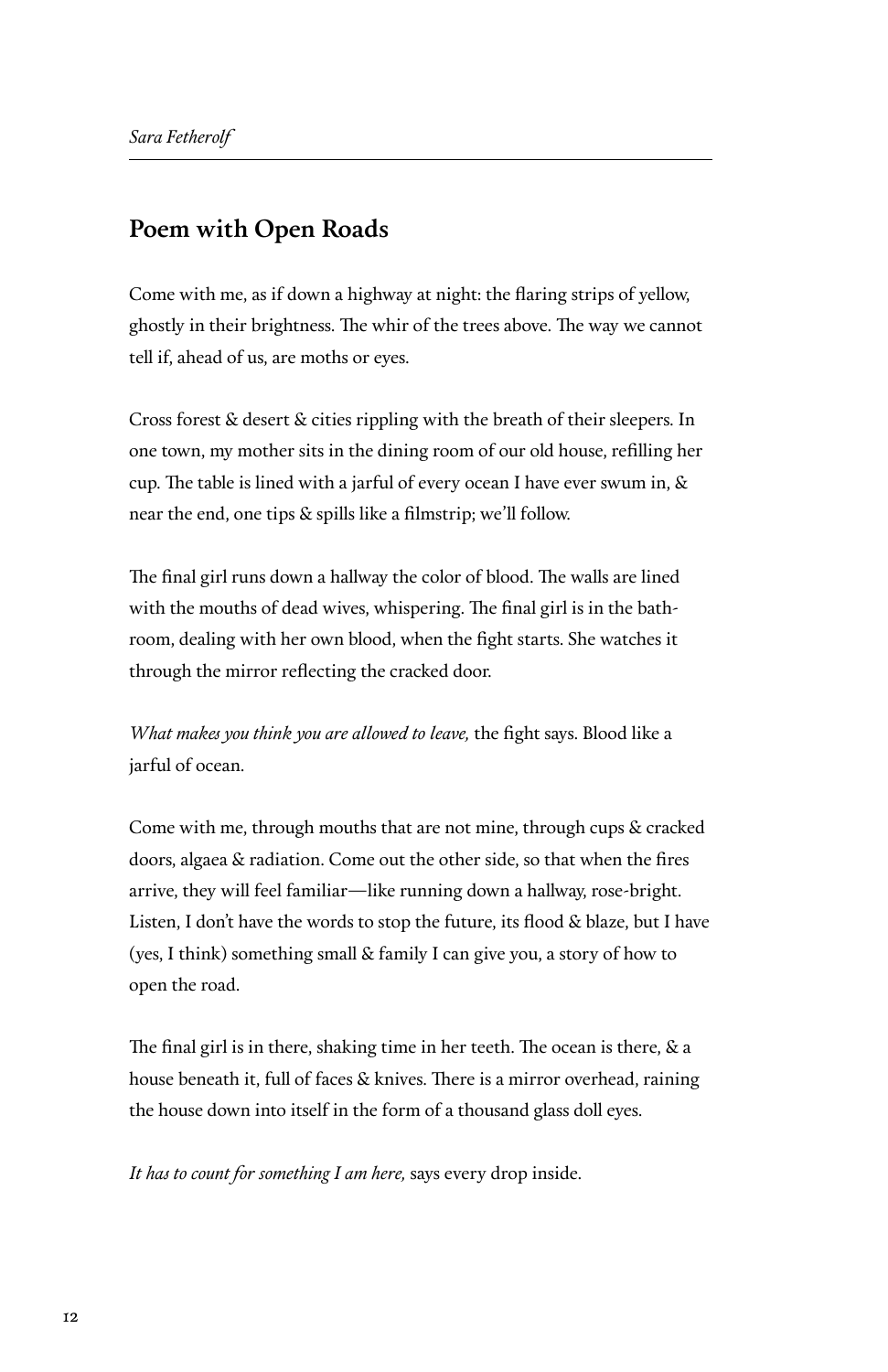#### **No Vacancy**

As vacant as beach hotels in rainy season, I stand facing you, your stormy eyes dark, slow dancing in circles under milky clouds. Like jalousie windows in those lonely rooms that don't crank closed completely, I'm a flashing neon sign, a skeleton under an opaque sky, exposed by each word before we talk the same small talk we always talk. When you say more words I don't want to hear I kiss you as the moonlight turns searchlight zeroing in on two raw x-rays. On the phone vibrating in your purse, the phone you never let me see, is your husband calling, asking when you'll be home.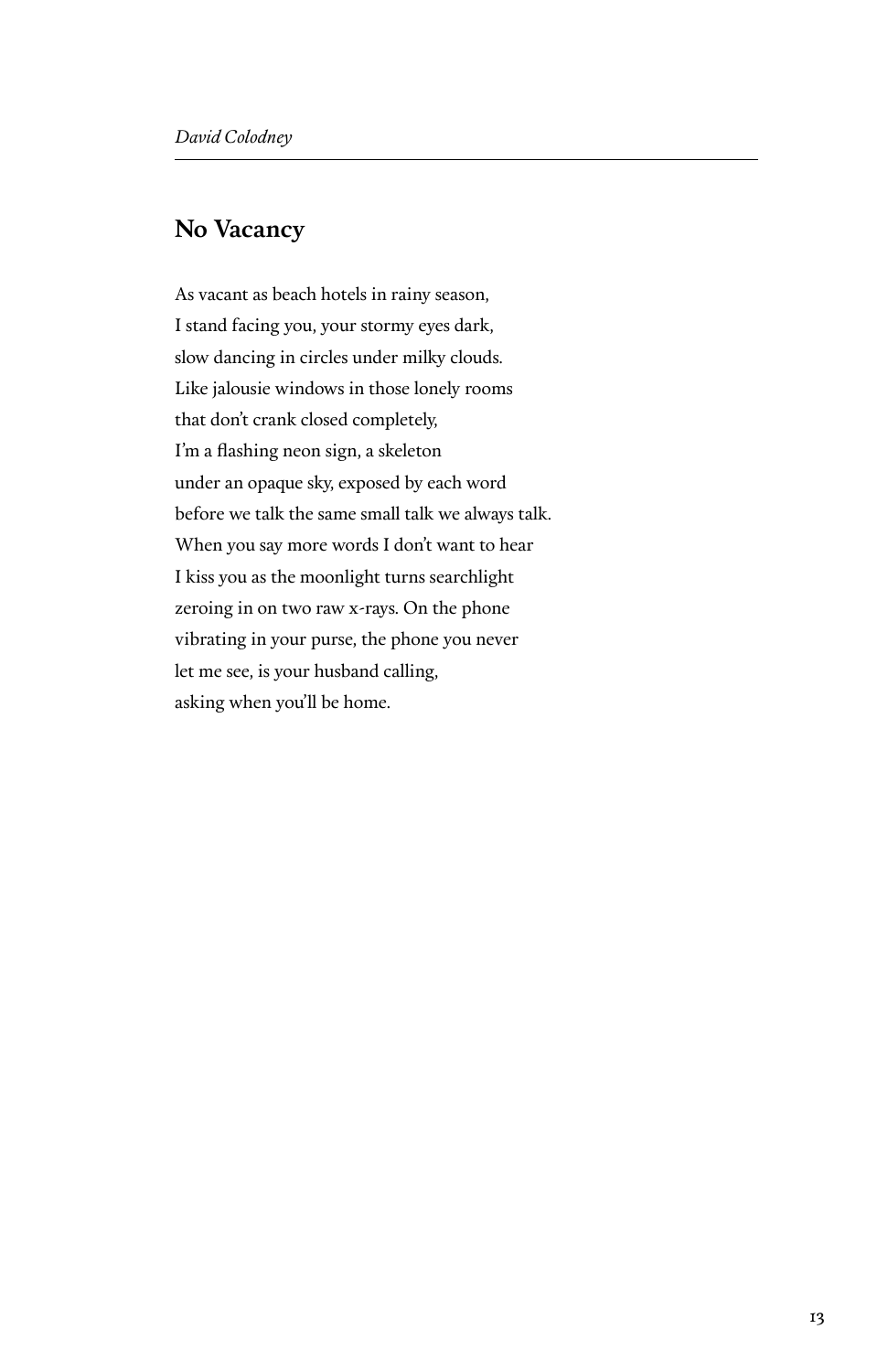#### **This Is Not a Confessional Poem**

I'd write about it but it's all so anticlimactic. Never a hand raised, hardly a voice; just silence, heavy as a collapsed pillow fort on a rainy Sunday when we were trying to stay out of the way but ended up endlessly underfoot. Storm clouds and cigarettes, an audible sigh. Listen, I've spent fifty years not talking about it, the simmering rage that never broke the surface. Now I wonder if my mother snapped pencils in the kitchen or tore the newspaper into confetti. There had to be something other than the vodka that got cheaper over the years, some form of escape larger than the flower patch, the tulips lining the drive, the lilies my mother dead-headed on her knees, shears furiously clipping.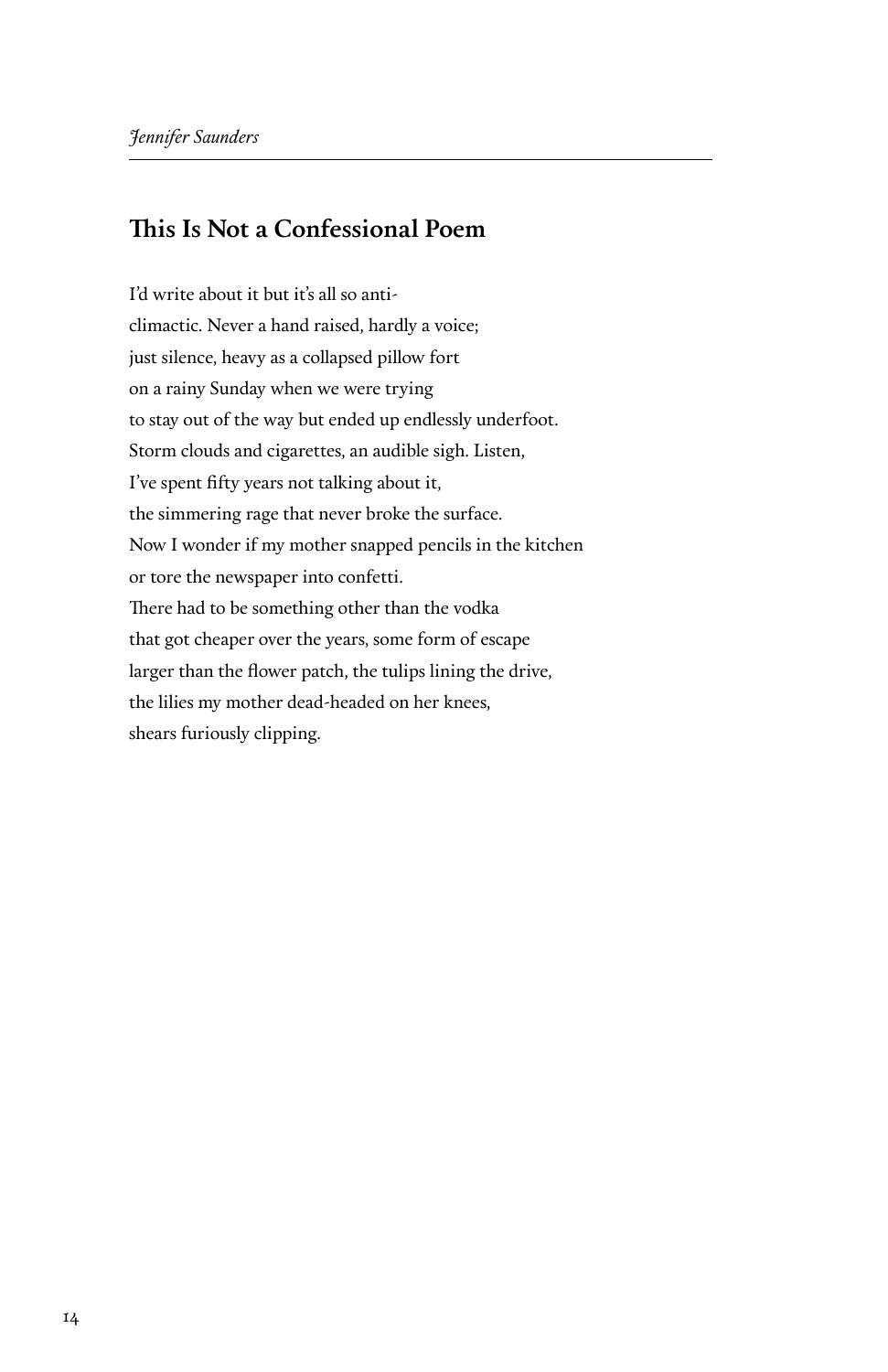#### **Still Life, No Roses**

*honey* / he says / to the willow-waisted whippet girl / to the feather fabergé / to the teeth picker bone in his hardy stew *sweetheart* / he wants to see your errant fumblings *miss* / with the lace off *snow virgin* / and two long braids / not horns but handles / cabled through the skull / to string you up for dinner parties *darling* / to rein in the whole song and dance in a backless dress / no more two ma'ams sipping tea from coffee-cratered cups / *baby* you'll be stored in buckskin with the pens / don't worry / he'll suckle each pearl 'cause this is a seduction can't you tell? / and the weathervane's on hiatus with the good towels / all these little things missing from the mantelpiece / just you *sugar* lathered up / no love or posies / just entropy unfurled on that fake Bronx beach / and me / *lover* / burnt to blush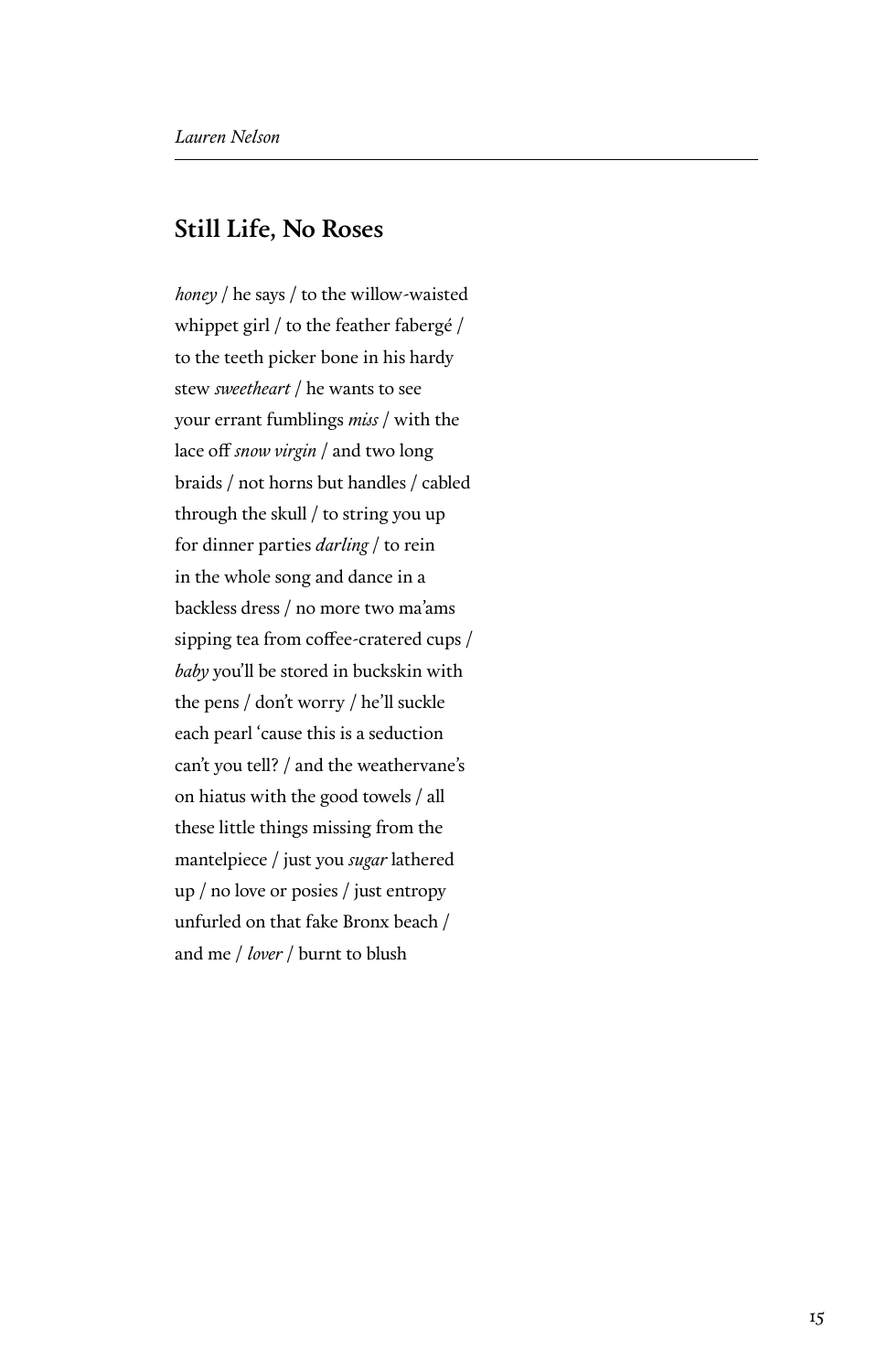#### **Pear**

Buttering my morning toast, I use her knife with the yellow bakelite handle and, for a moment, my grandmother is here with me, shuffling in her paisley housedress across my kitchen forty years after her death. It is November, month of her birth in 1895. Leaves from the big maples are the yellow of the knife's bakelite handle and the yellow of the feathers of the china hen that perched on her shelf, yellow of the linoleum floor where I took my first steps. Yellow like the pear on my window sill.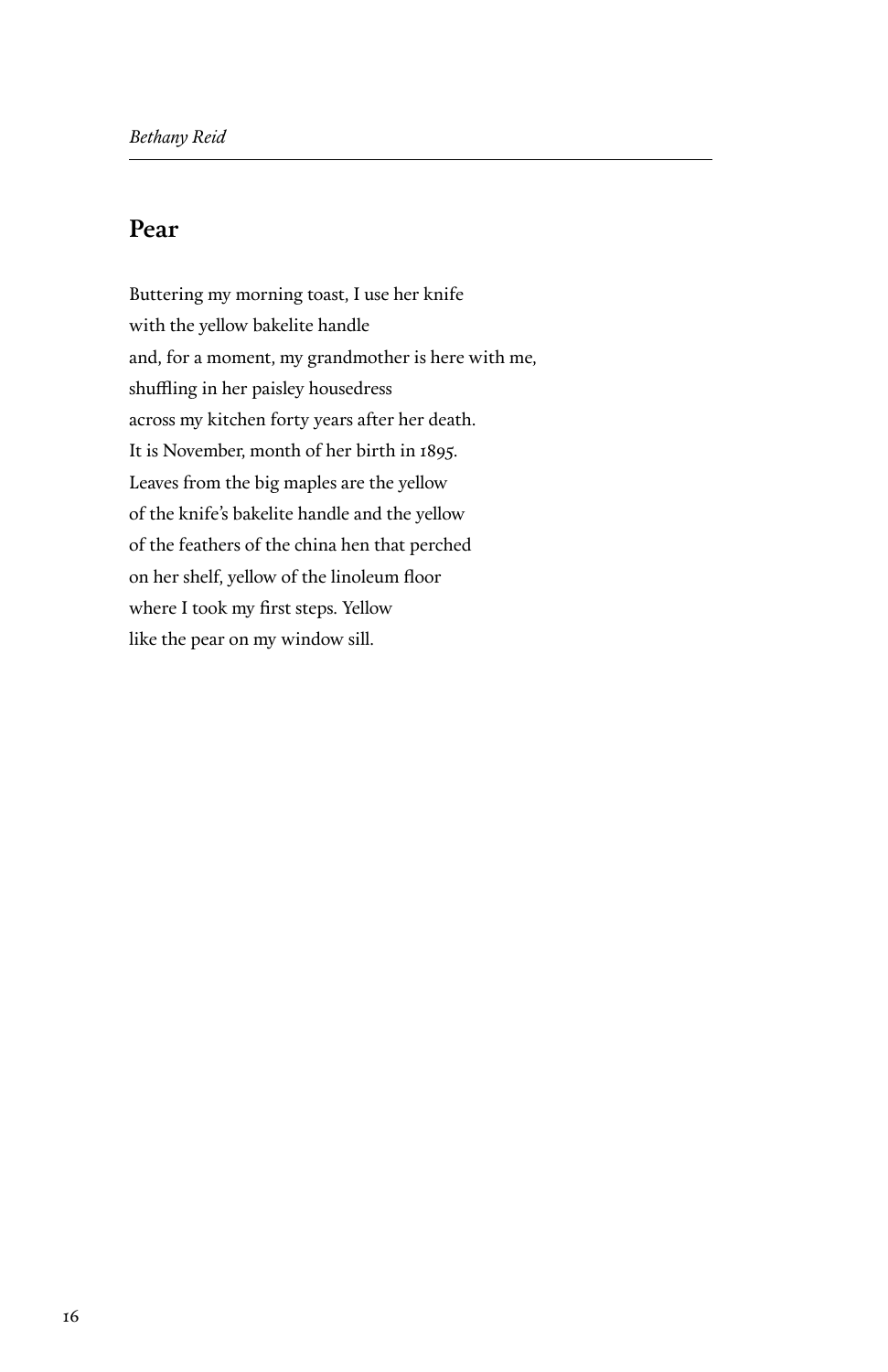#### **Encroachment**

There was once a marsh here, full of birdsong and the hum of bugs. Now a road is stretched across it, a self-congratulatory grin with flattened frogs stuck between its teeth. The cars whizzing past have their windows up, the air conditioner's blast drowning out the peepers' chorus. The car's inhabitants don't notice the snowy egret stalking the bog, dipping its needle beak into the water. It holds still until the threat of its shadow is forgotten, and then stabs its own reflection and hauls a pale-bellied frog from its hiding spot. This should be a warning to us all. This should be a reminder not to fall for our own lies, specifically the one where we tell ourselves we are safe in our houses, only to be snatched, sudden as a heart attack, and swallowed whole by a long-necked darkness. There was once a marsh here, with all its damp cacophony, but now there's only part of a marsh and the sound of traffic. The shadow of the part that's gone exists only in the memories of those both old enough to have seen it and young enough to remember. They too will soon be gone, like the white bird startled to flight by a sudden squeal of tires and its abrupt end.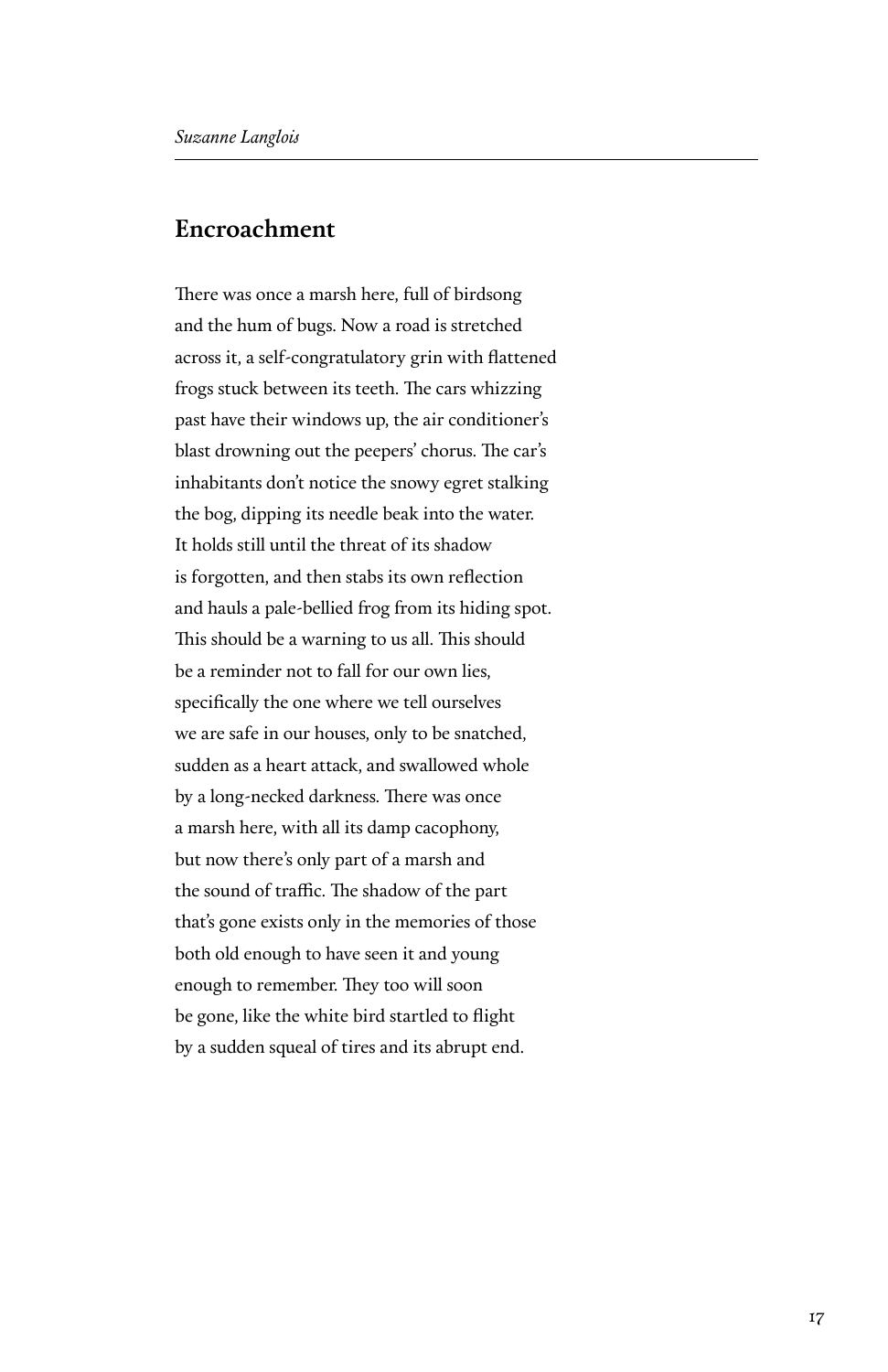#### **Death, Yes, Life**

The ceremony of the wasp dying in the body

of a fig, and time passing, and inward blooming—these are not metaphors.

See how the wings, antenna, bit by bit, break from the body. See

how she doesn't need them anymore. Lying in the dark interior of the inside out

flower, children unborn and gathered around her, children going to die. What

initiation is this? What beginning to ripen, to become pearl, flesh,

red fruit? Love, fullness is not water passing down the neck and forgotten.

The body must go, and no symbol can carry the cost. You must

say yes, and the yes will grow in you, bloom hundreds of days,

multiply tenfold, costing not less than everything.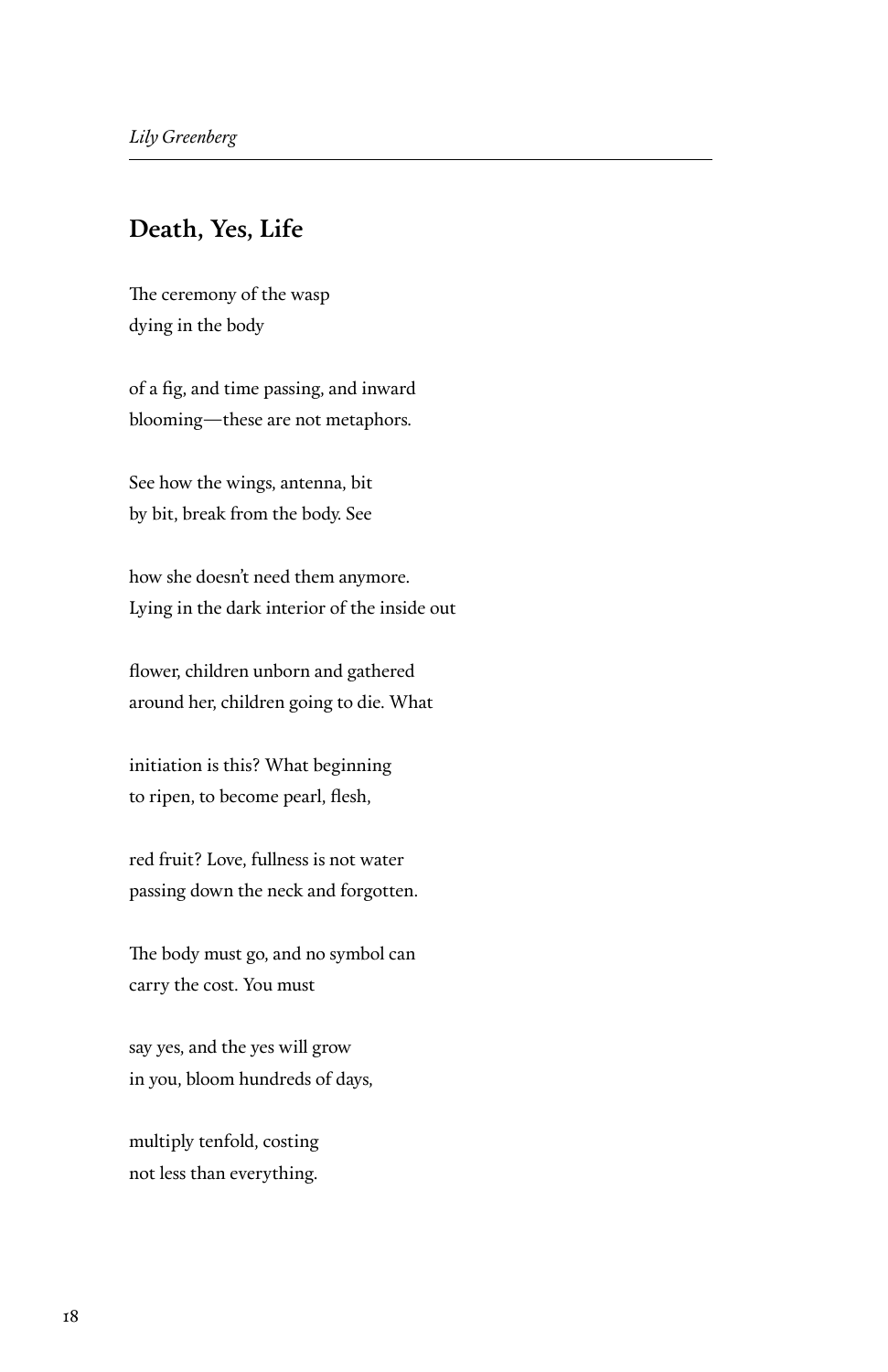#### **Popcorn & Jellyfish**

I run a putty knife between the popcorn

and the ceiling,

sure sure

to catch each broken peak in my mouth.

I am learning to breathe through hard things.

As my lungs top off,

I scream something vague about happiness

—that my legacy will not

be carved on stone the wrong tint of renter's beige

—that my body brims with kernels

—and that when they grow,

they will jolt my muscles from position,

leaving me—

should I dare to walk again—

only marginally greater than a jellyfish

willing itself over land,

 hoping it might hurt someone enough to get some help.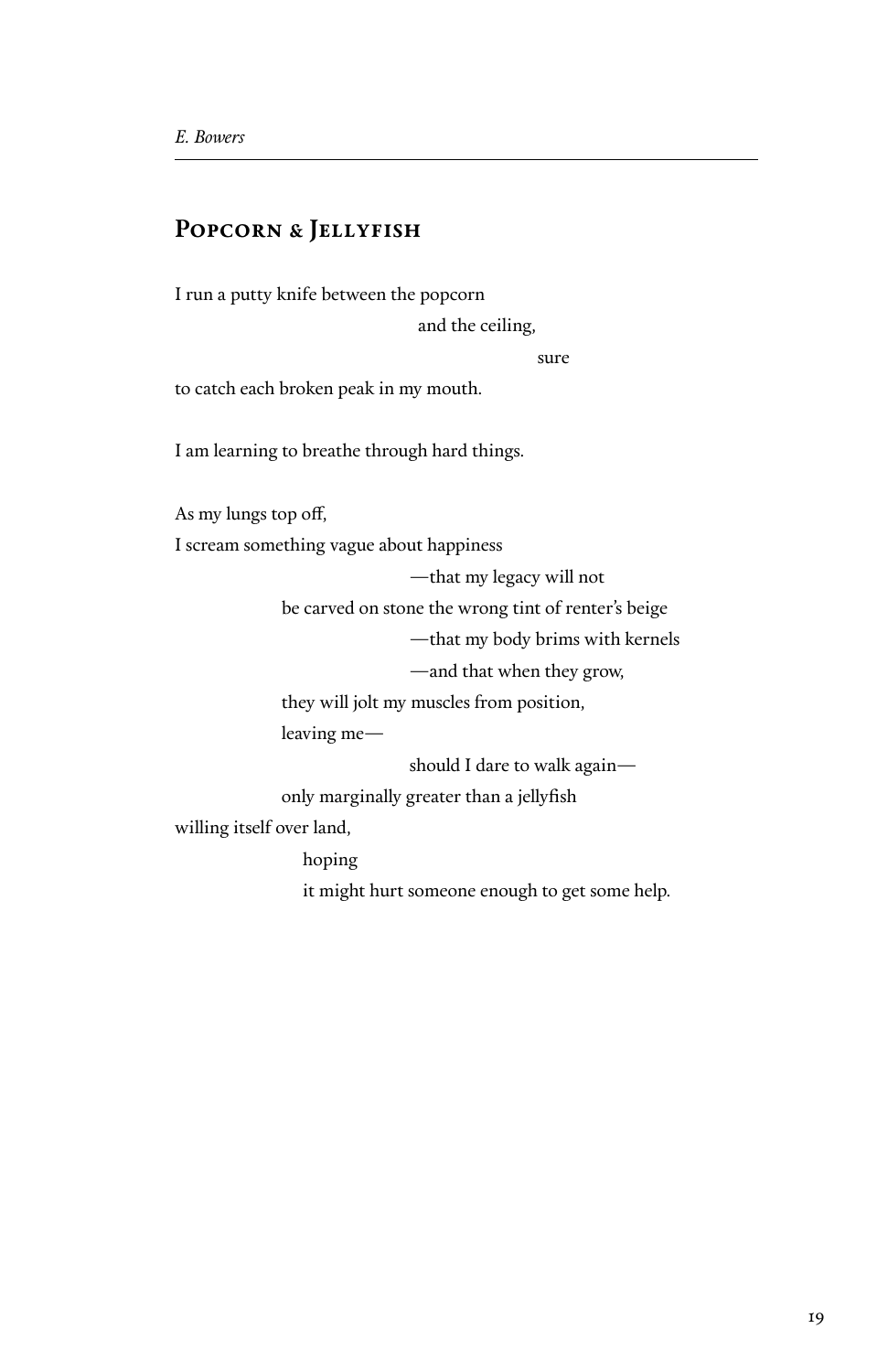#### **XOC / SHARK**

Synecdoche—

to think of sharks, I think of their teeth, one tooth, the letter V held in my palm… So, when I learned that some believe the English word "shark" comes from the Mayan word "xoc," and "xoc" can also mean "count," I smiled. Of course! one counts all of those teeth, an endless-seeming wave of bone, up to fifty-thousand produced over the course of one shark's life. Too bad there's an instance of the word "shark" in an English manuscript from the fifteenth century, before anyone in Europe used the word "Maya," or thought to write "xoc" with a "x," that letter which, in English, we pronounce "z," as in "xenophobic Anglo-Americans didn't believe the Mayans were civilized, despite all those pyramids and calendars, and thus could not have a writing system…" But for the Mayans, the "x" represents "sh," so "X-O-C" is pronounced "SHAHK," as in what the "shark" does when it smiles at you and all you can do is "count" the seconds left before it bites. Where does our "shark" swim from? Xocingly, from the German word "Schurke," which means "scoundrel," but also gave English "shirk." Shark. Shock. This is self-indulgent play, yes, so I will return to *sé nekdəkē—*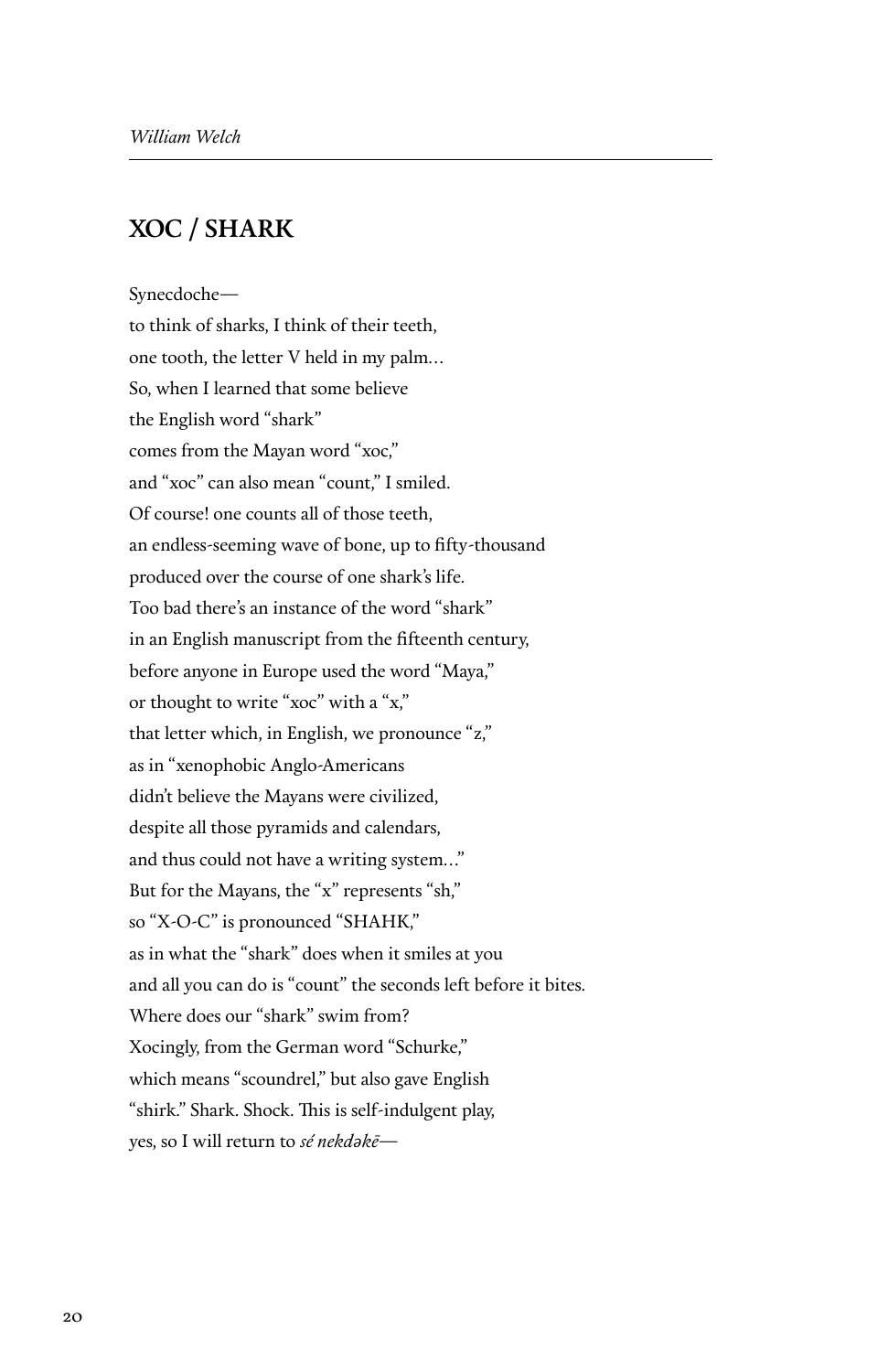To think of people, I think of our mouths, our lips parting, opening, joining, pursing, smiling, frowning, forming a kiss and plosives—our finite teeth, all fifty-two, easily knocked out, irreplaceable and our tongues behind them, like caged birds which struggle to fly, but cannot, and so flutter against our teeth and lips, forming vowels and affricates. This is what I think about when I want to think about us: how our mouths say, "xoc," and "shark," these nests for the birds we call "language" in English, and in Mayan, "T,aan."

*Information regarding the word "xoc" and its possible influence on English "shark" is drawn from* Breaking the Maya Code *by Michael D. Coe, p. 141.*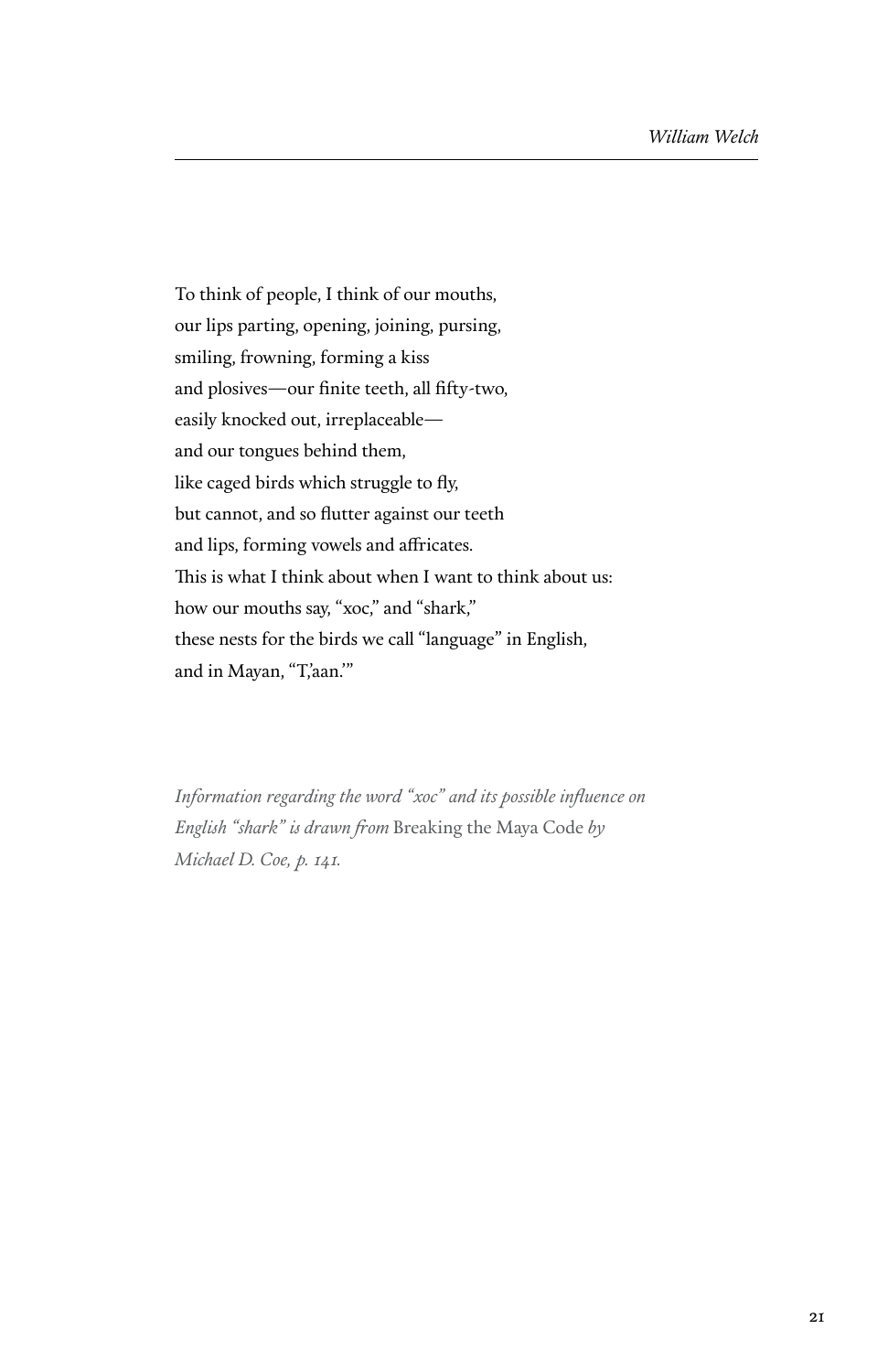#### **Rainbow Sky**

The year of the Loma Prieta earthquake in San Francisco everything came crashing down: the Berlin Wall, my mother's second marriage. Inches from the tv, we watched cars drive off the bridge into the water.

Nothing was solid enough to hold anything else. On the advice of my mother's astrologer, we flew out to Santa Fe, spent a week looking at houses we couldn't afford.

I followed my brother and sister through adobe brick homes, fingered the curtains, stared at the high desert plains, wondered *Is this where everything gets better?*

We drove to Canyon Road—art galleries and studios, pretended to shop. An artist stepped toward me and pressed a wrapped package into my hands. *A gift to open when you get home,* he said.

Out on the sidewalk, my mother snapped, *You better watch your step, young lady. Maybe you can act like a slut at school, but you won't get away with it here.*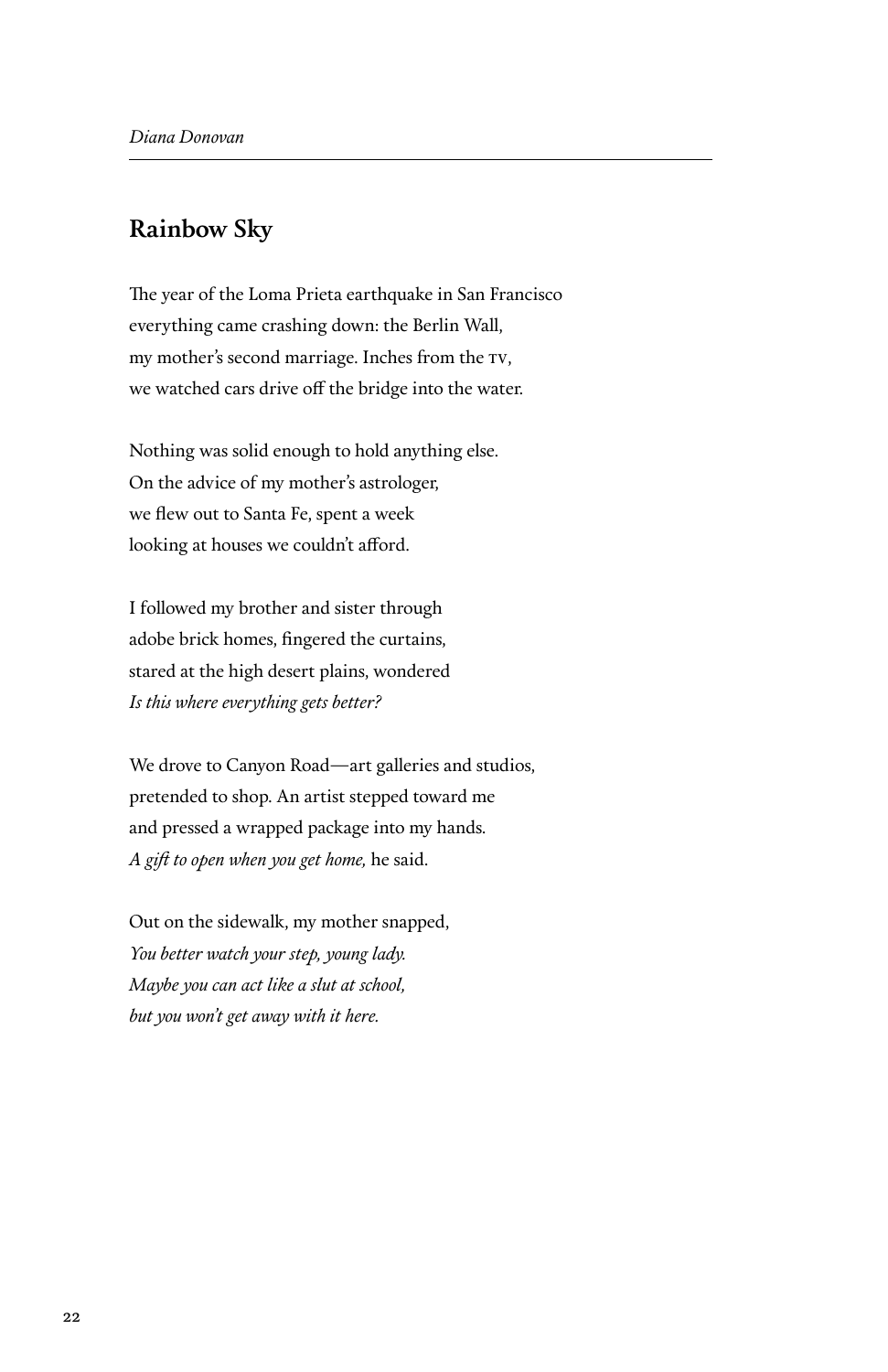Later, when I unwrapped the paper, I discovered a framed pastel drawing a young woman with braids standing under a rainbow sky.

The artist had scrawled a smiley face with a handwritten note on the back, *Don't hide your light under a bushel.* I was nineteen—anything could happen.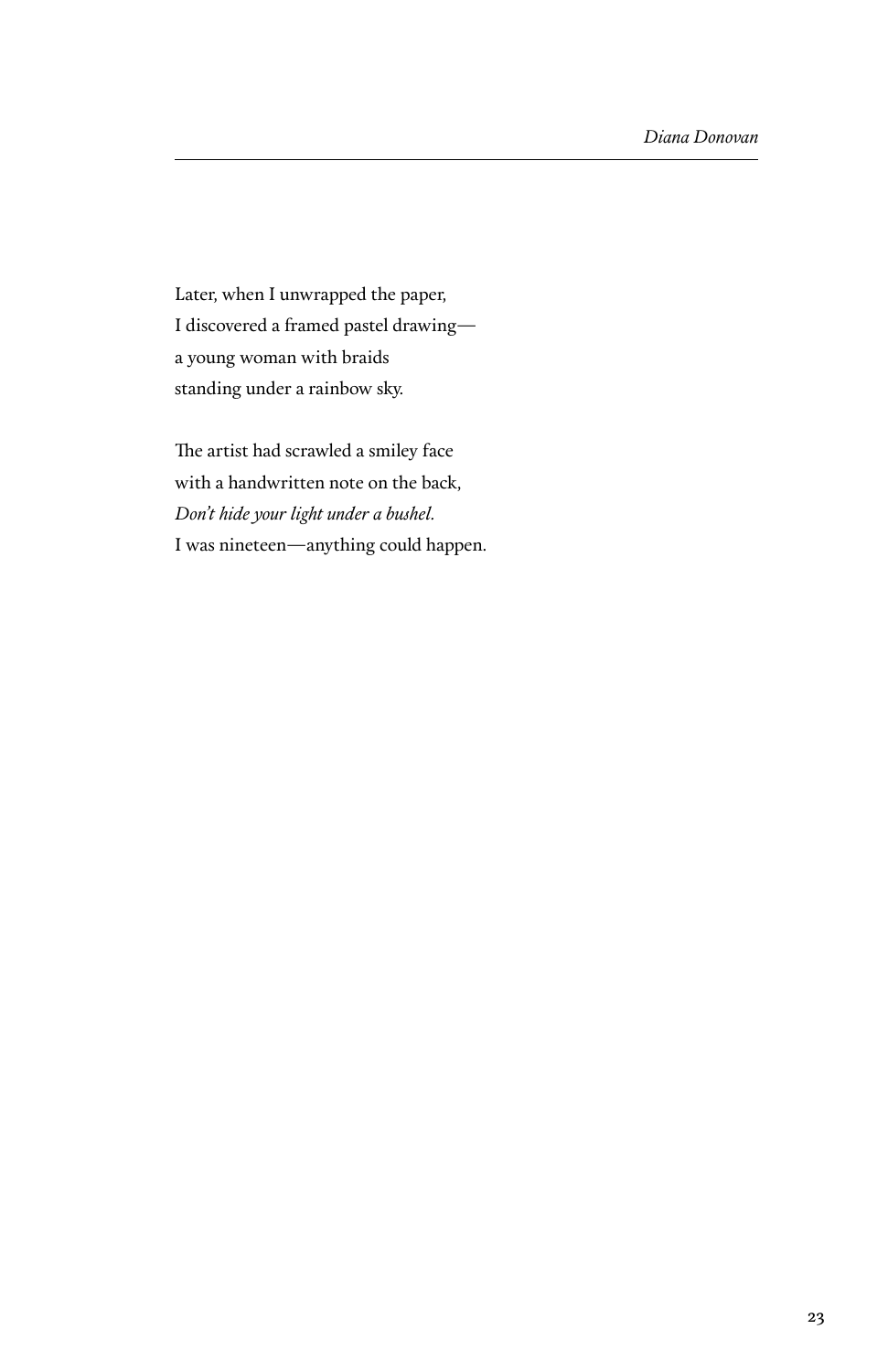#### **Plants Fed by Fracking Flowback**

At the water's edge, green pleats. A cattail hem, sweetspire with annabelle buttons.

Water itself silver as a woman slipping from a sundress. Still as a woman saying *no I don't need anything right now, no, I just need some time.*

As we walk, the engine quiets. Bird heads on the ground, sucked dry. Swamp pinks vanished. The softleaf sedge.

We let that white horse in. We said the silver of the woman's flesh was a gift. She meant to give it to us.

Big bluestem, sweetflag, swamp milkweed. Turtle head snapping its stem back and forth. Some horror, too, in the canal to your brain, in the route you pull from yourself like silk. You pull it like milk. Old milk, dark, decaying eggs.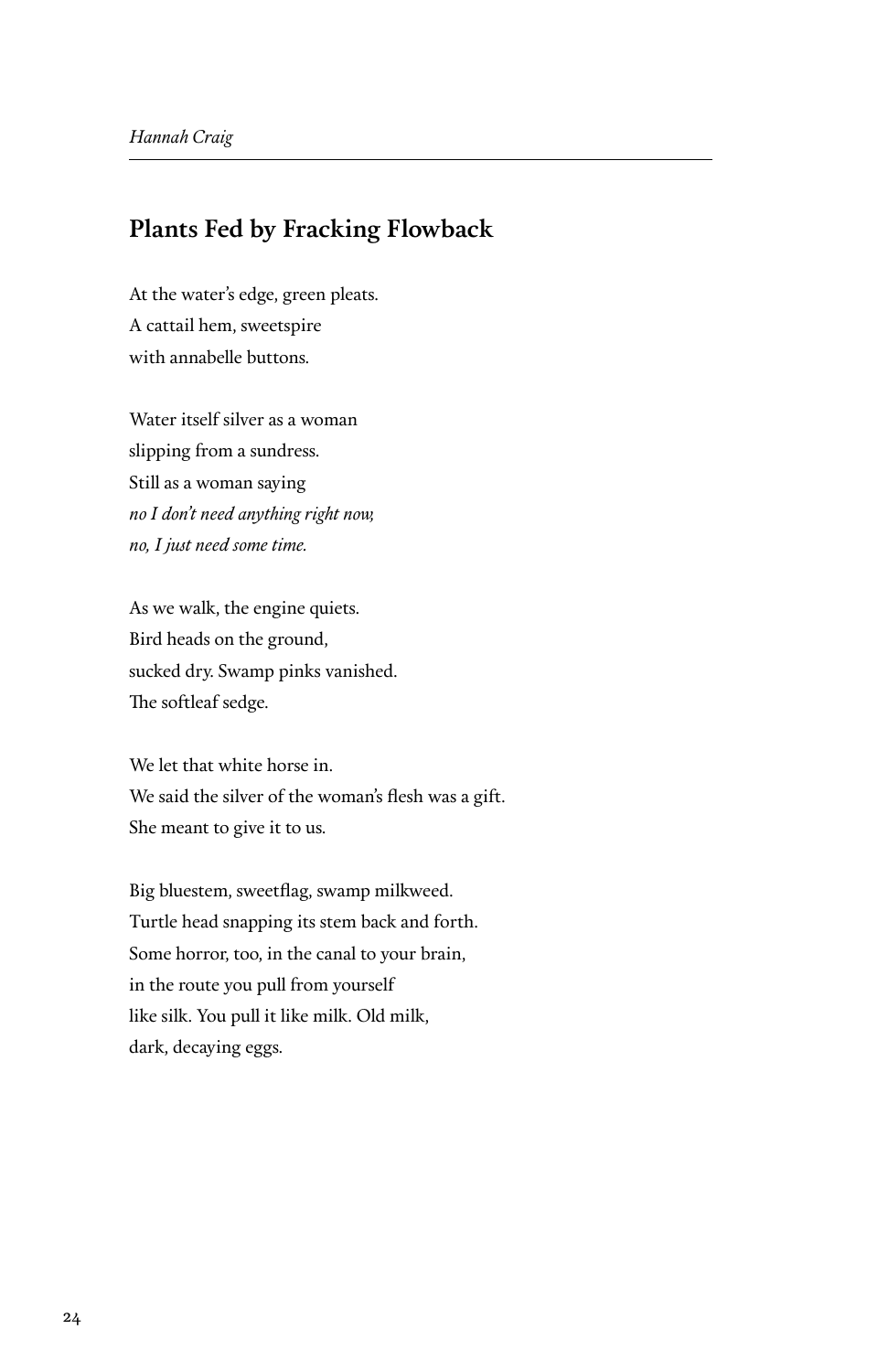Old salt, your father's bones, your garter of black snake. The creek's bank which never changes, which is always already changed. The deer drink

from tumors. The holy drink from heavy metal. In temples we've scalded and drugged. The gods forgive us anyway. Pull from us the strange oil, the frowning seed.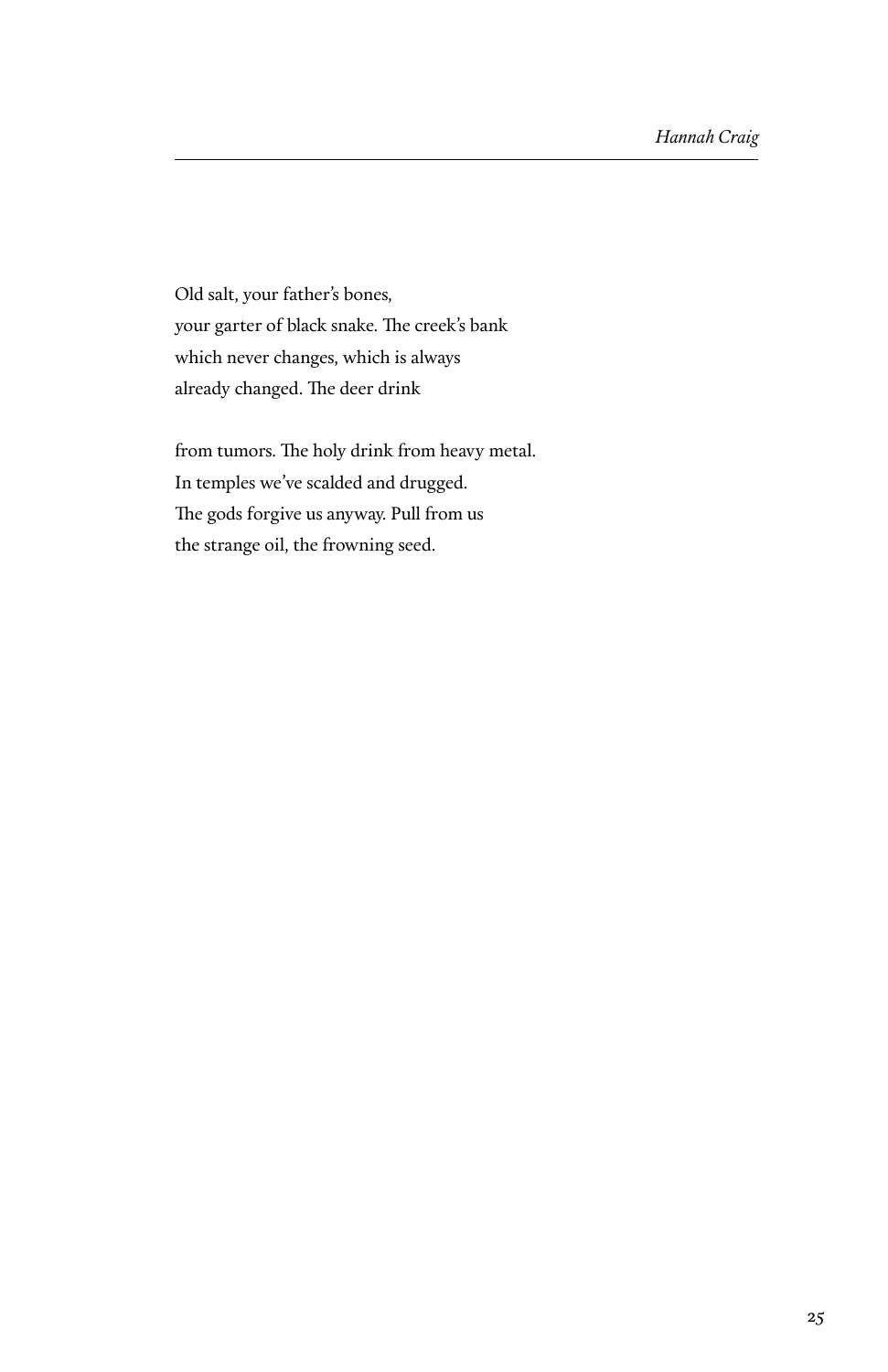#### **Shop Talk**

She's talking about a kid in her class who throws things, because I said I was a teacher too, and she can smell the crayons and warm lamination in my title. 'Teacher' never conjures images of noontime meds in applesauce, doses of crushed lithium served on wooden spoons. I nod and listen. 'Even when he's quiet he's got this look.' The easy ones walk in with that look, I think. A favorite filled her pre-test out with expletives, the spelling of which I corrected deadpan. 'It's a W H in this one' as she watched my face for anger. Beware the children who honeymoon, who wait to show their anger, a week, maybe more. Explosions are proportional to hang time. I nod again. 'Administration won't do anything. He's a foster, poor kid.' I picture squat men, holstered guns, a social worker wearing a tired expression and bargain store pants, his mother screaming, or worse, consenting. What can they do? I want to say. No consequence matters. Nothing is consequential when the woman whose blood was on your lips and in your veins the day you first filled lungs and screamed no longer wants you. Or wants you but is powerless to get you. Or is too drunk or sad or stoned or in love with an abuser to know what she wants except maybe to get well. I want to say he will do anything to be louder than his memories. I picture paper packets, short stories we give sans staples. I picture counting safety scissors out, and later holding my class of eight with a beating heart and calm face until every sharp is returned.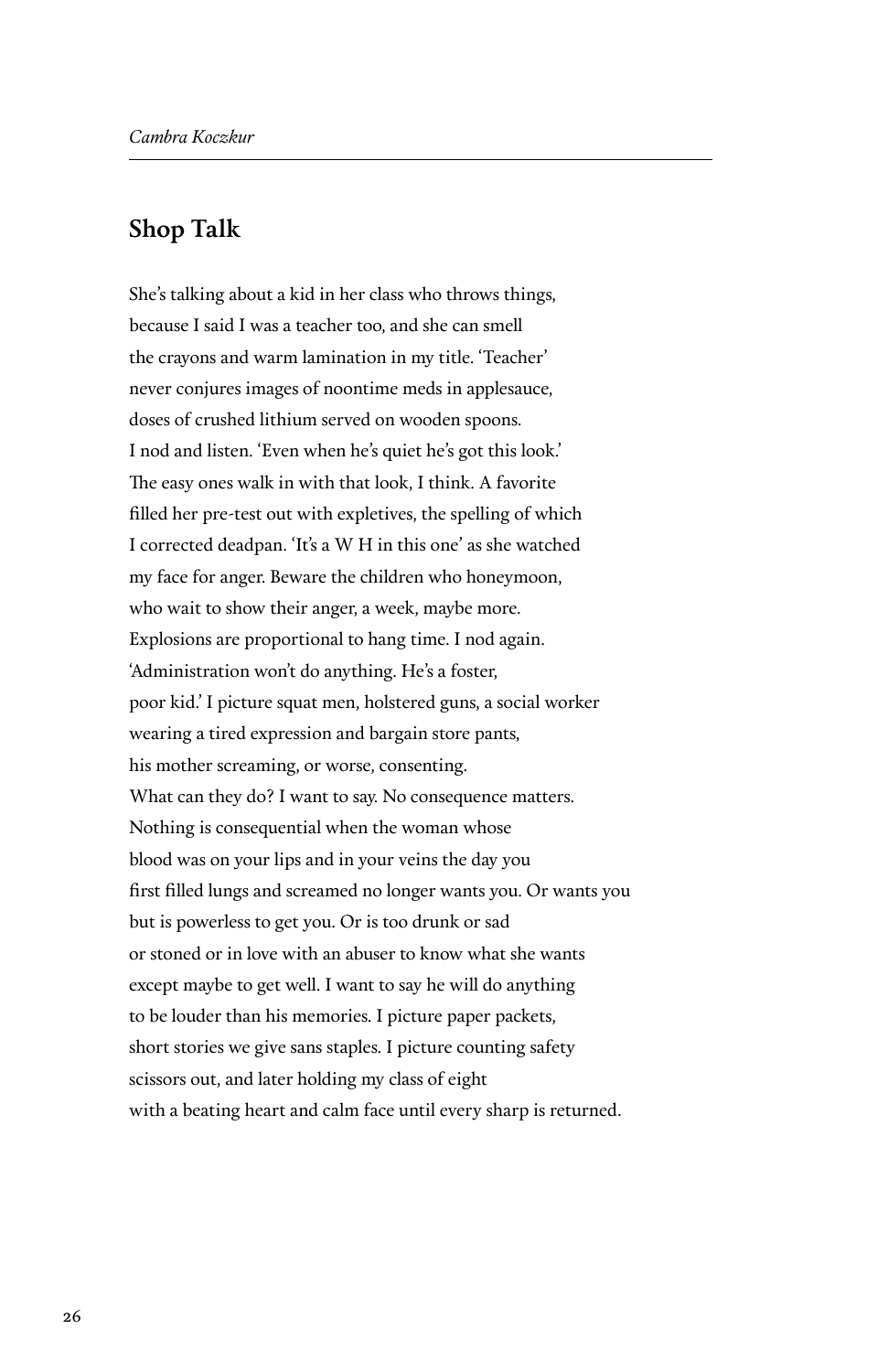Missing light bulbs and a fourteen-year-old with soft eyes, the raised scars where she sliced 'help' into her own skin. Sock feet, no shoes after a run. I imagine sugar packets dissolved in plastic bottles of juice hidden in windows for months, so children can drink hooch. A fist sized hole in drywall, client J.C. pulling nails from studs with teeth. My coaxing voice. 'It's my job to keep you safe. It's my job to keep you safe.' Staff scissors sharp enough for nooses, just in case. I want to say her student would do well if he could. He'd listen and earn gold stars, be a leader in class like the child he punched last week. He isn't throwing chairs but reaching for something to stop the fall. Finally she asks, "Now, tell me where you teach."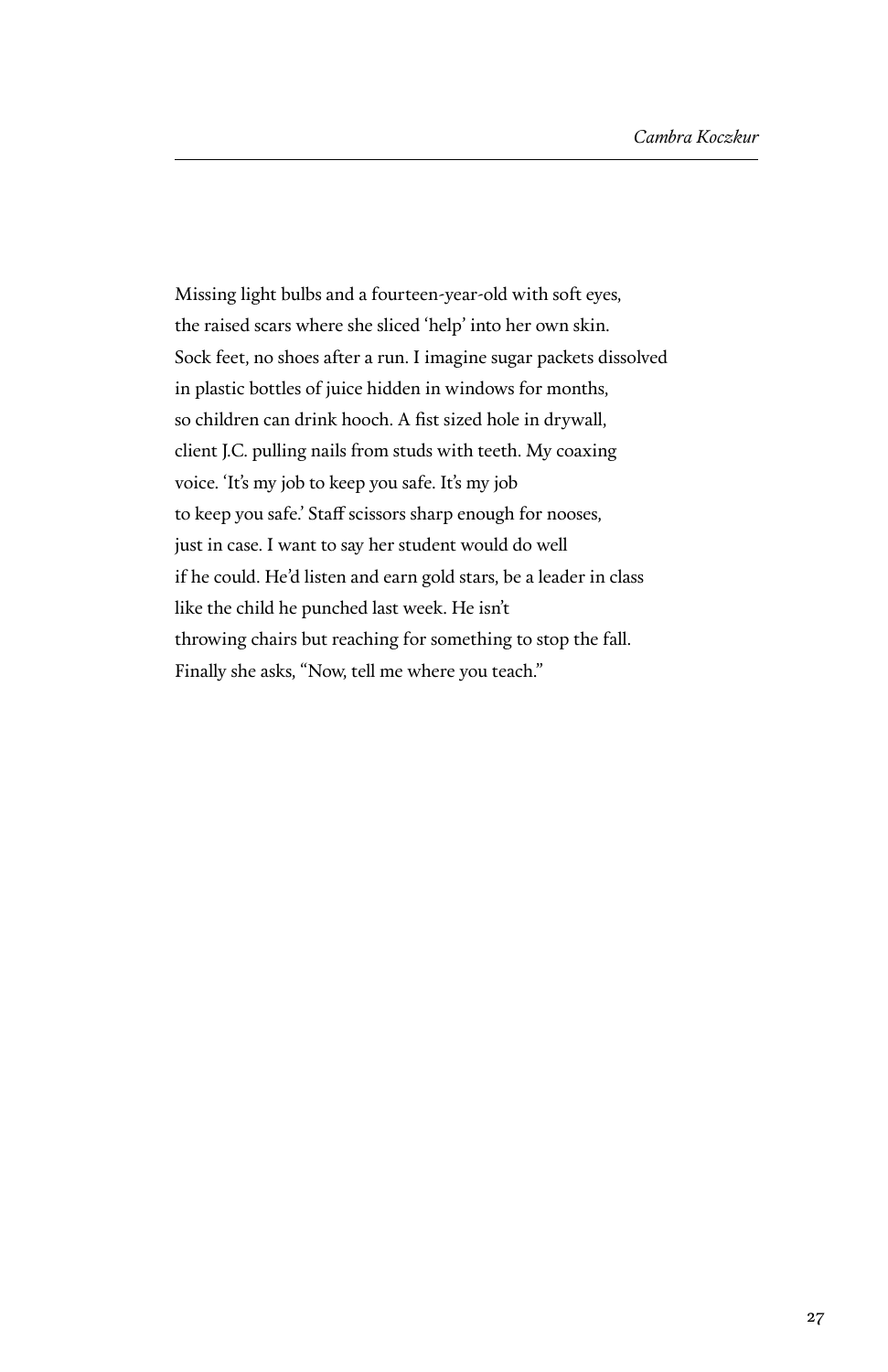#### **Ми тут (We are here)**

We learned to live in translation, raised with the restless understanding that we come from ghosts you have to believe in to see. If we did not stain our fingers red from beets for borshch, knock on wood, learn to layer wax and paint on raw eggs, and never whistle in the house, if we did not memorize and chant, trade Saturday morning cartoons for lessons about Shevchenko, Stalin, and the Holodomor we might disappear. And now, today, because "Ukrainian" would not fade away, culture not replaced, language not erased, again they try to make us invisible, borders redrawn with body bags, and every mother's heart a bomb.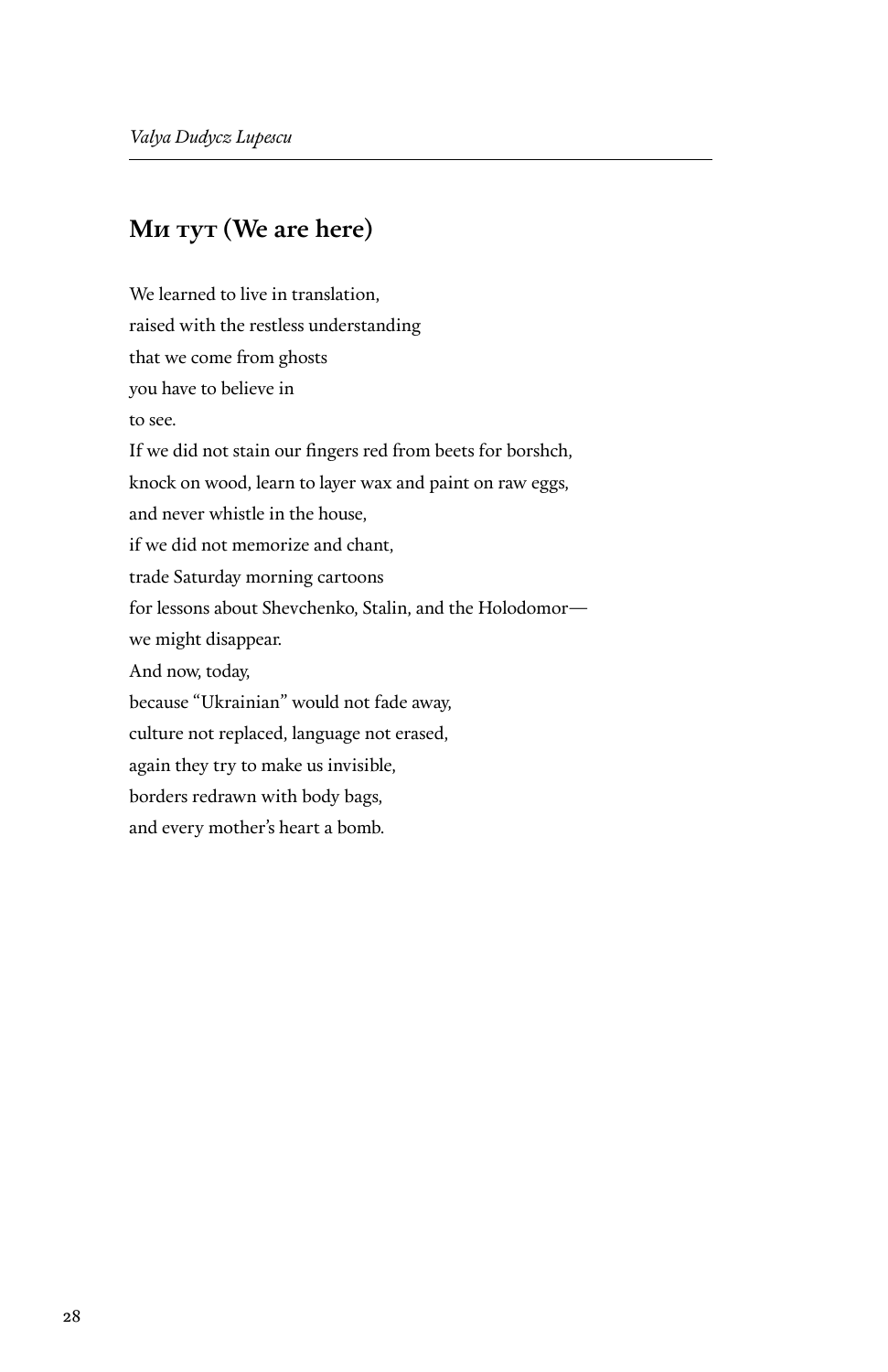#### **Garden Elegy**

Starlings still light in the sycamore above empty feeders.

Sunflowers moldy with neglect bend earthward,

unable to escape gravity. The wind rasps through cornstalks.

I hear the coarseness of his hands, the darkness of his cough.

A decade in the mines was his purgatory,

so he asked not to go below again. I dusted the ground

over his wife with his ashes not more than a week ago.

Already, their grave is greening.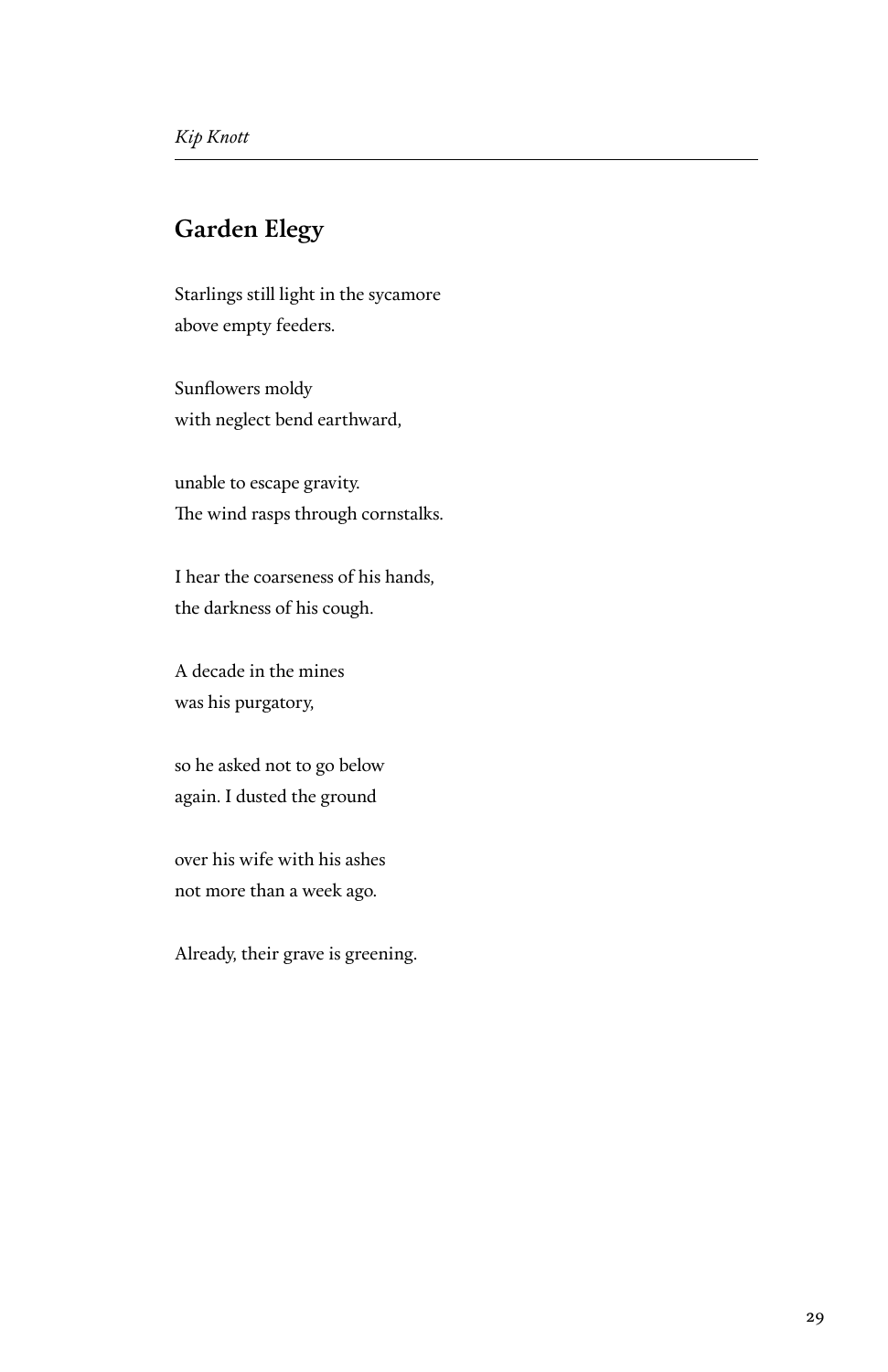#### **On the Ducks Who Are People and the Ducks Who Are Ducks**

In the animated movie that's made for children there is one particular duck who can talk and is a person, while the rest of the ducks just quack and are only ducks. If those ducks are shot they will die and you can eat them, unlike Daffy Duck who is shot again and again and his feathers are singed but he can't die.

The duck who talks and is a person is the one duck who matters. That duck is you. You identify with that duck, not the others, because you are a person, a person who talks and matters and survives, unlike the others, who quack and die and will be eaten or whatever might happen to them—it doesn't matter.

But all the other people, it turns out, also feel the same way about it: they also identify with the only duck who can talk and is a person, who gets things done in the world, whose life could be wasted, but isn't. Know this: everyone alive is that duck. Every single person is that cartoon character.

The ducks themselves, though, the actual ducks in the world, the ducks who live in the water between ice and ice, those ducks don't make distinctions between ducks who are ducks and ducks who are people. None of them talk. None of them want to. They all quack and they don't know why that matters. This isn't to say they're not missing something. They are.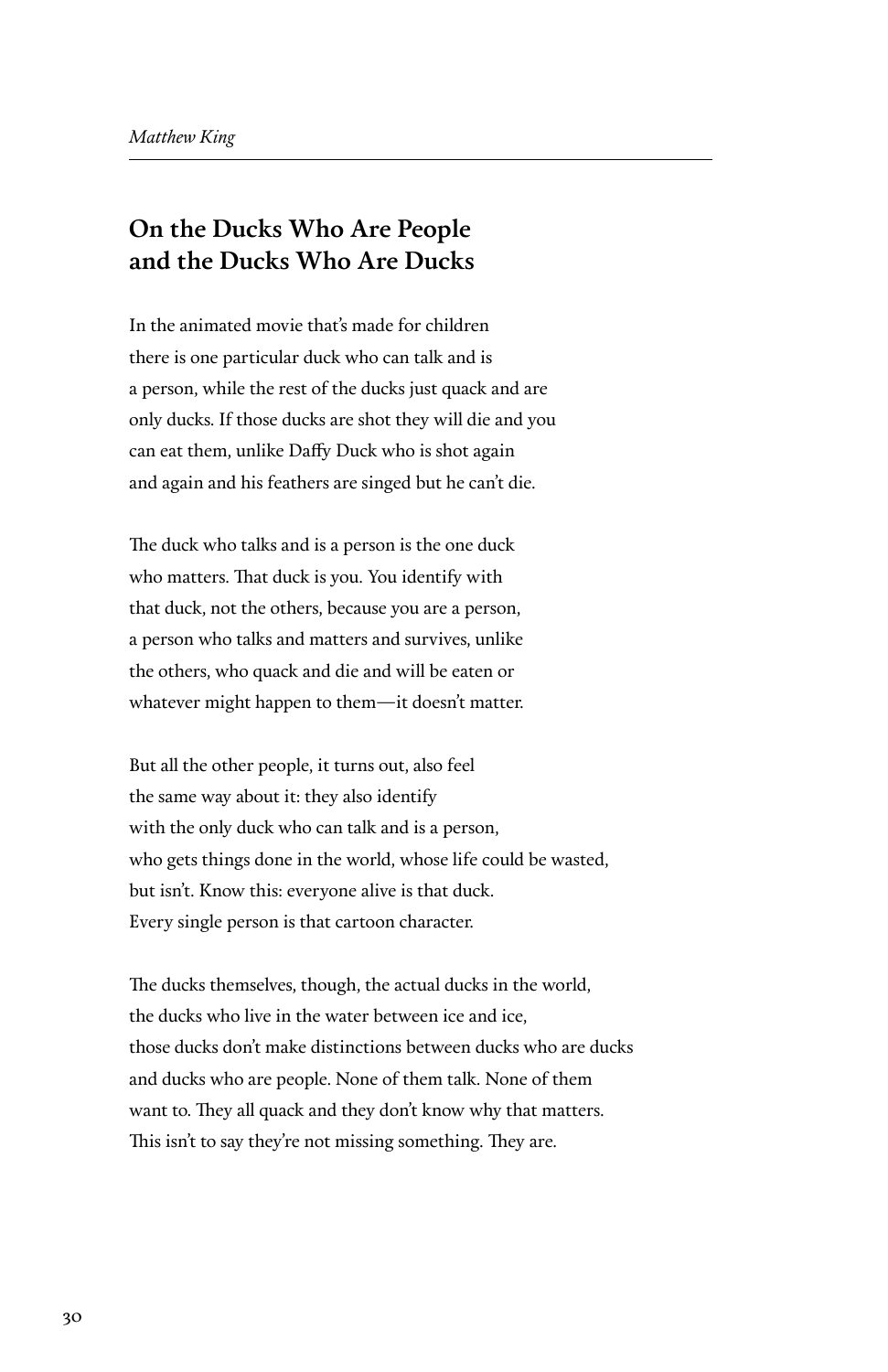But we must not miss what they're not missing, in ourselves or in them. They open onto the world like we do. They are moved by the sun like we are, they feel it and they awaken themselves. They are moved by hunger like we are, feel their emptiness, seek to fill their bodies. They are moved by the cold like we are, shiver, notice

their shivering and they fly until they've outflown it. In the lengthening night, their world shrunken by darkness, they push with their voices against its closing borders, against the encroachment of known and unknown others. Some are taken unseen in the dark and some are shot after dawn, in the light of day, when the light goes out.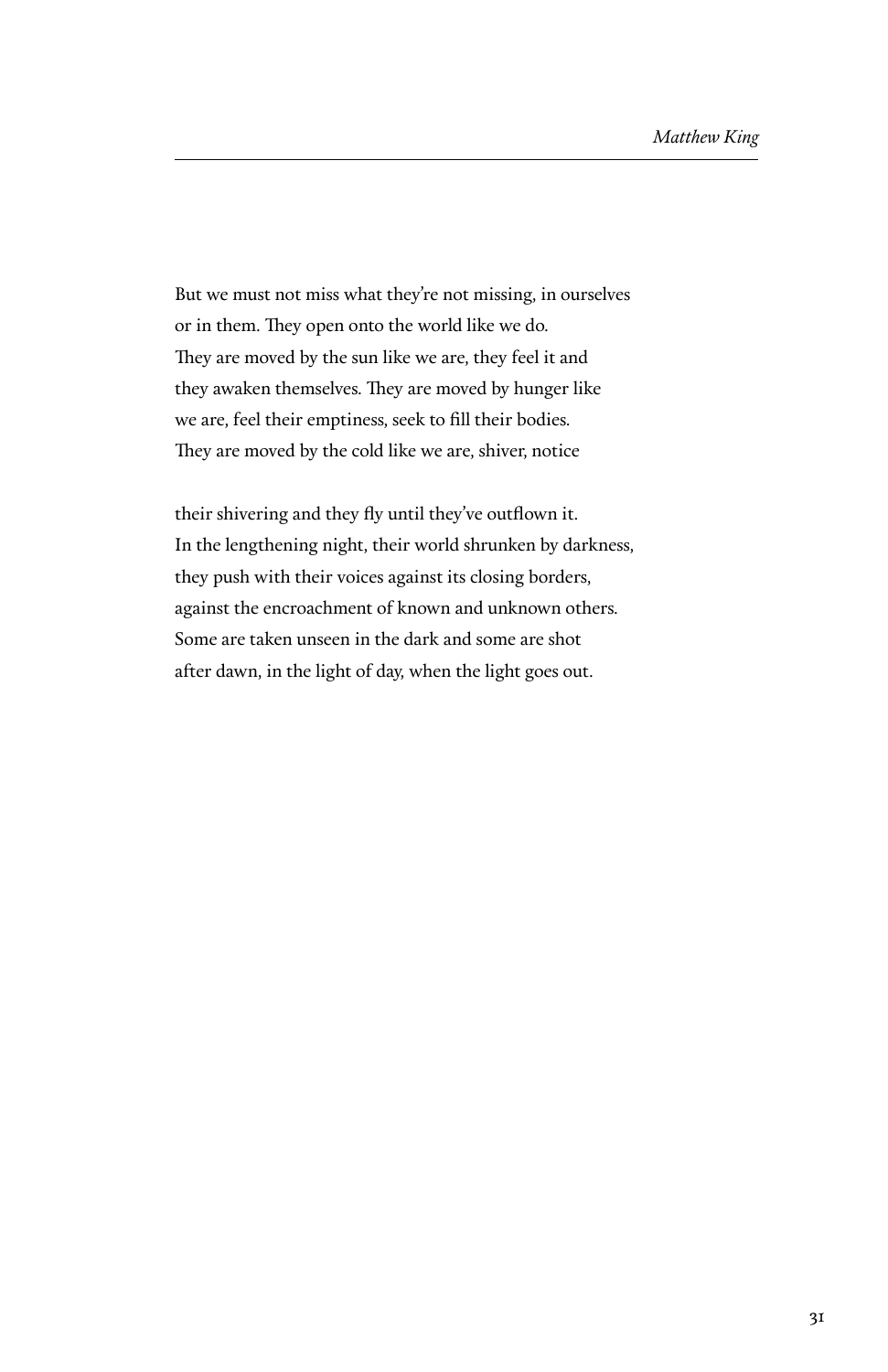#### **Shotgun Shells and Other Empty Vessels**

I don't know who aimed the weapons, or where. I collect the discarded ammo casings in turnouts on dirt roads, raw hewn edges of clearcuts. Trees shorn to greyscale, shotgun shells echoing their landscape's emptiness, emptiness.

If I don't beg for my life, how will anyone know that I don't want to die? I have witnessed the gutting of grace, the force it takes to pry a bullet from a gun, tear a tree from the earth, remove me from my self.

Front page terrors and fear of strangers and flinching at touch. A doe carcass splayed in the bed of a red pickup truck, always red; a guilty man swaggering shamedrunk and bragging nonsense. *If she didn't want to die, she would have learned how to speak.*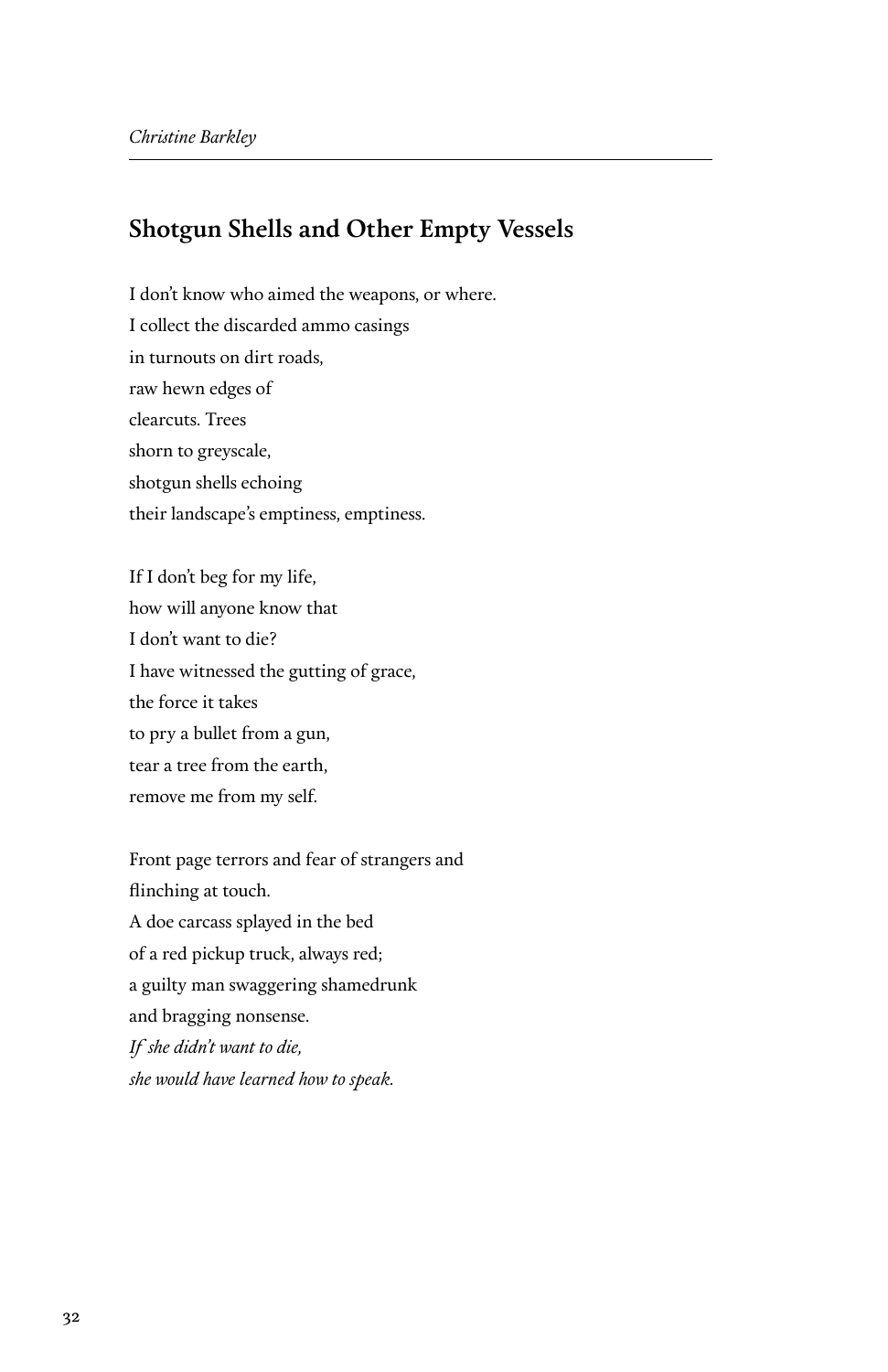The hillsides wait, endlessly treeless and ready to receive the report, the echo, the fallout. The felling. Only shells remain. The stumps, the casings. The bodies are always removed: merchandise or evidence, or souvenirs.

I collect ammo casings as souvenirs, or evidence. The trees become whatever trees become: tree-shaped merchandise.

I don't know where those bullets are now but there will always be more bullets.

I don't know what else has died here, or if it ever learned how to speak, or who would have listened if it did.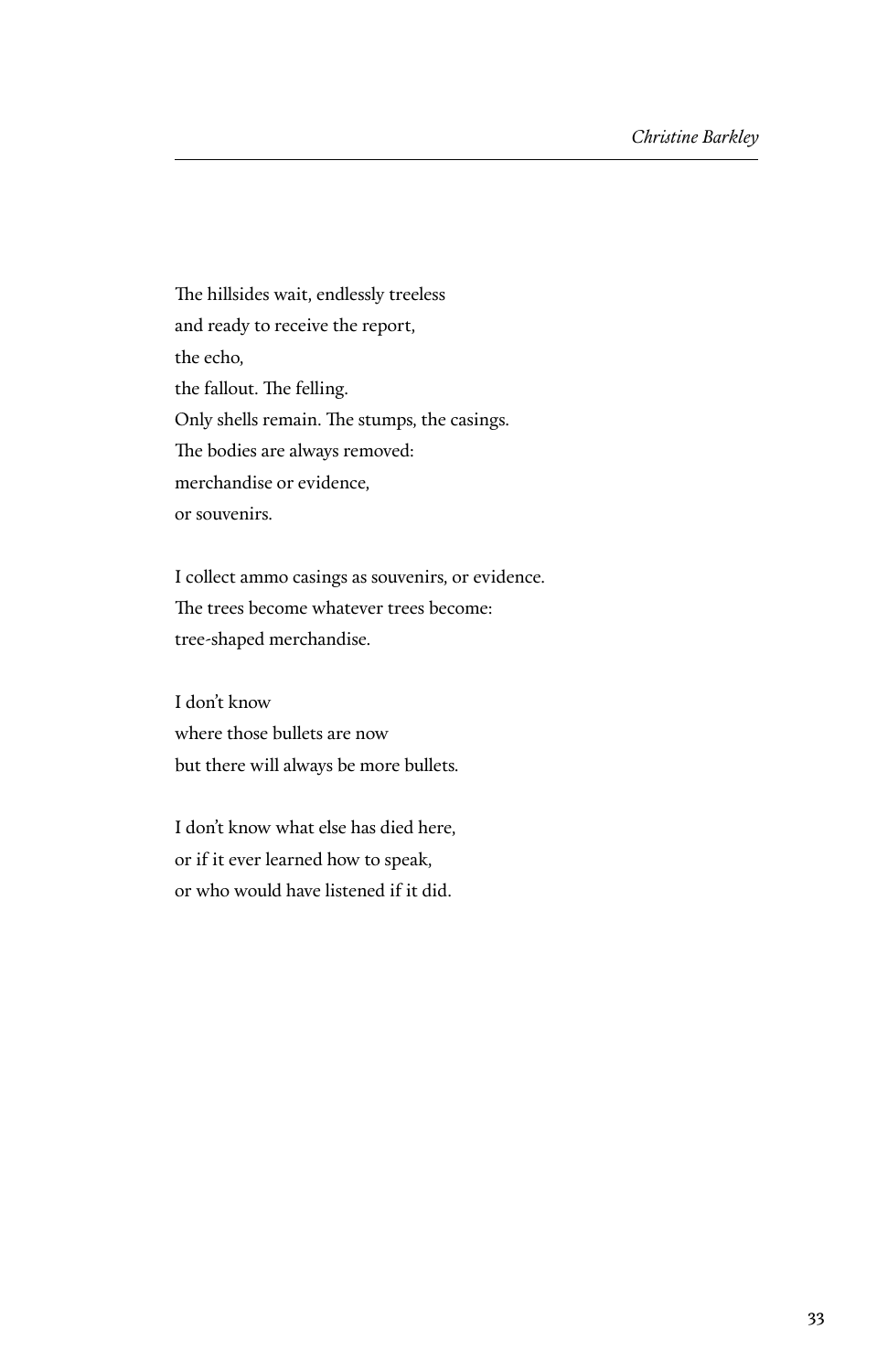#### **Her Offering**

I planted cantaloupe in my front yard last spring, a sweet ground cover,

annual among perennials. One by one before

they could ripen, their skins split, coral flesh gaping. I suspected raccoon, opossum,

deer, the heat—not the Eastern box turtle

plodding through shadowed vines, snug under its stenciled carapace, saffron-eyed among chiseled

rinds, spilled seeds, the raw viscera of loss.

Three years before, my mother proffered a list of marriage partners for my father,

for after she passed. The roll call of candidates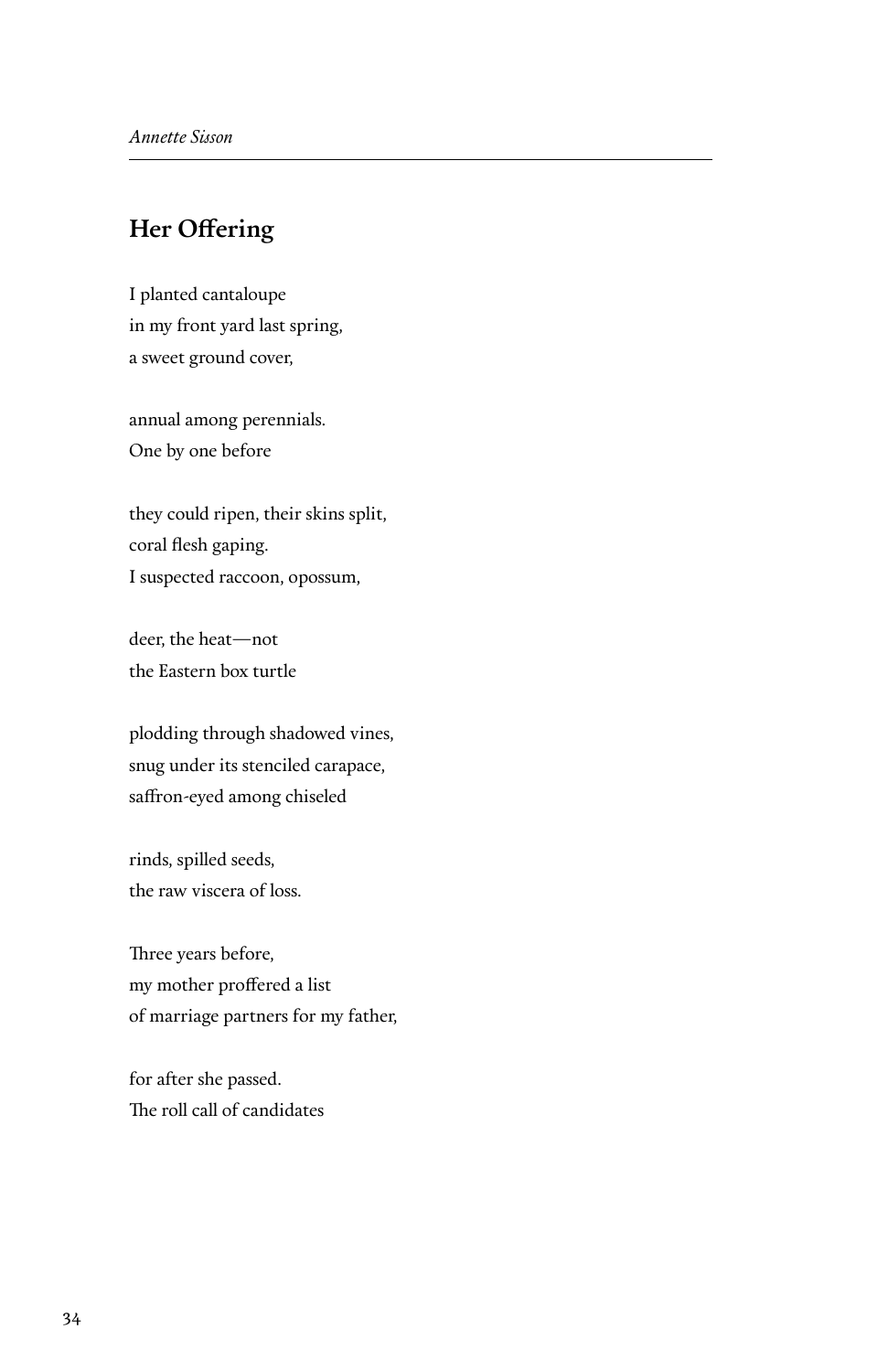carried on, my mother then too frail to deliver her lines. I preserved the spectacle

of my silence, never performed her part, even as she made

her bow. Today in this garden, honeyed with carnage, I see my mother's kindness, how

she offered herself, the fruit of her overripe body, untangled

the withering vine of her illness, fashioned him a sequel, a shell like a shield etched

with widows' names. Perhaps she hoped one would slip

the cover off, crack open the hull of him, gather the scattered kernels,

salvage a cantaloupe, roughly inscribed, before summer's end.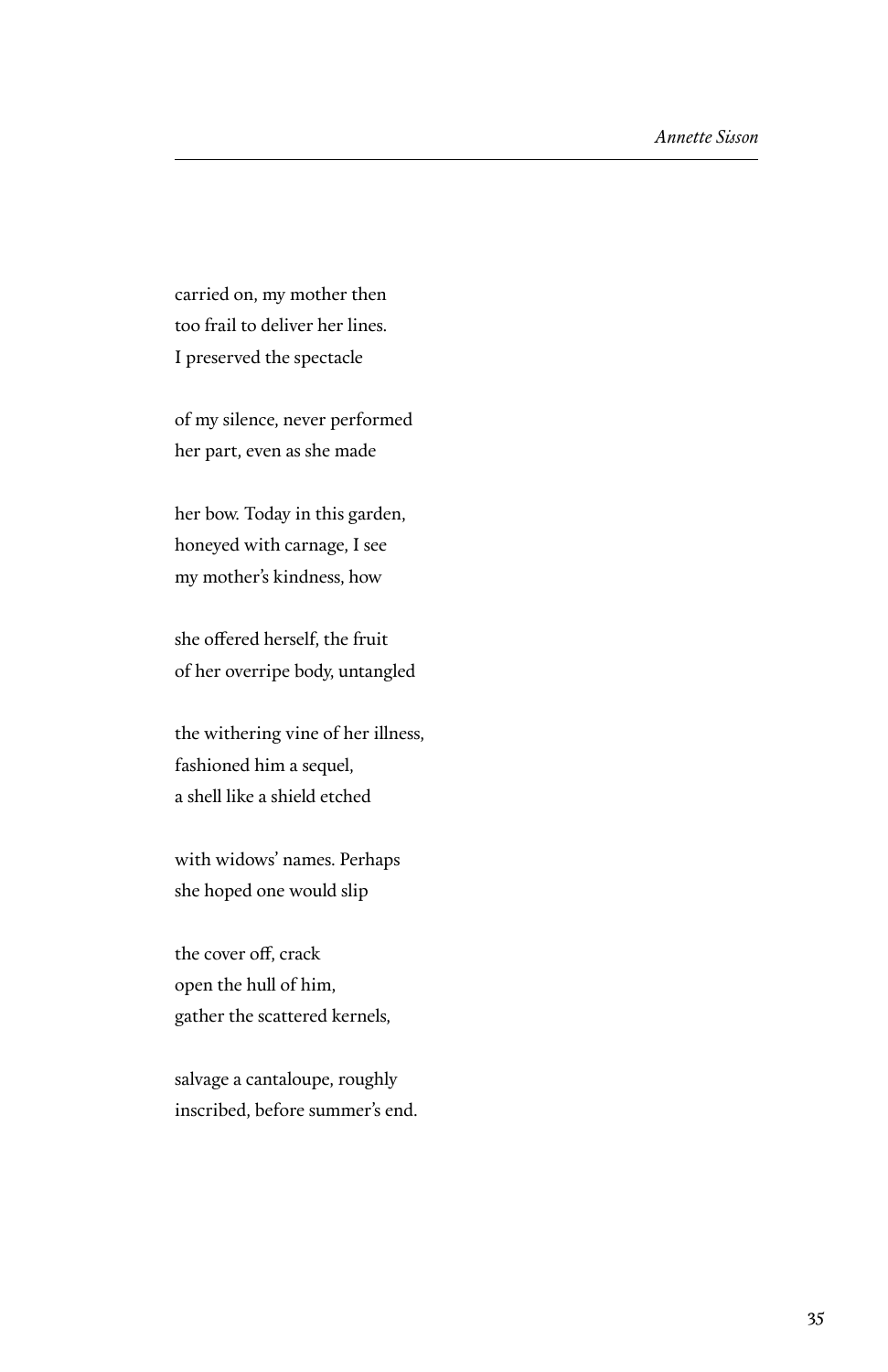## **My Daughter and I Watch it Snow from Her Window and Talk about the Day She Was Born**

They feared you would be early, so the doctors sent your mother to the hospital four months pregnant. She lay in bed, gathering days. Me at home, collecting hours. The two of us hoping in smaller and smaller increments. Then, that night in October, I rushed to the hospital. The road dark, leaves falling upon leaves. And a deer, suddenly, in front of the car and across the road. I stopped in time and saw her, half in the woods, turn and look back. A fawn, fall-brown, tried to follow but hesitated and dropped, hiding itself in the grass. I could see the rise and fall of its chest, its soft eyes. All of us still for a moment, cautious in the autumn chill.

You were born on the edge of life. Twenty-eight weeks. At the hospital, we slept that night to the hum of an incubator, to thoughts of what a narrow tube could carry. To your new, small body. The window that looked onto the parking lot was cold to the touch. A night you could see your own breath, the breath of another animal.

Now, frost on the pane. I draw a face, you a heart. The start of something.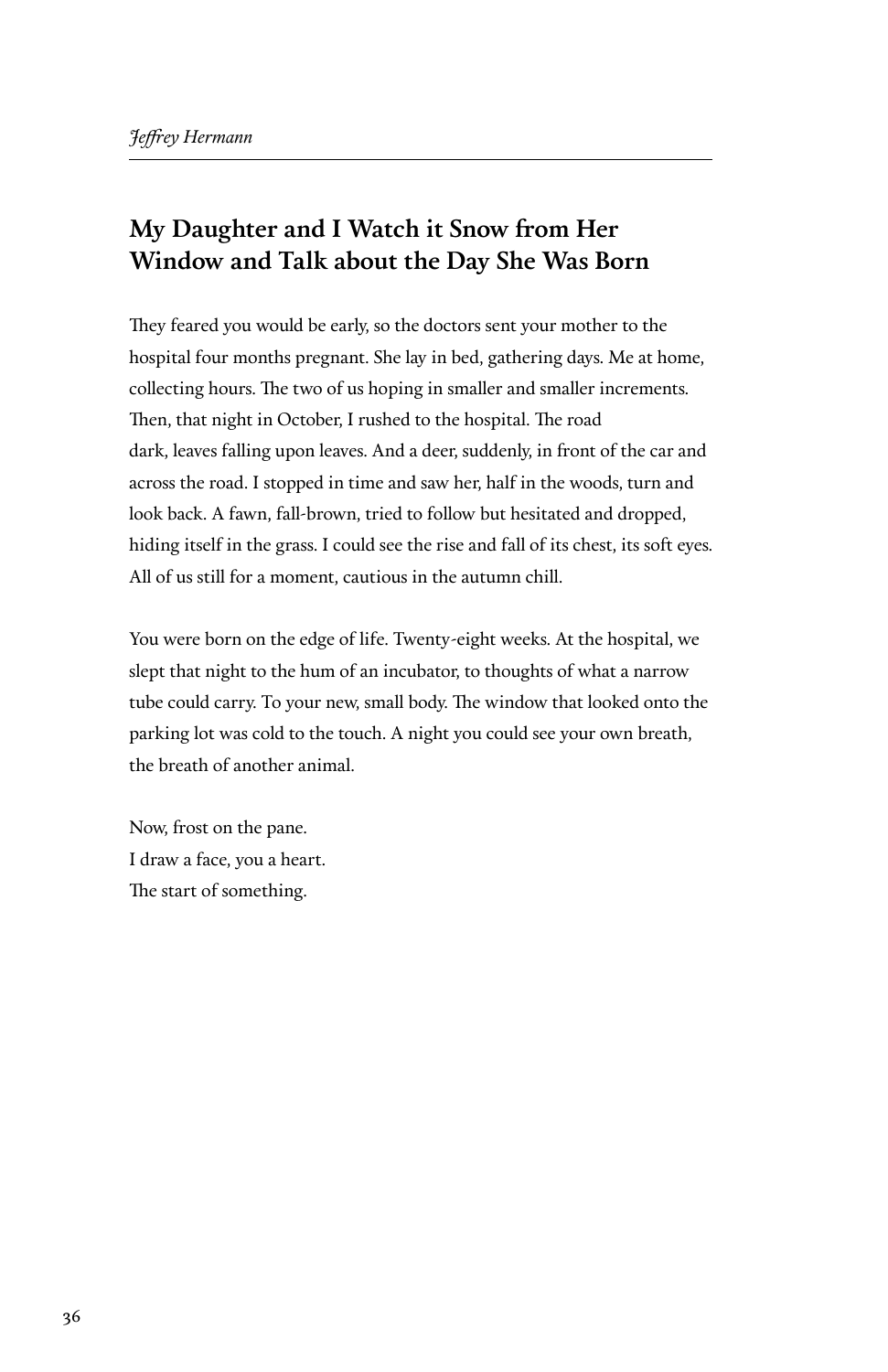#### **XVII: the star.**

spring is here and the green grass draws deer down to the dawn highway, does and antlered stags all alike in Death, bones scattered as a graveled tracery of clouds

while overhead on warm wide wings between white ribs a dozen hot hearts spiral spiral spiral

down

over black branches that pink under sunlight fingers

and maybe i'll never tell you that i love you, maybe i'll die with the words on my tongue and let a vulture carry them

up.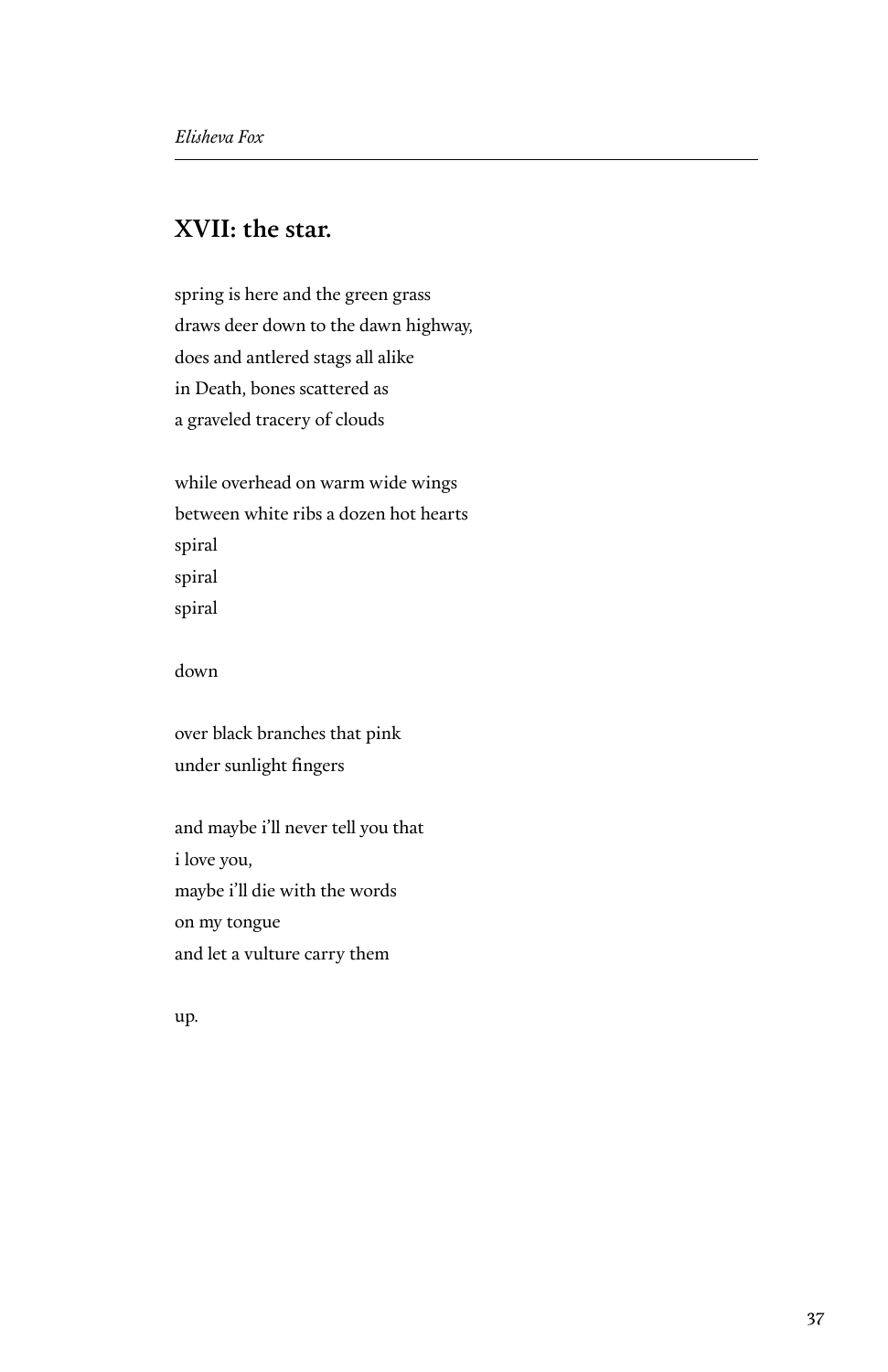#### **They Find Me at Night by Torchlight**

#### *—Marrakesh*

They weave me on hundred-year-old looms with camel wool milky as goat's eyes and dyes the gold flakes of leaves in the trees and the red trickle of chins after cherries. When they touch me, I can feel too the men who follow them home, the husbands who widowed them, and the newborns still nursing. In their hair I smell the desert, and starlight pathways into the old medina, and when they sing, it is more beautiful than figs still warm from the sun, or mint in tea glasses, or even your name. Why have I never heard them before? Where they touch me, I touch their songs. As they bend over me, holding up the frayed hems of their dresses like lamps, they are more memorable than sight or jasmine trees or the beggar's teeth. I want to tell them to have them dance on me is like no pleasure I have ever known, even their joy. When they kneel on me in prayer, their mouths are matches for God's light, and they swallow God whole like sugar.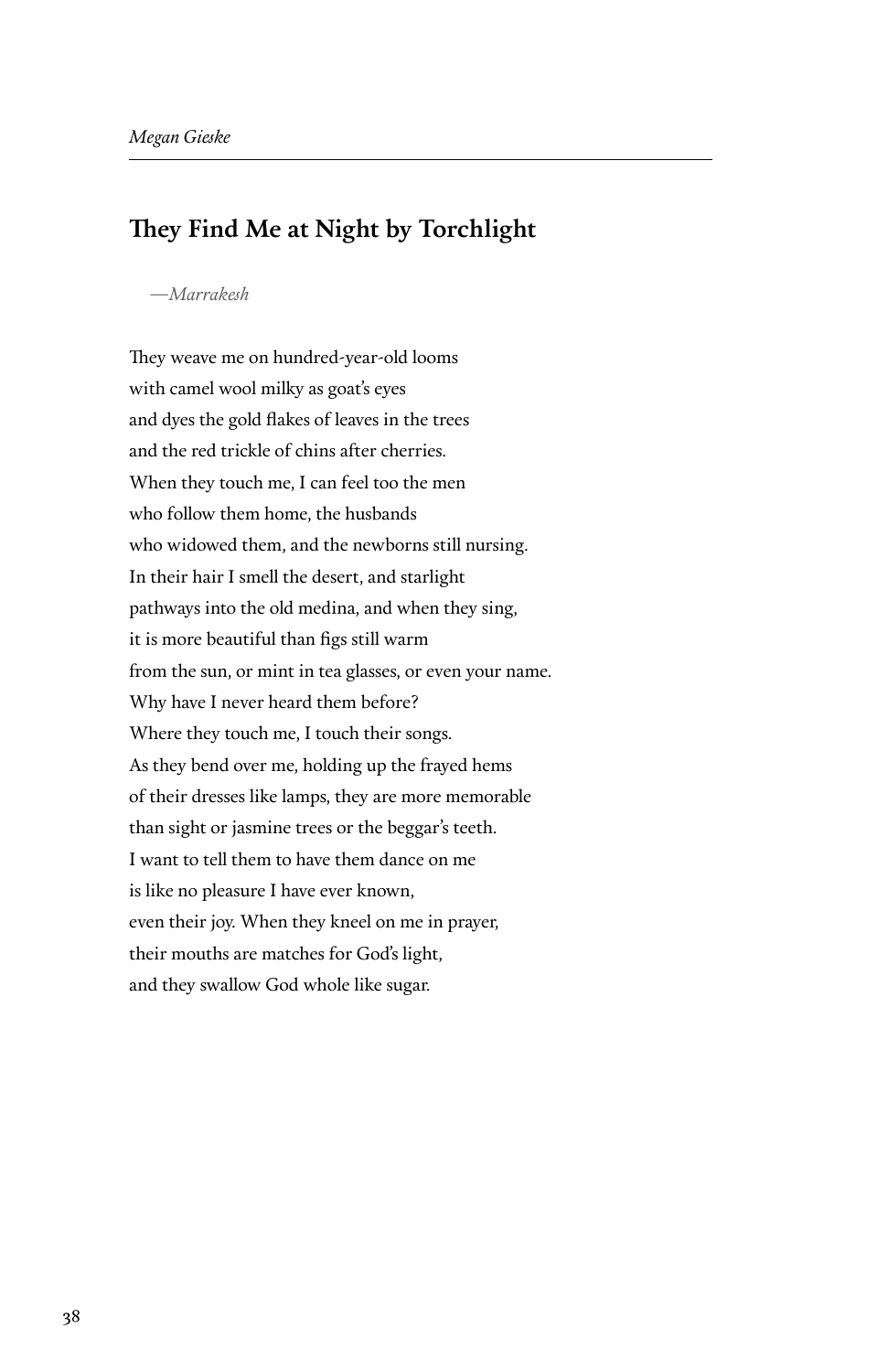#### **Revival at the Hotel Biron**

*—Musee Rodin, Paris*

I had never known the passion Rodin lifted from stone into light—

contours like silk embrace, whisper in shadows; kneel flesh before flesh,

*holy;* gather energy between palms, a universe. I wander room after room

until I find *The Hand of God* on a wooden pedestal, close enough

to touch; I turn the piece slowly, see the sinews, knuckles and fingernails

of the Master hand, and his children, still part of the earth, not fully formed,

but held—I lay under his chisel as he lifts me from stone into light.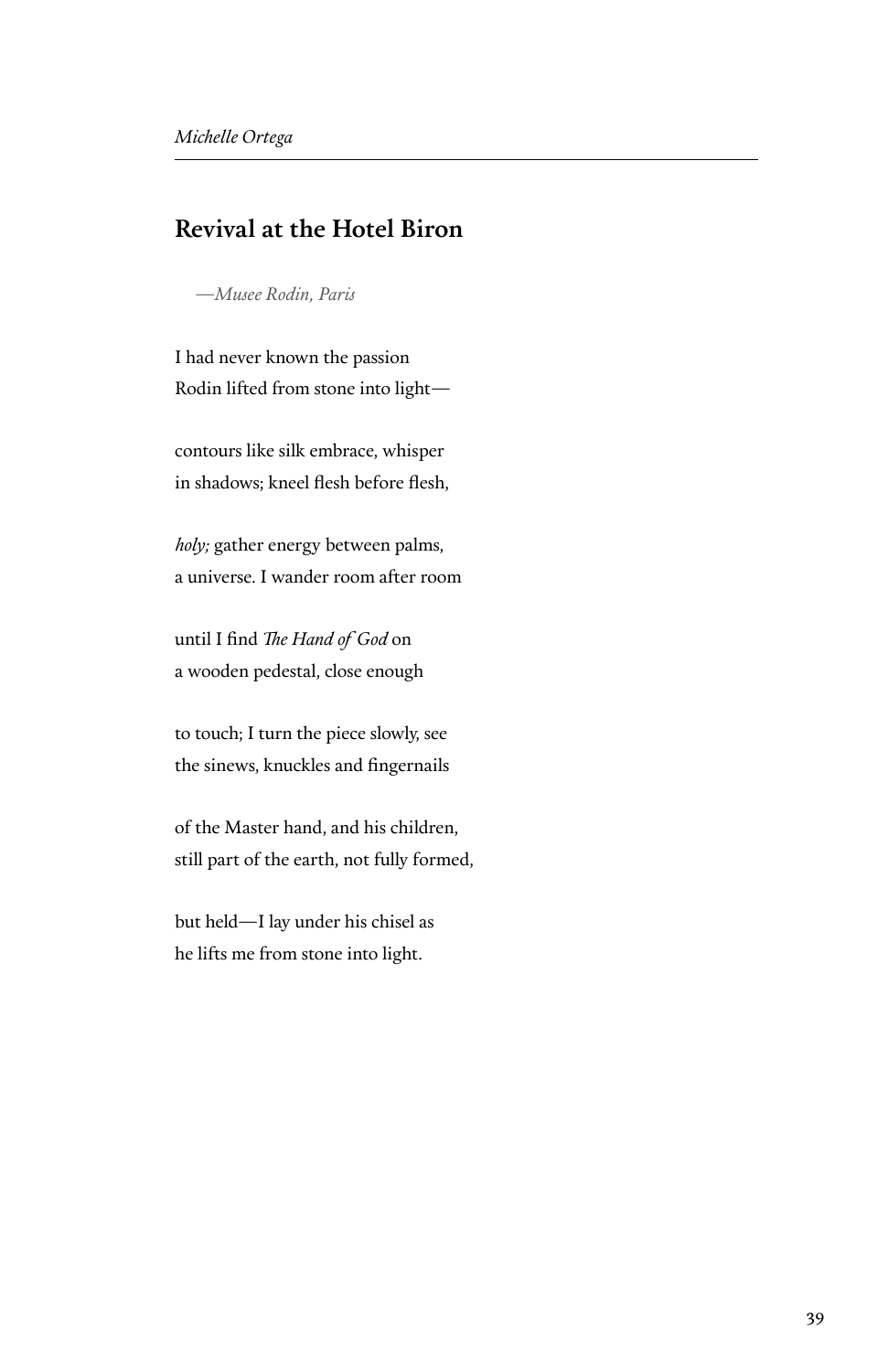#### **Trans discourse**

*"A felony ban on health care for trans people up to 19 is now close to passage. They are trying to eradicate us." –Chase Strangio, March 2, 2022*

i've never felt so free this new deep voice and stubble on my upper lip, getting called *sir* at the grocery store where yesterday I bought raspberries & mango, sweet sun incarnate nearly cleaning out my bank account. i can't stop touching this new flat chest of mine. there's a ribcage rippling under the rough pads of my fingers now, a feeling that turns the sky slippery & marvelous as it passes through my eyes. everything makes me so delirious and alive. i've been stepping into crosswalks without looking, wearing a zebra print button down to the gay bar, taking the kind of 1pm naps that settle outward through the body from deep solar plexus. and in the mid-afternoon wakening

i get flashes of my old body, the

boy whose pronouns were once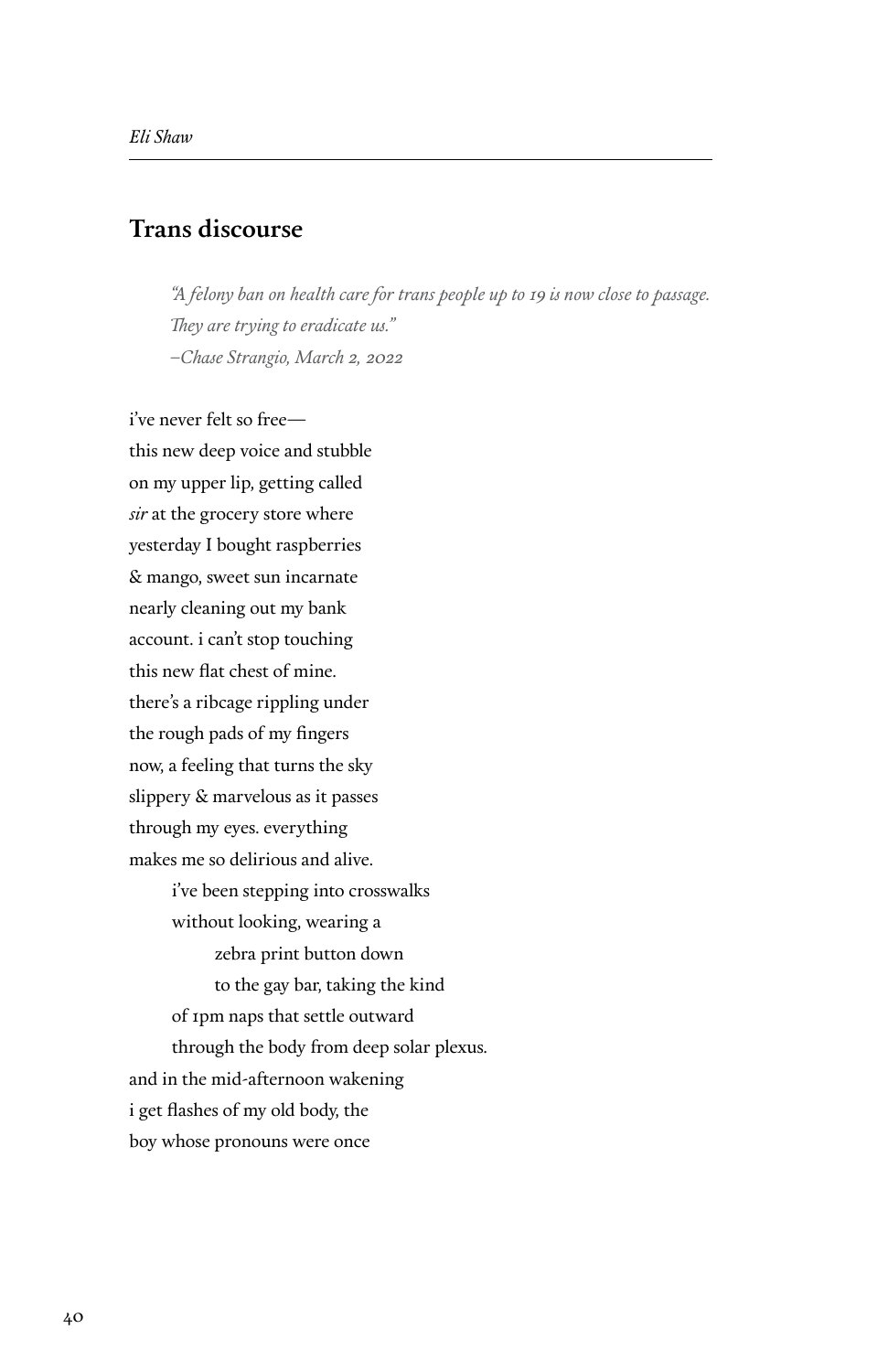still fragile in the bio. *careful*, i want to tell him (or maybe just hold his shoulders and feel his exhales), *revelation and heartbreak come all too close together. nothing could prepare me for this body like a fresh egg. ripe for cracking open.*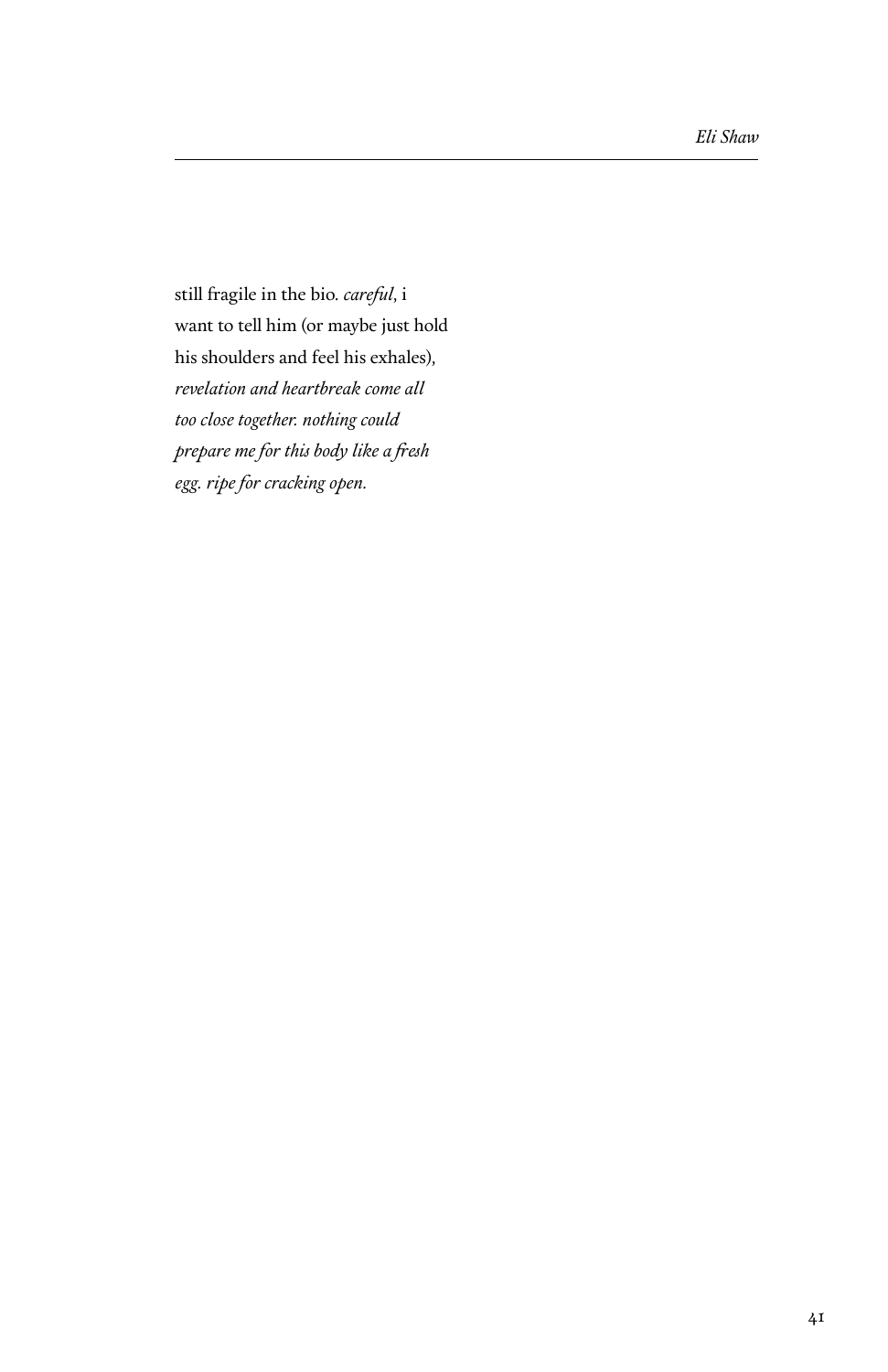## **You are Here**

*—for A*

Fire snarls down the mountainside, clawing at maple and pine, deer and toad, and you stand frozen in the glare, ashes on your arms, your hair. Your roof falls. Your walls. People you love. And everything in you

is saying run back, into the flare, save what you know, and everything in you is saying fly fast and far, save skin and bone, and everything in you is saying stay—save face.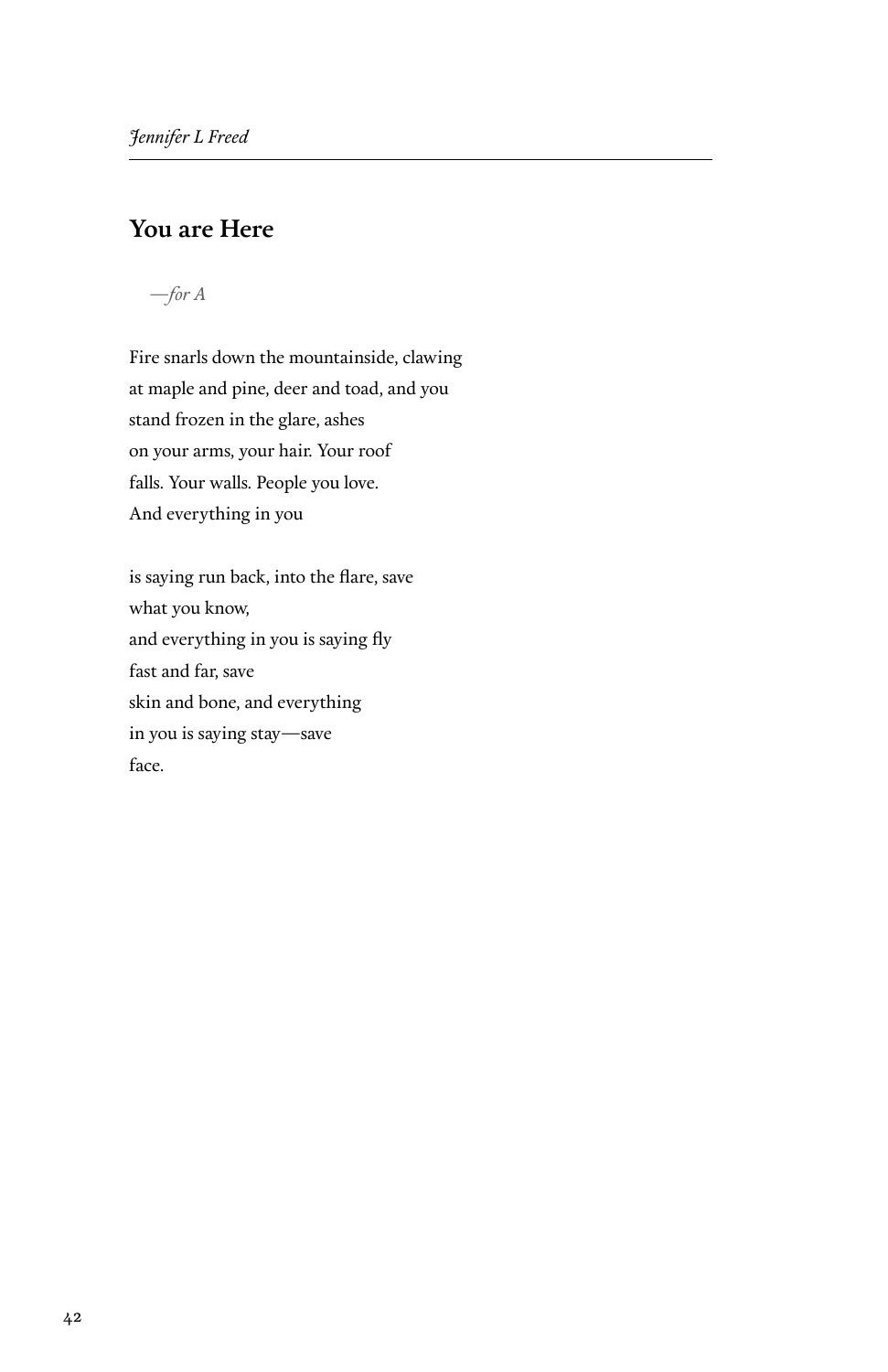Your chest is tight. You ache for air. And everyone near you is calm. Everyone gazing serenely at bright little screams in their palms. Everyone sipping coffee, smiling over muffins and scones. You empty your eyes. Hold your heart still. Let no one else know you are here.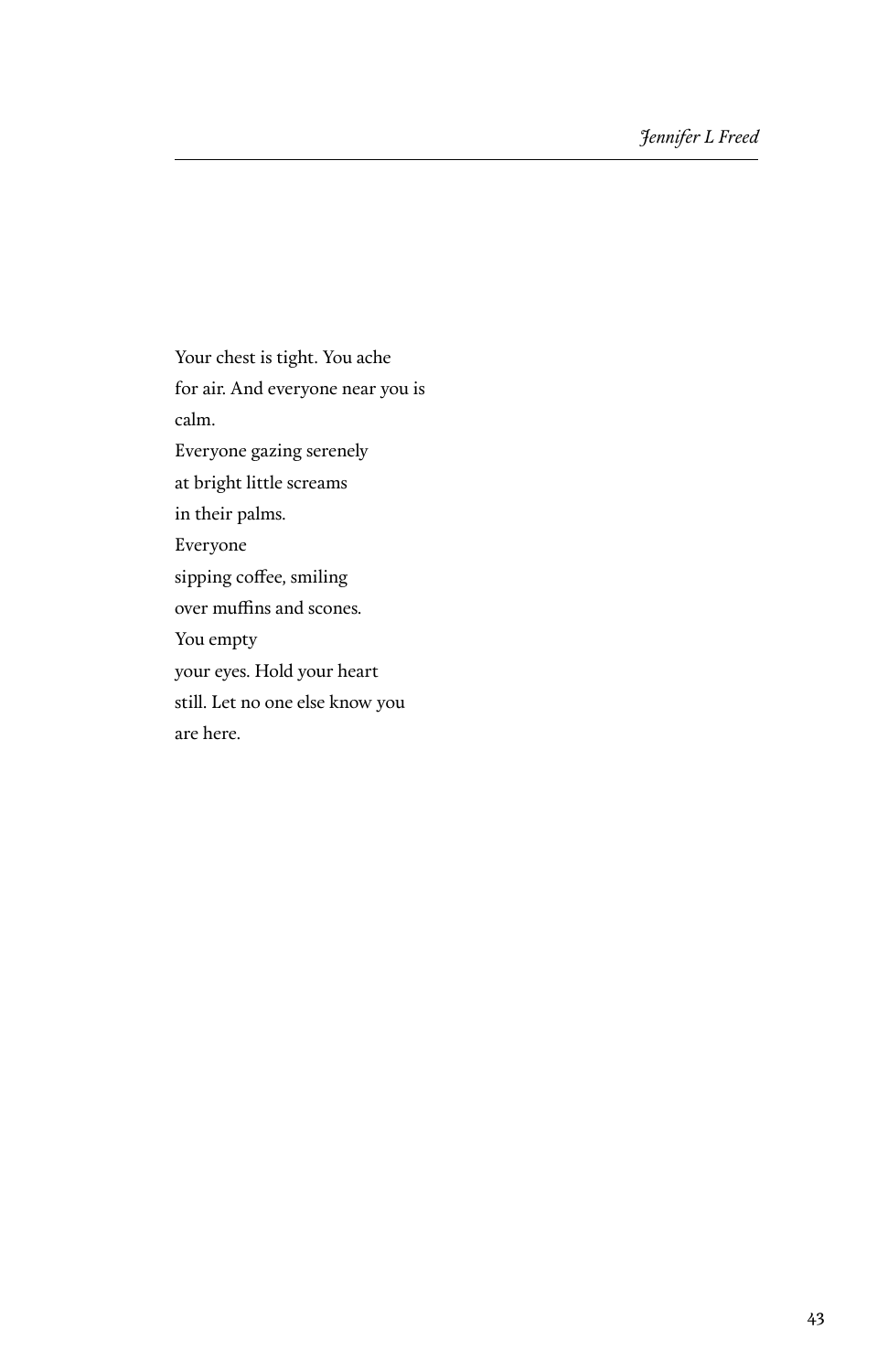#### **Want Like Flood**

is want like bloodmuck, brook's stinking bank a quartz-studded hunk of rock turned over promiscuousness of bugs all crawling armor and legs

want like raw clay that says harvest me, take me home and sink hands in me to knuckle, wrist

give me your softness clothed in rough bring back your taste to meet my throat, bitter aster watch me taking it in like loam

like custard-yellow seafoam skimming the tide-line the sulfur marsh that swallowed my sister spat her out silted and kicking

palm whatever hank of me you put your hand to fall on me thundering like the rain carving a new trench in the gravel road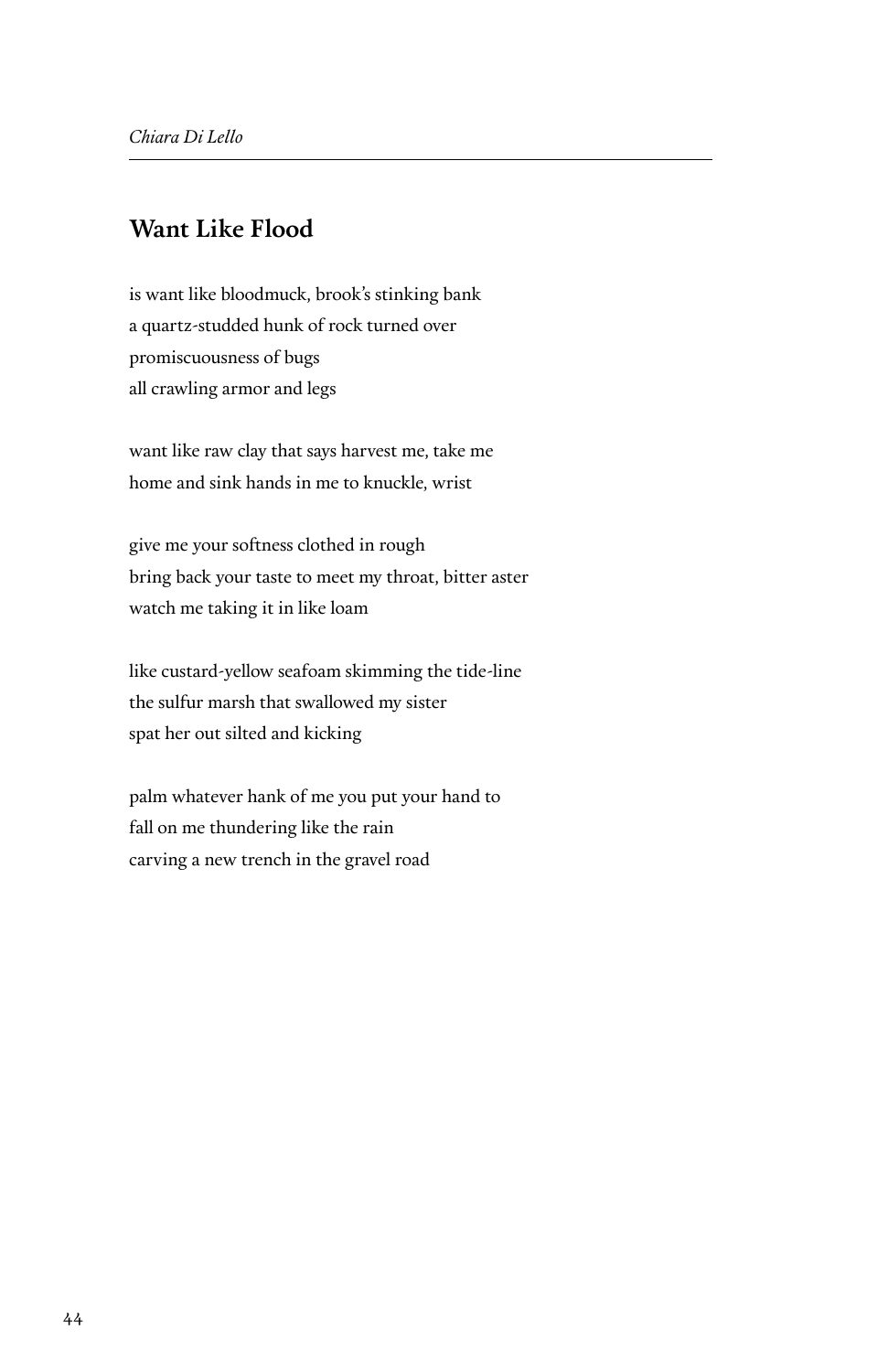#### **August Song**

is the horsefly buzz skimming a chlorinated pool is the creosote factory's closing bell

is a lightning bug for one day blinking is the last ruby-throated hummingbird finding no nectar

is your sunscreen running in the hollow of your throat? at night I want to kiss you while the toad

in his pond croaks alone I want to unpeel the day from your lipsbreathe the same tar

smoke from the new paved road that took you and led you back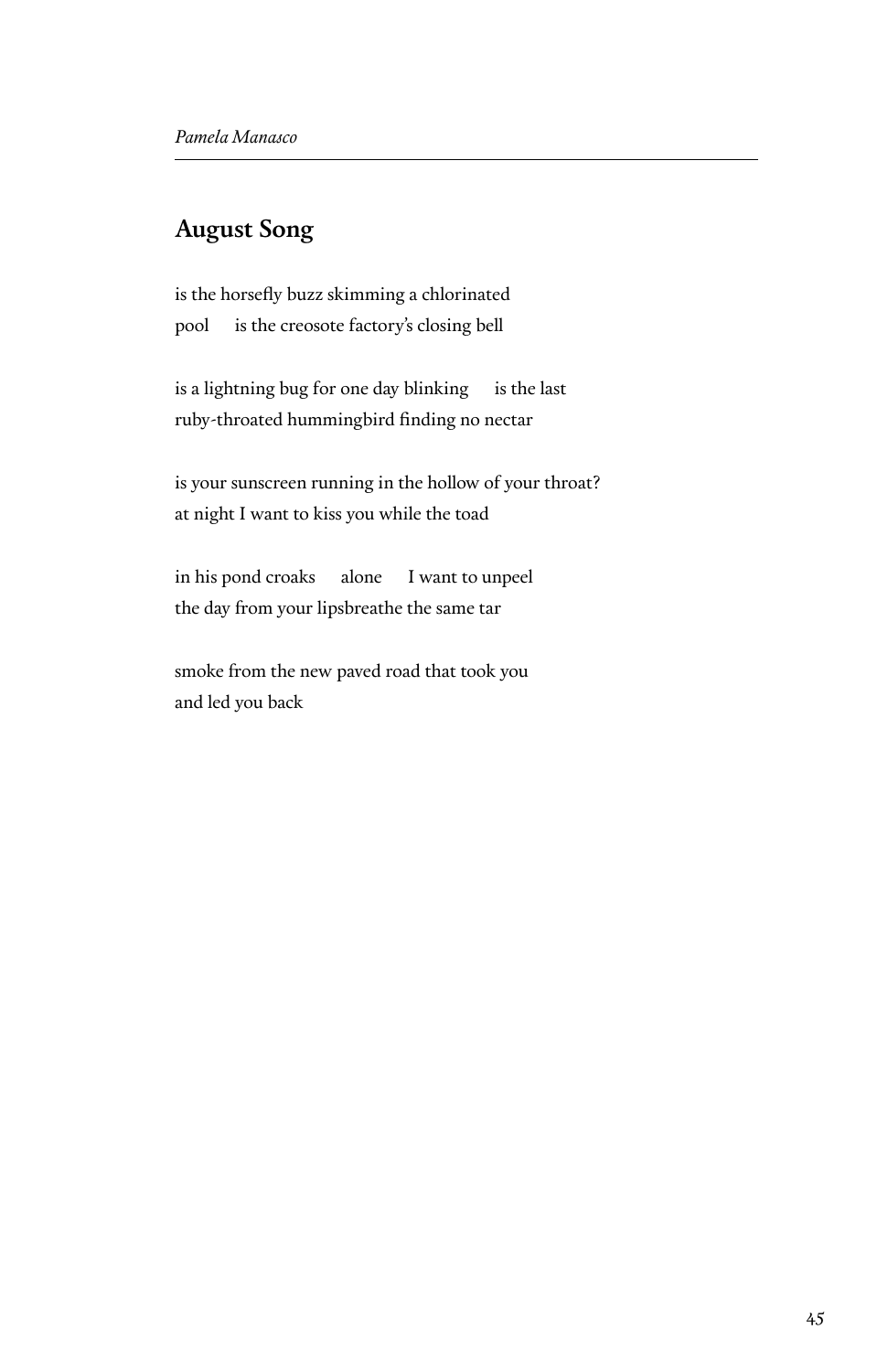#### **About the Authors**

**Lorraine Carey** is from Donegal, Ireland. Her poems have appeared in *Poetry Ireland Review, One, The Waxed Lemon, The Ofi Press, Gyroscope Review, The High Window, Ink Sweat & Tears, Orbis, The Honest Ulsterman, Skylight 47, Poetry Birmingham,* and *Eunoia Review,* among others. *From Doll House Windows* is her debut collection.

**Leo Kang** is tucked away somewhere dour in Yorkshire, England. His poems have been published or are upcoming in *Kissing Dynamite, Tilted House, Figure 1,* and others. This autumn, he begins his English degree at the University of Cambridge. On good days, he still believes in dragons.

**Frank Paino's** poems have appeared in a variety of journals, including *Crab Orchard Review, North American Review, World Literature Today,* and *Gettysburg Review.* Frank's third book *Obscura* was published in 2020 (Orison). Awards include the Pushcart Prize, the Cleveland Arts Prize, and an Individual Excellence Award from the Ohio Arts Council.

**Nadine Ellsworth-Moran** serves in ministry in Georgia. She is fascinated by the stories unfolding all around her and seeks to bring everyone into conversation around a common table. Her work has appeared in *Interpretation, Ekstasis, Emrys, Structo,* and *Kakalak,* among others. She lives with her husband and three unrepentant cats.

**Sandra Crouch,** ma, is a poet, artist, and letterpress printer living in Los Angeles. She's studied poetry on two coasts and two continents—most recently with Hollowdeck Press. Sandra's poems appear in *Rogue Agent* and *Unlost*, and are forthcoming in *West Trestle Review.*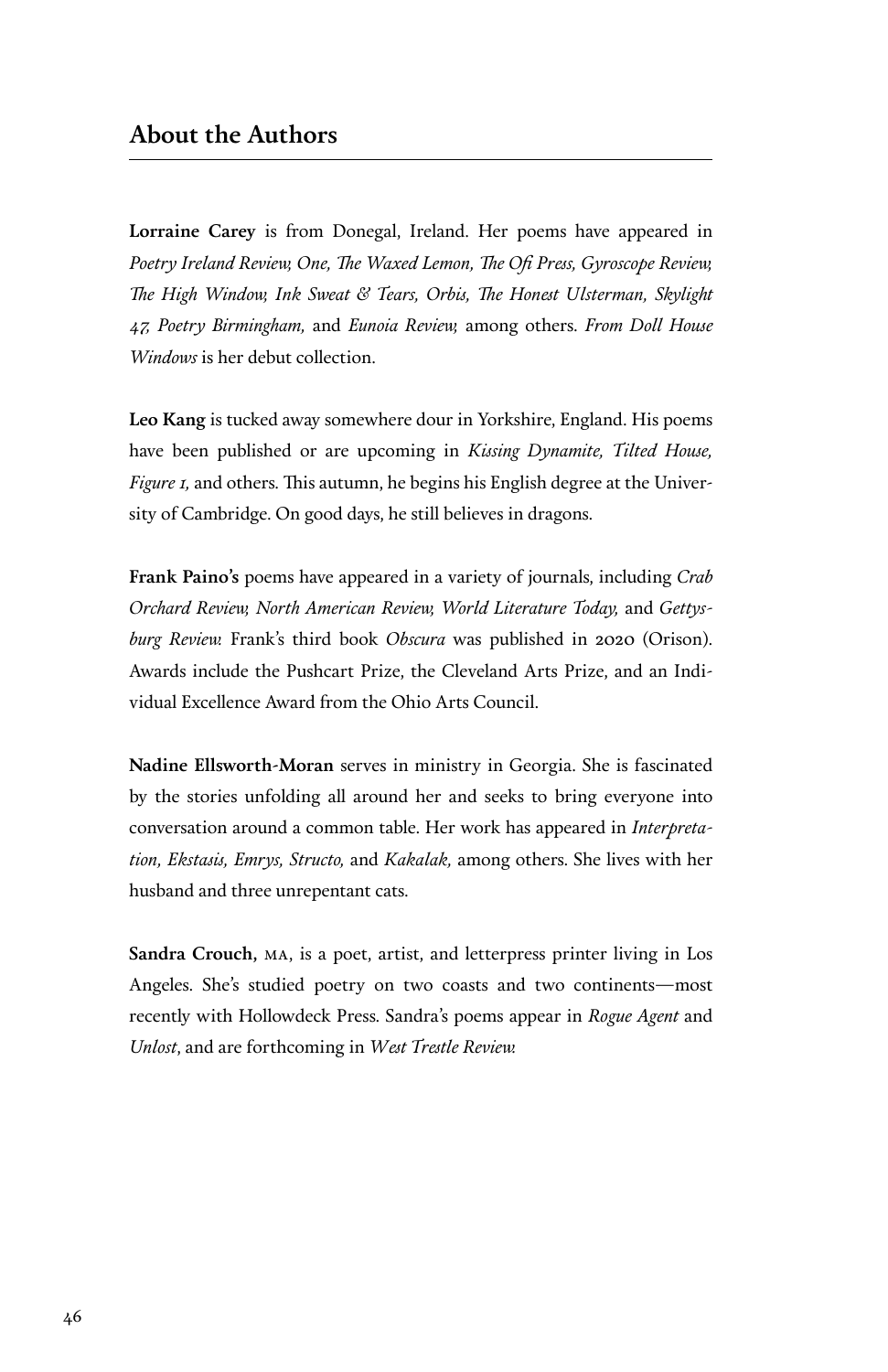**Sara Fetherolf** (she/they) is the author of *Via Combusta,* winner of the 2021 New American Press Poetry Prize, forthcoming October 2022. Their story, "The Place" was the 2021 Iron Horse Long Story award winner. She has an mfa from Hunter College and is a PhD candidate at the University of Southern California.

**David Colodney** is the author of the chapbook *Mimeograph*. His poetry has or will appear in journals including *South Carolina Review, Panoply,* and *St. Petersburg Review.* He holds an mfa from Converse College and serves as an associate editor of *South Florida Poetry Journal*. David lives in Boynton Beach, Florida.

**Jennifer Saunders** (she/her) is the author of *Self-Portrait with Housewife*  (Tebot Bach, 2019) and the winner of the 2020 Gregory O'Donoghue International Poetry Competition. Her work has appeared in *Cotton Xenomorph, The Georgia Review, Ninth Letter,* and elsewhere. She holds an mfa from Pacific University and lives in German-speaking Switzerland.

**Lauren Nelson** is an artist and caregiver based in upstate New York. Since graduating from Bard College in 2020, she has pursued projects in art conservation, illustration, and poetry. She is working on a free verse graphic novel.

**Bethany Reid's** poetry books include *Sparrow,* which won the 2012 Gell Poetry Prize (Big Pencil Press 2012), and *The Thing with Feathers,* which was published as part of *Triple No. 10* (Ravenna Press 2020).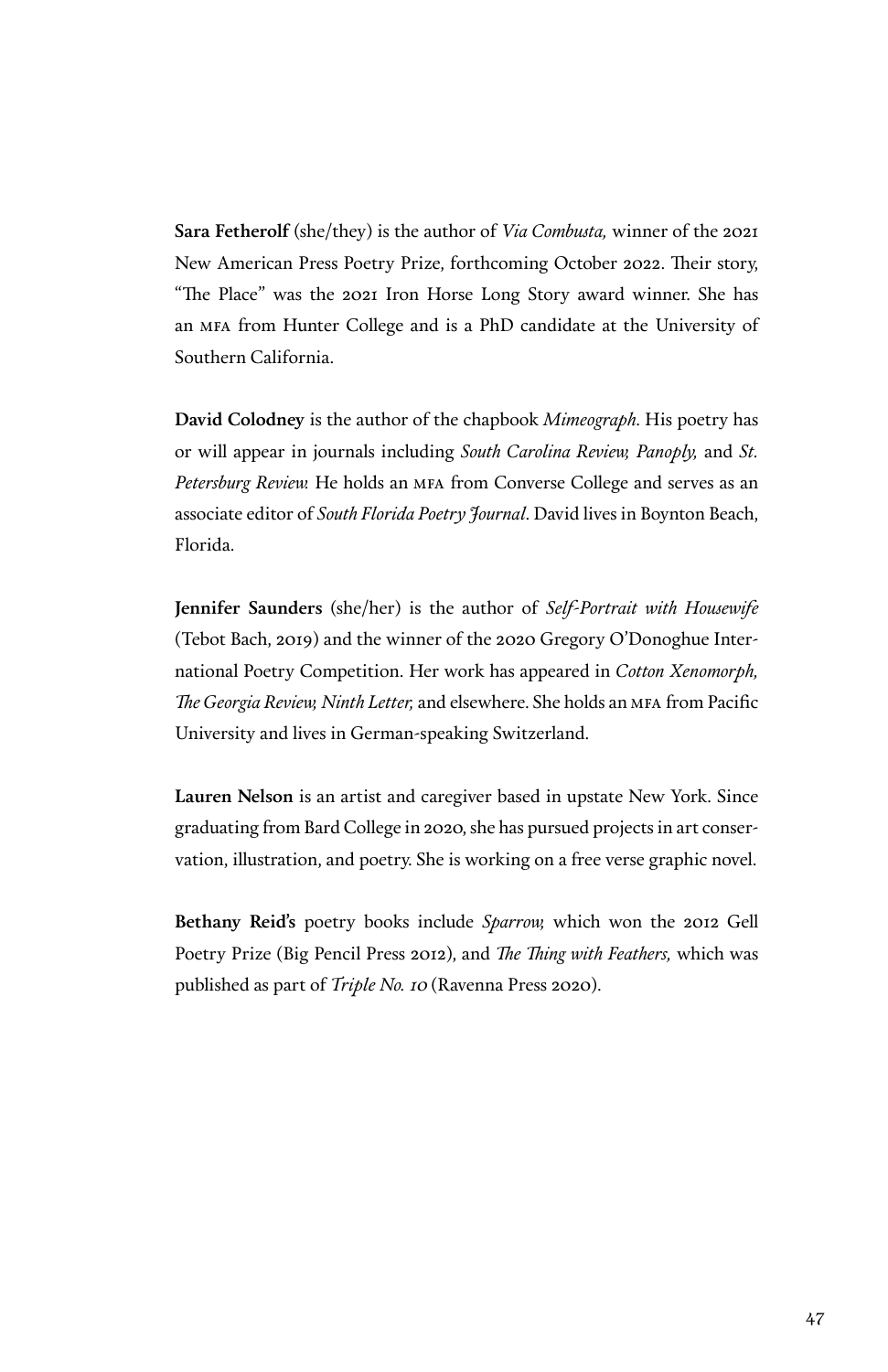**Suzanne Langlois's** collection *Bright Glint Gone* won the 2019 Maine Writers and Publishers Alliance chapbook award. Her poems have most recently appeared in *Whale Road Review, Menacing Hedge,* and *Cider Press Review.* She holds an mfa from Warren Wilson College and teaches high school English in Falmouth, Maine.

**Lily Greenberg** is a writer from Nashville, Tennessee and the author of *In the Shape of a Woman* (Broadstone Books 2022). Her work has appeared in *About Place Journal,* and *Third Coast Magazine,* among others. A 2021 Breadloaf Scholar, Lily holds an mfa from the University of New Hampshire and lives in Portland, Maine.

**E. Bowers** is a writer from Enon, Ohio. She teaches music and has a ba in English, Creative Writing, from Wright State University. Bowers interned as Managing Editor for *Mad River Review* from 2018 to 2019. Her work has appeared in *Sinking City, Mock Turtle Zine,* and *Rogue Agent.*

**William Welch** lives in Utica, New York. His poems have appeared in several journals, including *Nine Mile, Rust and Moth,* and *Hole in the Head Review.* His work is forthcoming in *Stone Canoe* and *The Healing Muse.* He edits *Doubly Mad* for The Other Side of Utica.

**Diana Donovan** lives in Mill Valley, California. In 2021 she received nominations for a Pushcart Prize and Best of the Net. Her work has recently appeared in *California Quarterly, Chestnut Review, Eastern Iowa Review,* and *The Lindenwood Review.*

**Hannah Craig** lives in Pittsburgh, Pennsylvania. She is the author of *This History that Just Happened* (Parlor Press, 2017). Her work has recently appeared in journals including *Copper Nickel, Jet Fuel Review,* and *the Mississippi Review.*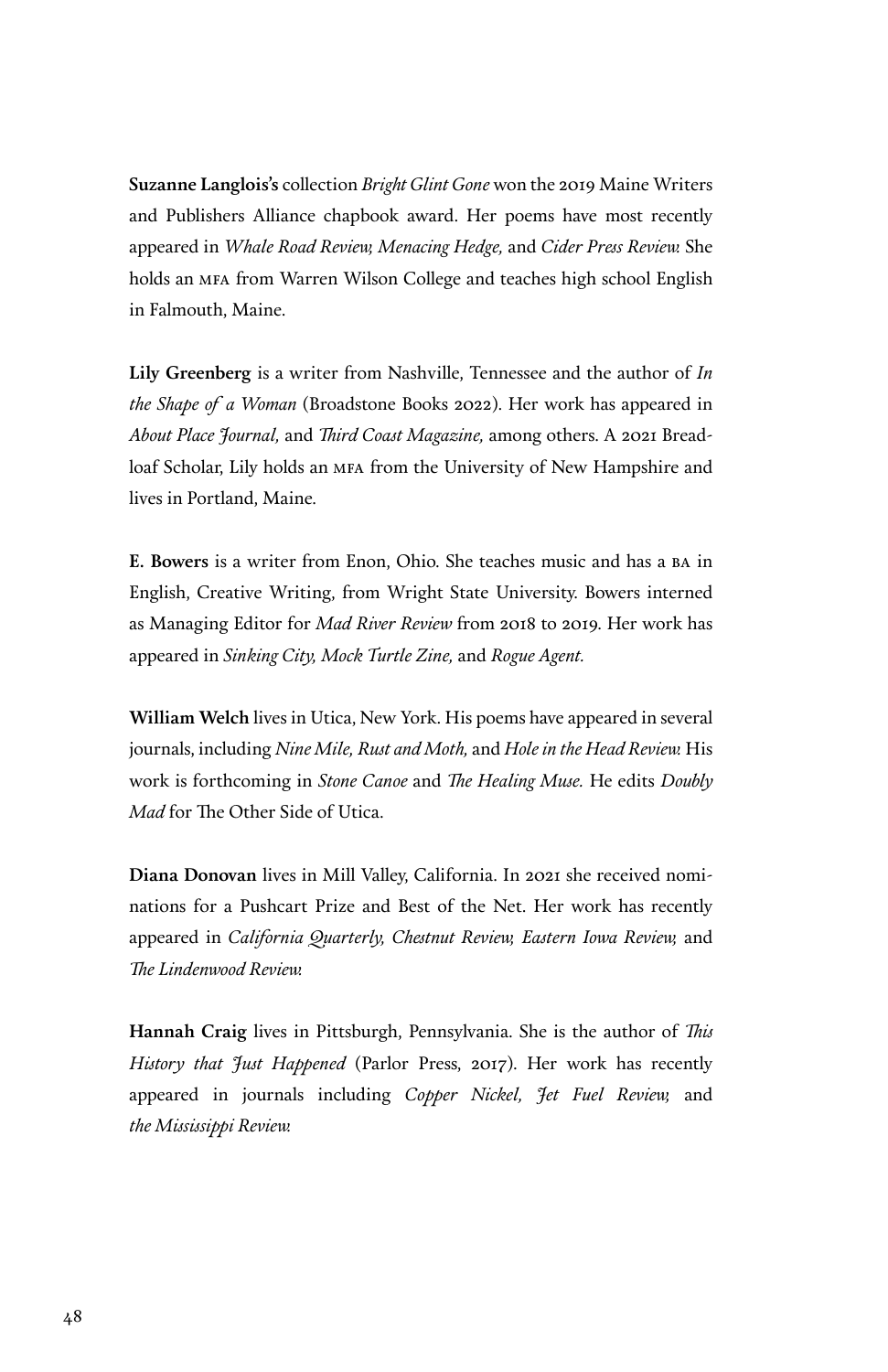**Cambra Koczkur** is a wife, mother, and teacher who writes poetry and paints while her family is asleep. Her work has been seen in *Rattle: Poets Respond, Ginosko Literary Journal,* and *Mothers Always Write.*

**Valya Dudycz Lupescu** has been making magic with food and words for more than 20 years, incorporating folklore from her Ukrainian heritage with practices that honor the Earth. Author of *The Silence of Trees, Forking Good,* and *Geek Parenting,* her graphic novel *Mother Christmas* will be published by Rosarium Publishing this year.

**Kip Knott's** first collection of short stories *Some Birds Nest in Broken Branches* is available from Alien Buddha Press. His most recent full-length book of poetry *Clean Coal Burn* is available from Kelsay Books.

**Matthew King** used to teach philosophy at York University in Toronto; he now lives in what Al Purdy called "the country north of Belleville," where he tries to grow things, counts birds, takes pictures of flowers with bugs on them, and walks a rope bridge between the neighbouring mountaintops of philosophy and poetry.

**Christine Barkley** is an artist and writer based in the Pacific Northwest. Her poetry explores the intersecting themes of chronic illness, trauma, the natural world, and existential horror. Her work has appeared or is forthcoming in *littledeathlit, Not Deer Magazine,* and *Hell is Real: A Midwest Gothic Anthology.*

**Annette Sisson's** poems can be found in *Birmingham Poetry Review, Nashville Review, Typishly, One,* and others. Her book *Small Fish in High Branches*  is forthcoming from Glass Lyre Press (May 2022). She was named a Mark Strand Poetry Scholar for the 2021 Sewanee Writers' Conference and a 2020 Boaat Writing Fellow.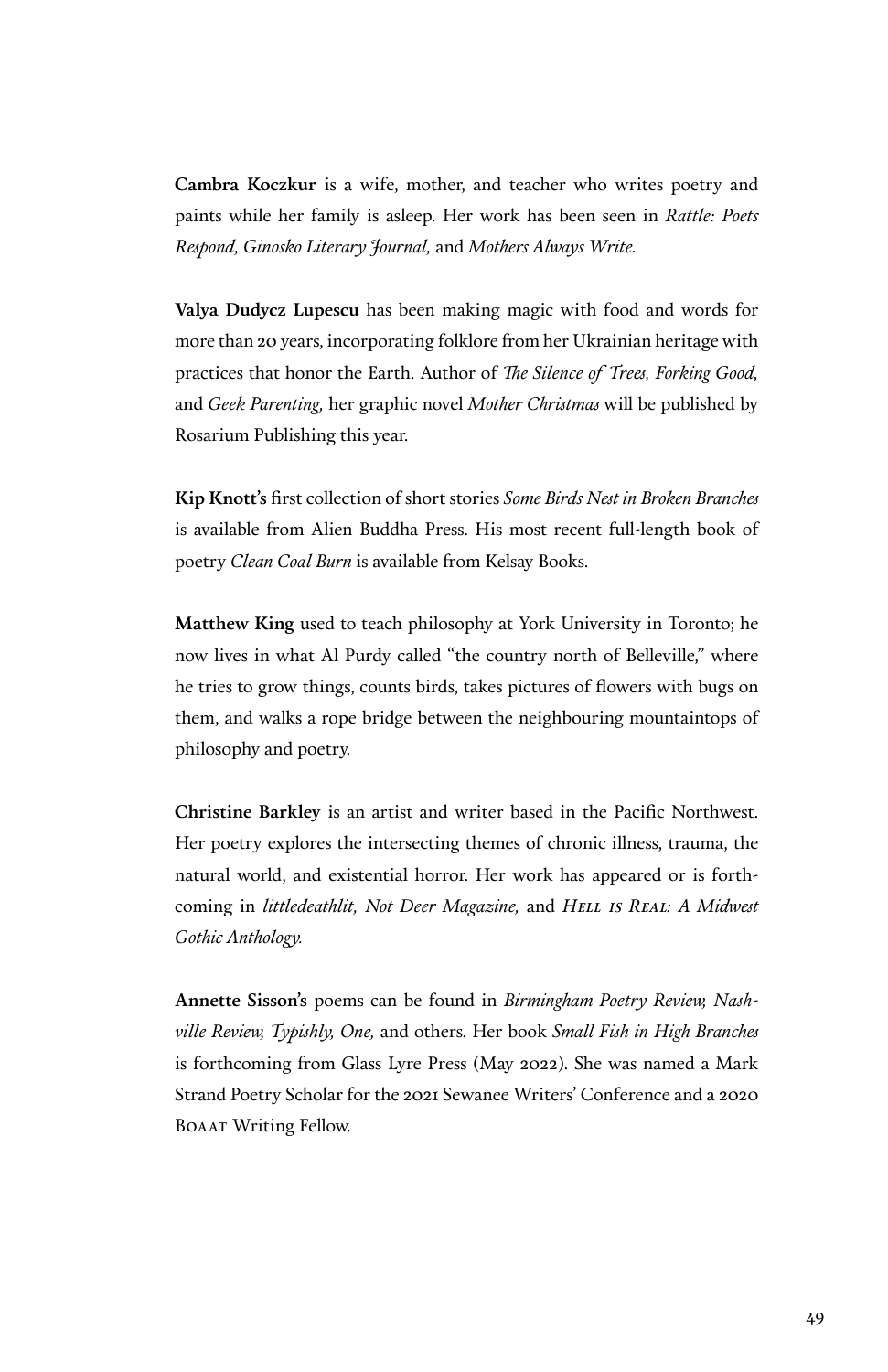**Jeffrey Hermann's** poetry and prose has appeared in *Hobart, trampset, UCity Review, Jmww,* and other publications. Though less publicized, he finds his work as a father and husband to be rewarding beyond measure.

**Elisheva Fox** is a mother, lawyer, and writer. She braids her late-blooming queerness, Texan sensibilities, and faith into poetry. Some of her other poems can be found in *Brazos River Review, Cordella Magazine, Paper Brigade,* and *Passengers Journal.*

**Megan Gieske** is a wandering poet living in Cape Town, South Africa, where she is studying for her Master's in Creative Writing at the University of Cape Town. After realizing her status as a survivor of rape, sexual assault and abuse, living with PTSD, she has found poetry to be the best healer.

**Michelle Ortega** has been published at *Tweetspeak Poetry, Tiferet Journal, Exit 13, Shrew LitMag, Shot Glass Journal, Snapdragon: A Journal of Healing,*  and *The Platform Review. Don't Ask Why* (chapbook, Seven Kitchens Press) was released August 2020. *Tissue Memory* (microchap, Porkbelly Press) was released in February 2022.

**Eli Shaw** is a student and amateur poet on the precipice of everything else, based in Gainesville, Florida. When not writing, he studies ecology, analyzes data, and works in outdoor recreation. Their work has appeared under an old name in *BlazeVox Literary Magazine.*

**Jennifer L Freed's** poetry appears in various journals and anthologies and was awarded the 2020 Samuel Washington Allen Prize. She is the author of a chapbook, *These Hands Still Holding,* and of a full length collection, *When Light Shifts* (Kelsay, 2022), based on the aftermath of her mother's stroke.

**Chiara Di Lello** is a writer and teacher. She delights in public art, public libraries, and biking through New York City. You can find her poems in *Crab Creek Review, Yes Poetry,* and *Best New Poets,* among others.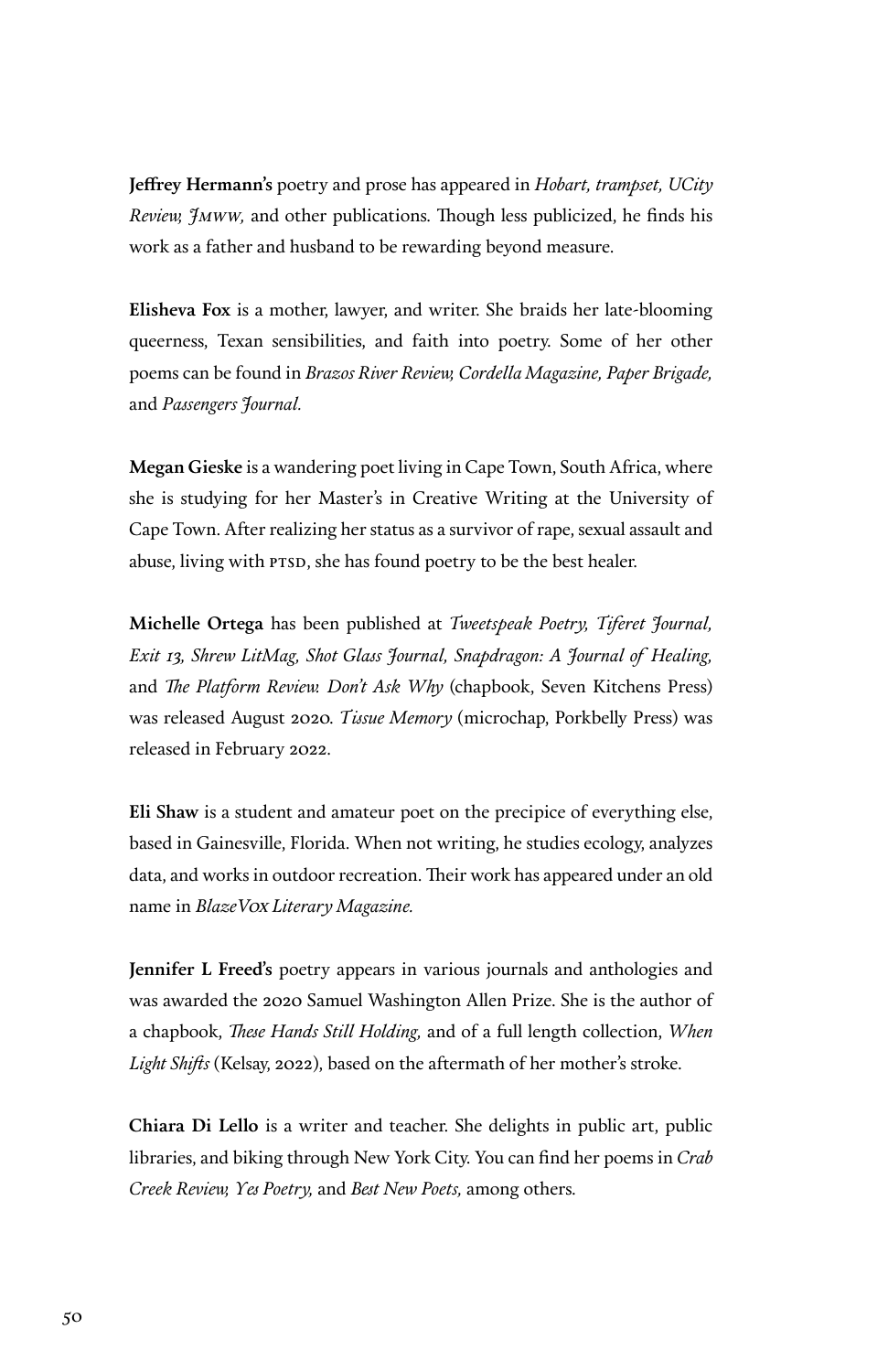**Pamela Manasco** is a writer and English instructor. She lives in Madison, Alabama. Her poetry has previously appeared or is forthcoming in *New South Journal, Descant, The Birmingham Review,* and others.